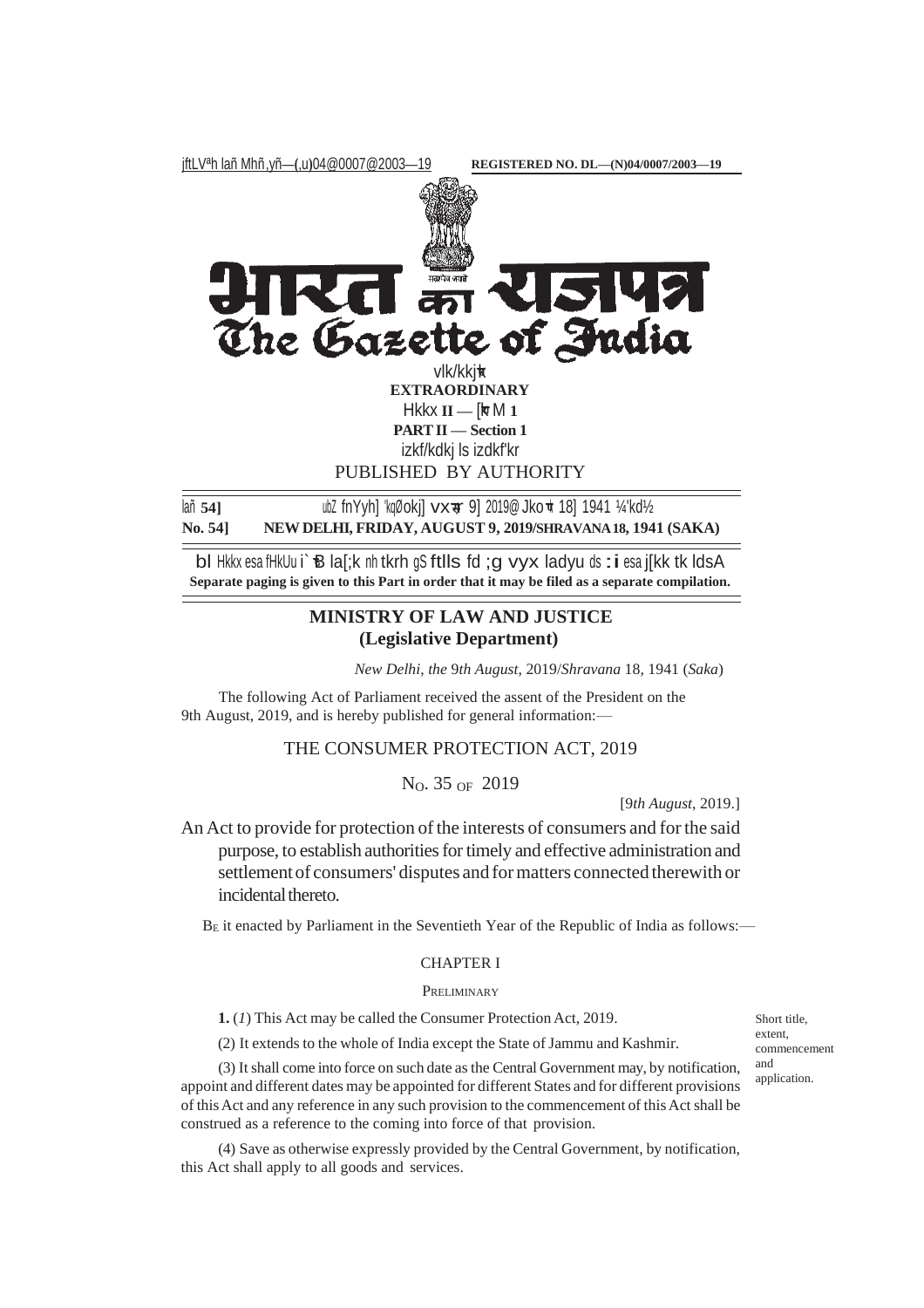Definitions. **2.** In this Act, unless the context otherwise requires,—

(1) "advertisement" means any audio or visual publicity, representation, endorsement or pronouncement made by means of light, sound, smoke, gas, print, electronic media, internet or website and includes any notice, circular, label, wrapper, invoice or such other documents;

(2) "appropriate laboratory" means a laboratory or an organisation—

(i) recognised by the Central Government; or

(ii) recognised by a State Government, subject to such guidelines as may be issued by the Central Government in this behalf; or

(iii) established by or under any law for the time being in force, which is maintained, financed or aided by the Central Government or a State Government for carrying out analysis or test of any goods with a view to determining whether such goods suffer from any defect;

(3) "branch office" means—

(i) any office or place of work described as a branch by the establishment; or

(ii) any establishment carrying on either the same or substantially the same activity carried on by the head office of the establishment;

(4) "Central Authority" means the Central Consumer Protection Authority established under section 10;

(5) "complainant" means—

(i) a consumer; or

(ii) any voluntary consumer association registered under any law for the time being in force; or

(iii) the Central Government or any State Government; or

(iv) the Central Authority; or

(v) one or more consumers, where there are numerous consumers having the same interest; or

(vi) in case of death of a consumer, hislegal heir or legal representative; or

(vii) in case of a consumer being a minor, his parent or legal guardian;

(6) "complaint" means any allegation in writing, made by a complainant for obtaining any relief provided by or under this Act, that—

(i) an unfair contract or unfair trade practice or a restrictive trade practice has been adopted by any trader or service provider;

(ii) the goods bought by him or agreed to be bought by him suffer from one or more defects;

(iii) the services hired or availed of or agreed to be hired or availed of by him suffer from any deficiency;

(iv) a trader or a service provider, as the case may be, has charged for the goods or for the services mentioned in the complaint, a price in excess of the price—

(a) fixed by or under any law for the time being in force; or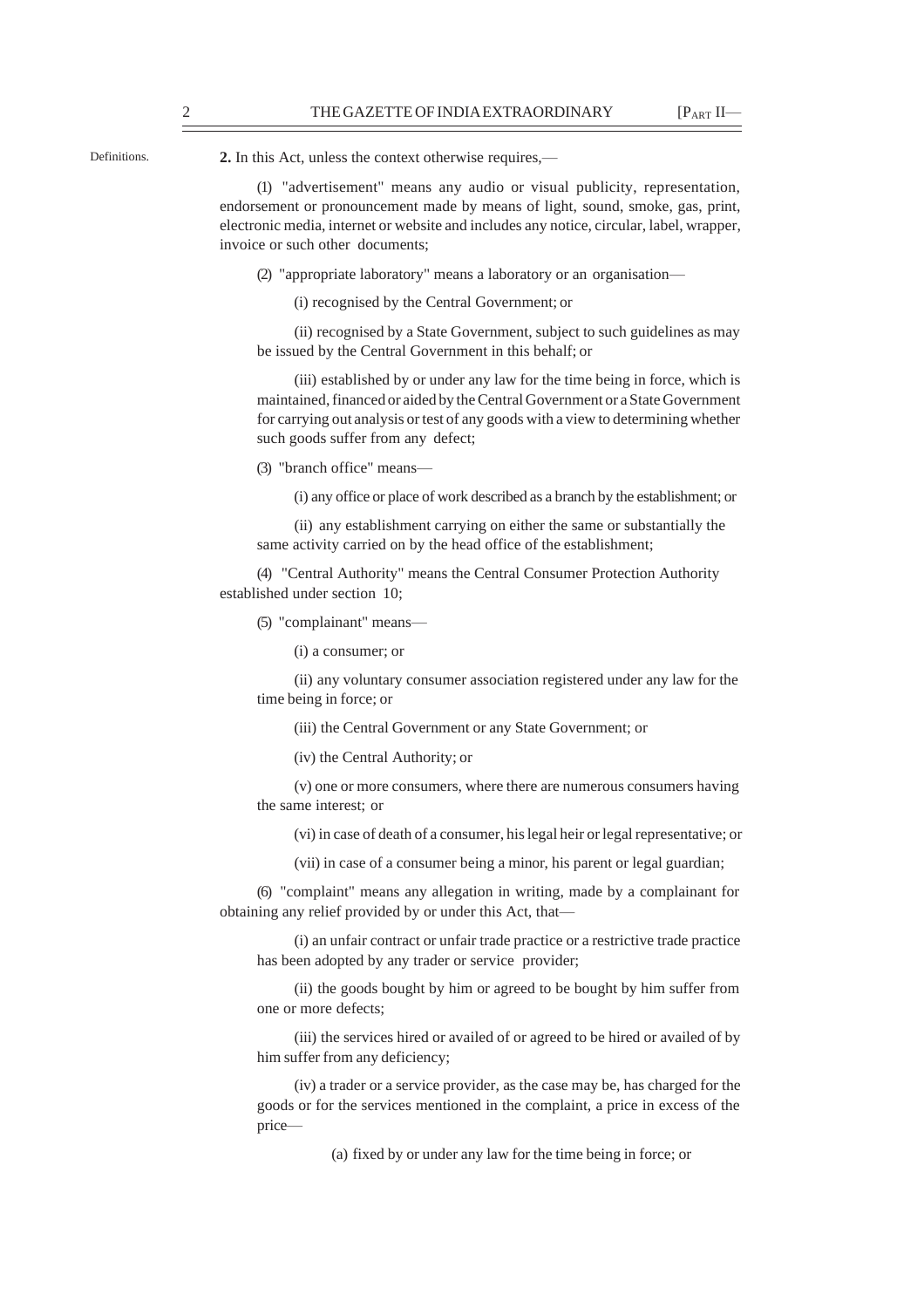(b) displayed on the goods or any package containing such goods; or

(c) displayed on the price list exhibited by him by or under any law for the time being in force; or

(d) agreed between the parties;

(v) the goods, which are hazardous to life and safety when used, are being offered for sale to the public—

(a) in contravention of standards relating to safety of such goods as required to be complied with, by or under any law for the time being in force;

(b) where the trader knows that the goods so offered are unsafe to the public;

(vi) the services which are hazardous or likely to be hazardous to life and safety of the public when used, are being offered by a person who provides any service and who knows it to be injurious to life and safety;

(vii) a claim for product liability action lies against the product manufacturer, product seller or product service provider, as the case may be;

(7) "consumer" means any person who—

(i) buys any goods for a consideration which has been paid or promised or partly paid and partly promised, or under any system of deferred payment and includes any user of such goods other than the person who buys such goods for consideration paid or promised or partly paid or partly promised, or under any system of deferred payment, when such use is made with the approval of such person, but does not include a person who obtains such goods for resale or for any commercial purpose; or

(ii) hires or avails of any service for a consideration which has been paid or promised or partly paid and partly promised, or under any system of deferred payment and includes any beneficiary of such service other than the person who hires or avails of the services for consideration paid or promised, or partly paid and partly promised, or under any system of deferred payment, when such services are availed of with the approval of the first mentioned person, but does not include a person who avails of such service for any commercial purpose.

*Explanation.*—For the purposes of this clause,—

(a) the expression "commercial purpose" does not include use by a person of goods bought and used by him exclusively for the purpose of earning his livelihood, by means of self-employment;

(b) the expressions "buys any goods" and "hires or avails any services" includes offline or online transactions through electronic means or by teleshopping or direct selling or multi-level marketing;

(8) "consumer dispute" means a dispute where the person against whom a complaint has been made, denies or disputes the allegations contained in the complaint;

(9) "consumer rights" includes,—

(i) the right to be protected against the marketing of goods, products or services which are hazardous to life and property;

(ii) the right to be informed about the quality, quantity, potency, purity, standard and price of goods, products or services, as the case may be, so as to protect the consumer against unfair trade practices;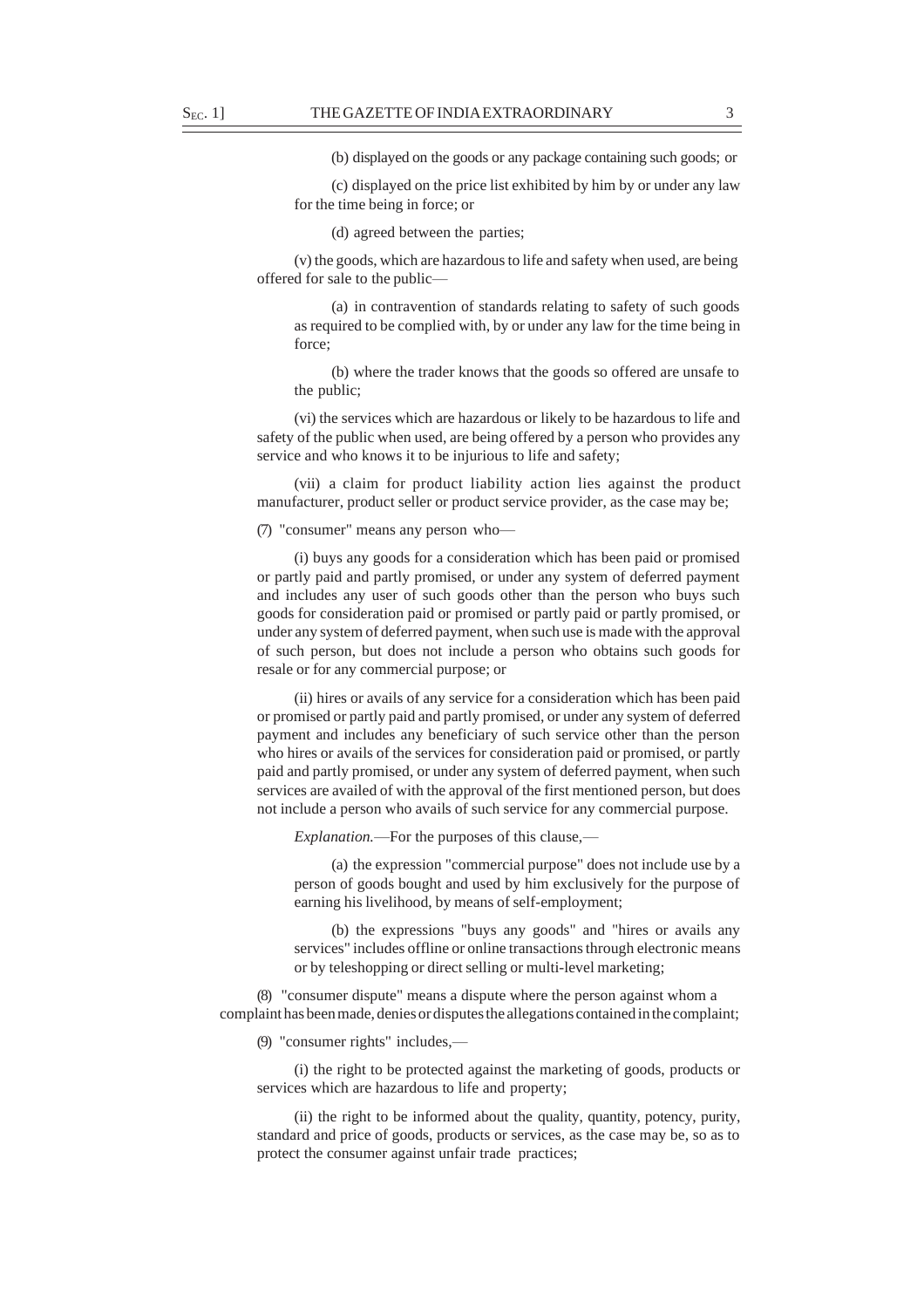(iii) the right to be assured, wherever possible, access to a variety of goods, products or services at competitive prices;

(iv) the right to be heard and to be assured that consumer's interests will receive due consideration at appropriate fora;

(v) the right to seek redressal against unfair trade practice or restrictive trade practices or unscrupulous exploitation of consumers; and

(vi) the right to consumer awareness;

(10) "defect" means any fault, imperfection or shortcoming in the quality, quantity, potency, purity or standard which is required to be maintained by or under any law for the time being in force or under any contract, express or implied or as is claimed by the trader in any manner whatsoever in relation to any goods or product and the expression "defective" shall be construed accordingly;

(11) "deficiency" means any fault, imperfection, shortcoming or inadequacy in the quality, nature and manner of performance which isrequired to be maintained by or under any law for the time being in force or has been undertaken to be performed by a person in pursuance of a contract or otherwise in relation to any service and includes—

(i) any act of negligence or omission or commission by such person which causes loss or injury to the consumer; and

(ii) deliberate withholding of relevant information by such person to the consumer;

(12) "design", in relation to a product, means the intended or known physical and material characteristics of such product and includes any intended or known formulation or content of such product and the usual result of the intended manufacturing or other process used to produce such product;

(13) "directselling"meansmarketing, distribution and sale ofgoodsorprovision of services through a network of sellers, other than through a permanent retail location;

(14) "Director-General" means the Director-General appointed under sub-section (*2*) of section 15;

(15) "District Commission" means a District Consumer Disputes Redressal Commission established under sub-section (*1*) of section 28;

(16) "e-commerce" means buying or selling of goods or services including digital products over digital or electronic network;

(17) "electronic service provider" means a person who provides technologies or processes to enable a product seller to engage in advertising or selling goods or services to a consumer and includes any online market place or online auction sites;

(18) "endorsement", in relation to an advertisement, means—

(i) any message, verbal statement, demonstration; or

(ii) depiction of the name, signature, likeness or other identifiable personal characteristics of an individual; or

(iii) depiction of the name or seal of any institution or organisation,

which makes the consumer to believe that it reflects the opinion, finding or experience of the person making such endorsement;

(19) "establishment" includes an advertising agency, commission agent, manufacturing, trading or any other commercial agency which carries on any business, trade or profession or any work in connection with or incidental or ancillary to any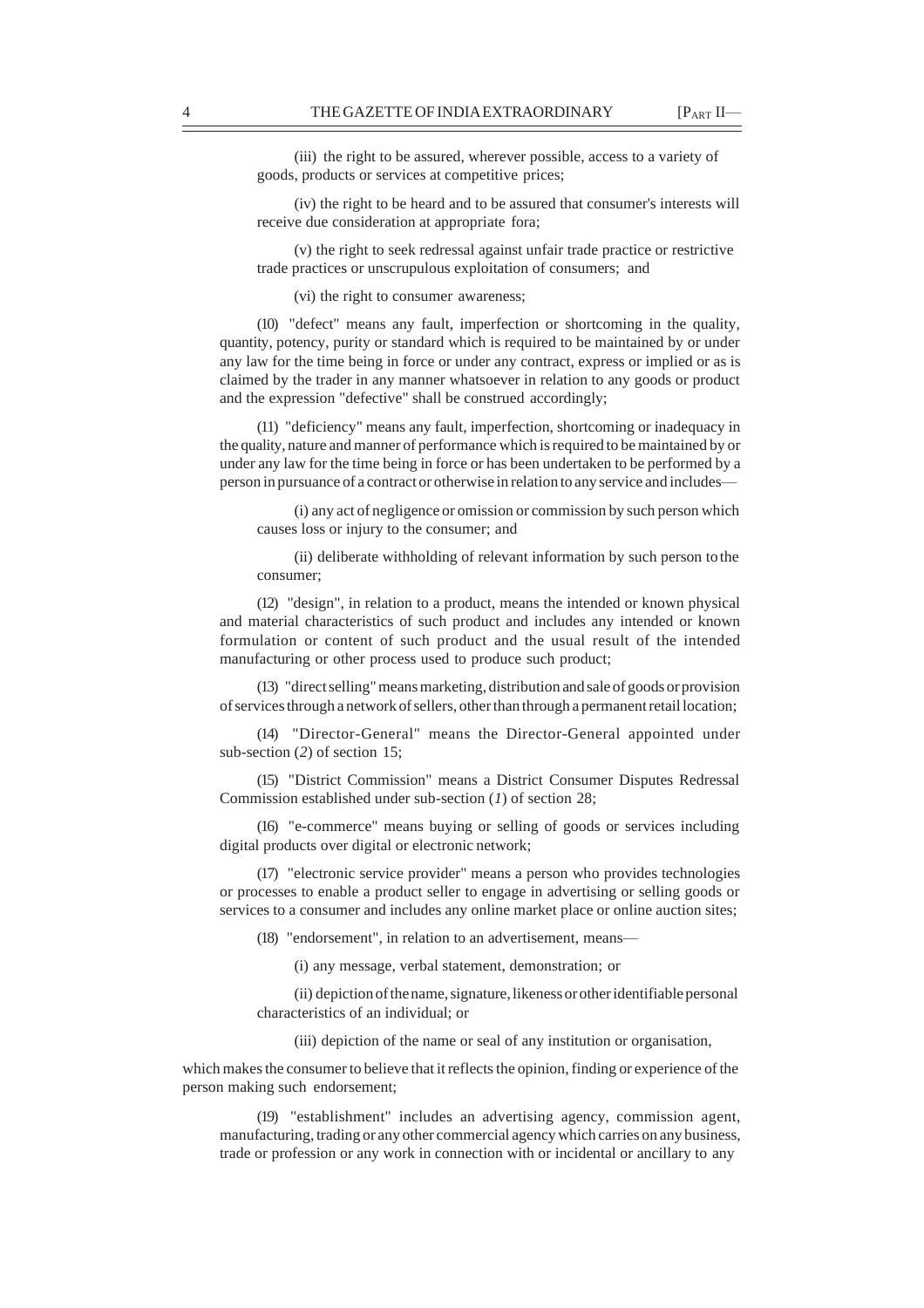commercial activity, trade or profession, or such other class or classes of persons including public utility entities in the manner as may be prescribed;

(20) "express warranty" means any material statement, affirmation of fact, promise or description relating to a product or service warranting that it conforms to such material statement, affirmation, promise or description and includes any sample or model of a product warranting that the whole of such product conforms to such sample ormodel;

(21) "goods" means every kind of movable property and includes "food" as defined in clause (*j*) of sub-section (*1*) of section 3 of the Food Safety and Standards Act, 2006;

(22) "harm", in relation to a product liability, includes—

(i) damage to any property, other than the product itself;

(ii) personal injury, illness or death;

(iii) mental agony or emotional distress attendant to personal injury or illness or damage to property; or

(iv) any loss of consortium or services or other loss resulting from a harm referred to in sub-clause (*i*) or sub-clause (*ii*) or sub-clause (*iii*),

butshall not include any harm caused to a product itself or any damage to the property on account of breach of warranty conditions or any commercial or economic loss, including any direct, incidental or consequential loss relating thereto;

(23) "injury" means any harm whatever illegally caused to any person, in body, mind or property;

(24) "manufacturer" means a person who—

(i) makes any goods or parts thereof; or

(ii) assembles any goods or parts thereof made by others; or

(iii) puts or causes to be put his own mark on any goods made by any other person;

 $(25)$  "mediation" means the process by which a mediator mediates the consumer disputes;

(26) "mediator" means a mediator referred to in section 75;

(27) "member" includes the President and a member of the National Commission or a State Commission or a District Commission, as the case may be;

(28) "misleading advertisement" in relation to any product or service, means an advertisement, which—

(i) falsely describes such product or service; or

(ii) gives a false guarantee to, or is likely to mislead the consumers as to the nature, substance, quantity or quality of such product or service; or

(iii) conveys an express or implied representation which, if made by the manufacturer or seller or service provider thereof, would constitute an unfair trade practice; or

(iv) deliberately conceals importantinformation;

(29) "National Commission" meansthe National Consumer Disputes Redressal Commission established under sub-section (*1*) of section 53;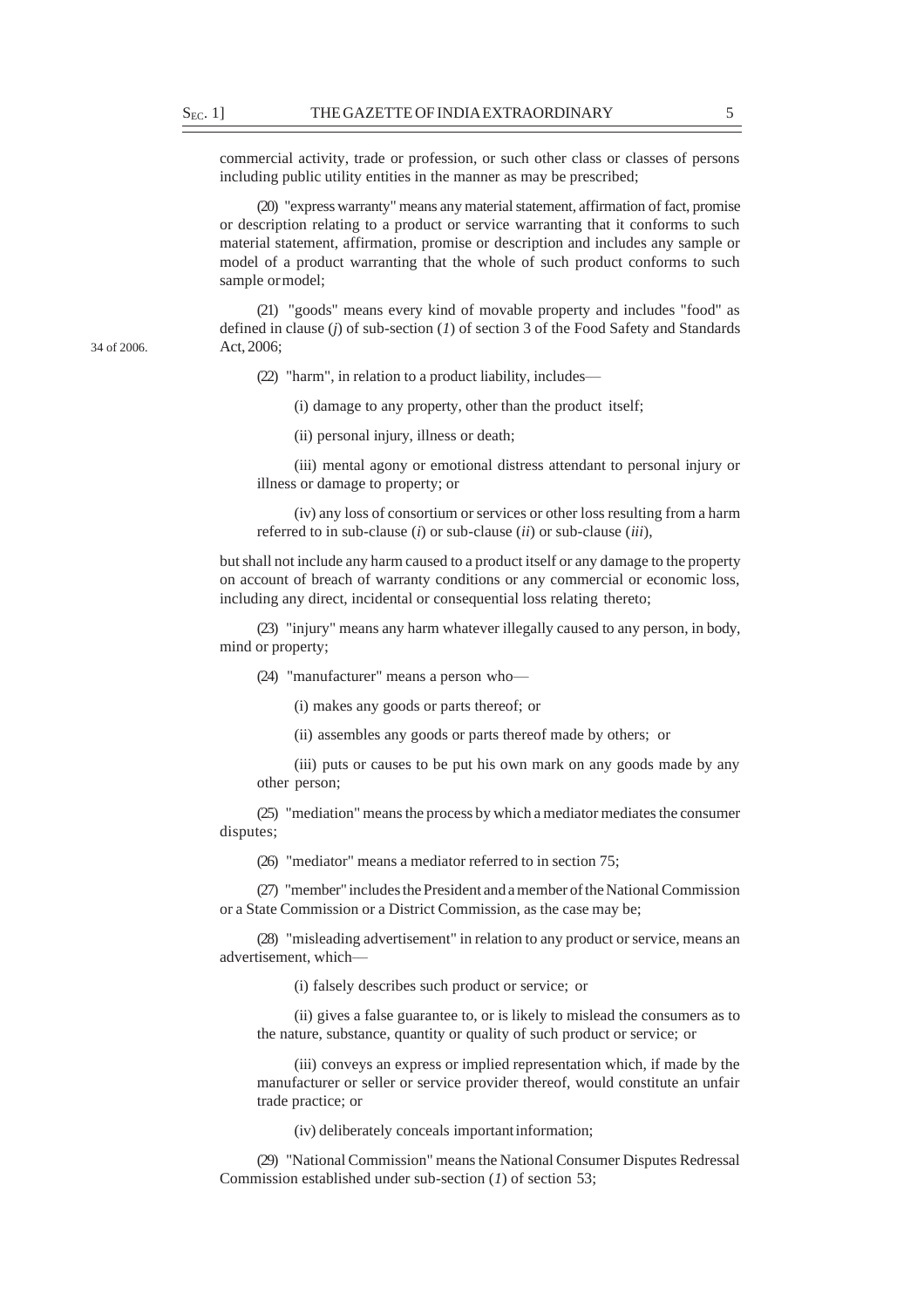(30) "notification" means a notification published in the Official Gazette and the term "notify" shall be construed accordingly;

(31) "person" includes—

(i) an individual;

(ii) a firm whether registered ornot;

(iii) a Hindu undivided family;

(iv) a co-operative society;

(v) an association of persons whether registered under the Societies RegistrationAct, 1860 or not;

21 of 1860.

(vi) any corporation, company or a body of individuals whether incorporated or not;

(vii) any artificial juridical person, not falling within any of the preceding sub-clauses;

(32) "prescribed" means prescribed by rules made by the Central Government, or, as the case may be, the State Government;

(33) "product" means any article or goods or substance or raw material or any extended cycle of such product, which may be in gaseous, liquid, or solid state possessing intrinsic value which is capable of delivery either as wholly assembled or as a component part and is produced for introduction to trade or commerce, but does not include human tissues, blood, blood products and organs;

(34) "product liability" means the responsibility of a product manufacturer or product seller, of any product or service, to compensate for any harm caused to a consumer by such defective product manufactured orsold or by deficiency in services relating thereto;

(35) "product liability action" means a complaint filed by a person before a District Commission or State Commission or National Commission, asthe case may be, for claiming compensation for the harm caused to him;

(36) "product manufacturer" means a person who—

(i) makes any product or parts thereof; or

(ii) assembles parts thereof made by others; or

(iii) puts or causes to be put his own mark on any products made byany other person; or

(iv) makes a product and sells, distributes, leases, installs, prepares, packages, labels, markets, repairs, maintains such product or is otherwise involved in placing such product for commercial purpose; or

(v) designs, produces, fabricates, constructs or re-manufactures any product before its sale; or

(vi) being a product seller of a product, is also a manufacturer of such product;

 $(37)$  "product seller", in relation to a product, means a person who, in the course of business, imports, sells, distributes, leases, installs, prepares, packages, labels, markets, repairs, maintains, or otherwise is involved in placing such product for commercial purpose and includes—

(i) a manufacturer who is also a product seller;or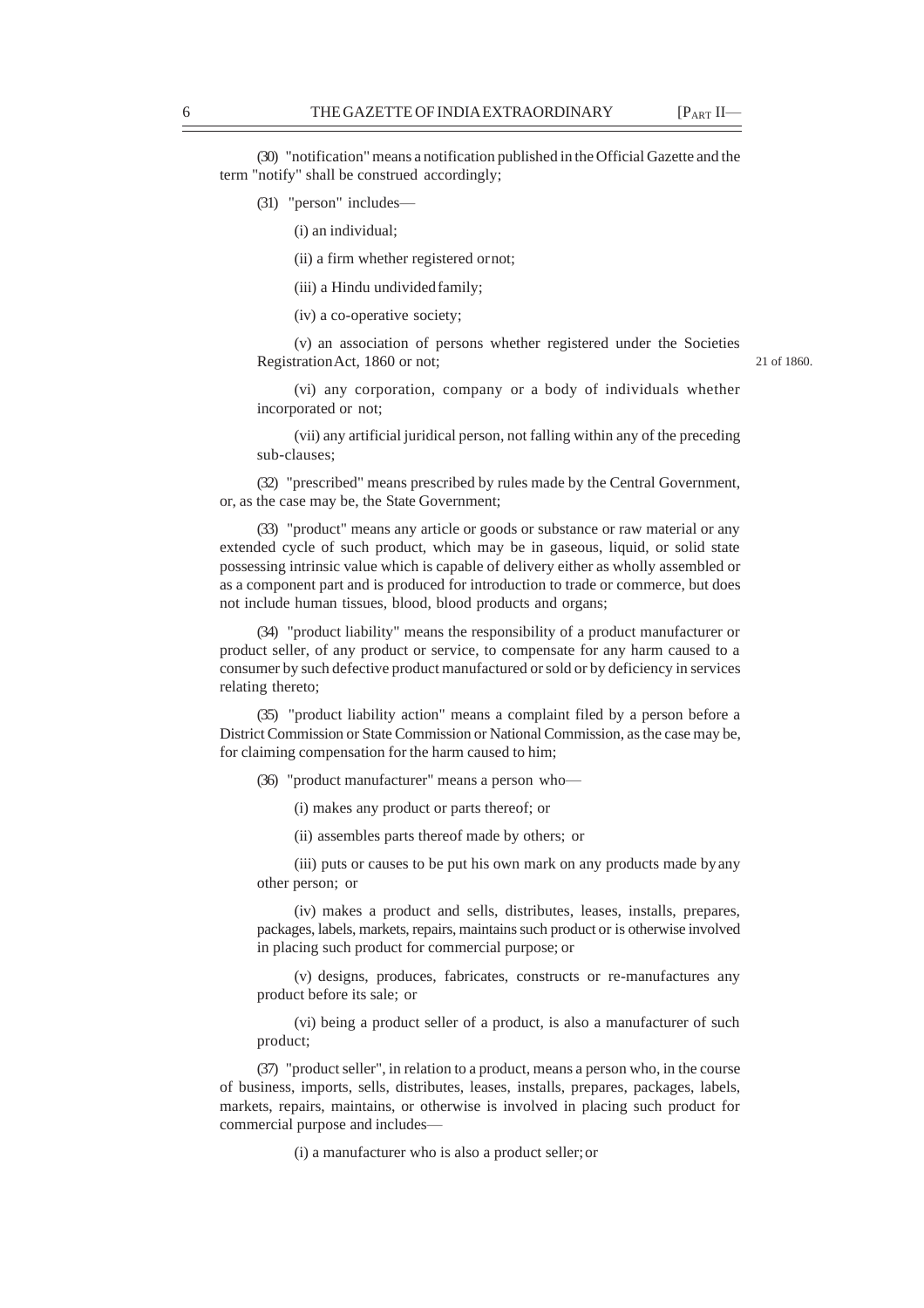(ii) a serviceprovider,

but does not include—

(a) a seller of immovable property, unless such person is engaged in the sale of constructed house or in the construction of homes or flats;

(b) a provider of professional services in any transaction in which, the sale or use of a product is only incidental thereto, but furnishing of opinion, skill or services being the essence of such transaction;

(c) a person who—

(I) acts only in a financial capacity with respect to the sale of the product;

(II) is not a manufacturer, wholesaler, distributor, retailer, direct seller or an electronic service provider;

(III) leases a product, without having a reasonable opportunity to inspect and discover defects in the product, under a lease arrangement in which the selection, possession, maintenance, and operation of the product are controlled by a person other than the lessor;

(38) "product service provider", in relation to a product, means a person who provides any service in respect of such product;

(39) "regulations" means the regulations made by the National Commission, or as the case may be, the Central Authority;

(40) "Regulator" means a body or any authority established under any other law for the time being in force;

(41) "restrictive trade practice" means a trade practice which tends to bring about manipulation of price or its conditions of delivery or to affect flow of supplies in themarketrelating to goods orservicesin such amanner asto impose on the consumers unjustified costs or restrictions and shall include—

(i) delay beyond the period agreed to by a trader in supply of such goods or in providing the services which has led or is likely to lead to rise in the price;

(ii) any trade practice which requires a consumer to buy, hire or avail of any goods or, as the case may be, services as condition precedent for buying, hiring or availing of other goods or services;

(42) "service" means service of any description which is made available to potential users and includes, but not limited to, the provision offacilitiesin connection with banking, financing, insurance, transport, processing, supply of electrical or other energy, telecom, boarding or lodging or both, housing construction, entertainment, amusement or the purveying of news or other information, but does not include the rendering of any service free of charge or under a contract of personal service;

(43) "spurious goods" means such goods which are falsely claimed to be genuine;

(44) "State Commission" means a State Consumer Disputes Redressal Commission established under sub-section (*1*) of section 42;

(45) "trader", in relation to any goods, means a person who sells or distributes any goods for sale and includes the manufacturer thereof, and where such goods are sold or distributed in package form, includes the packer thereof;

(46) "unfair contract" means a contract between a manufacturer or trader or service provider on one hand, and a consumer on the other, having such terms which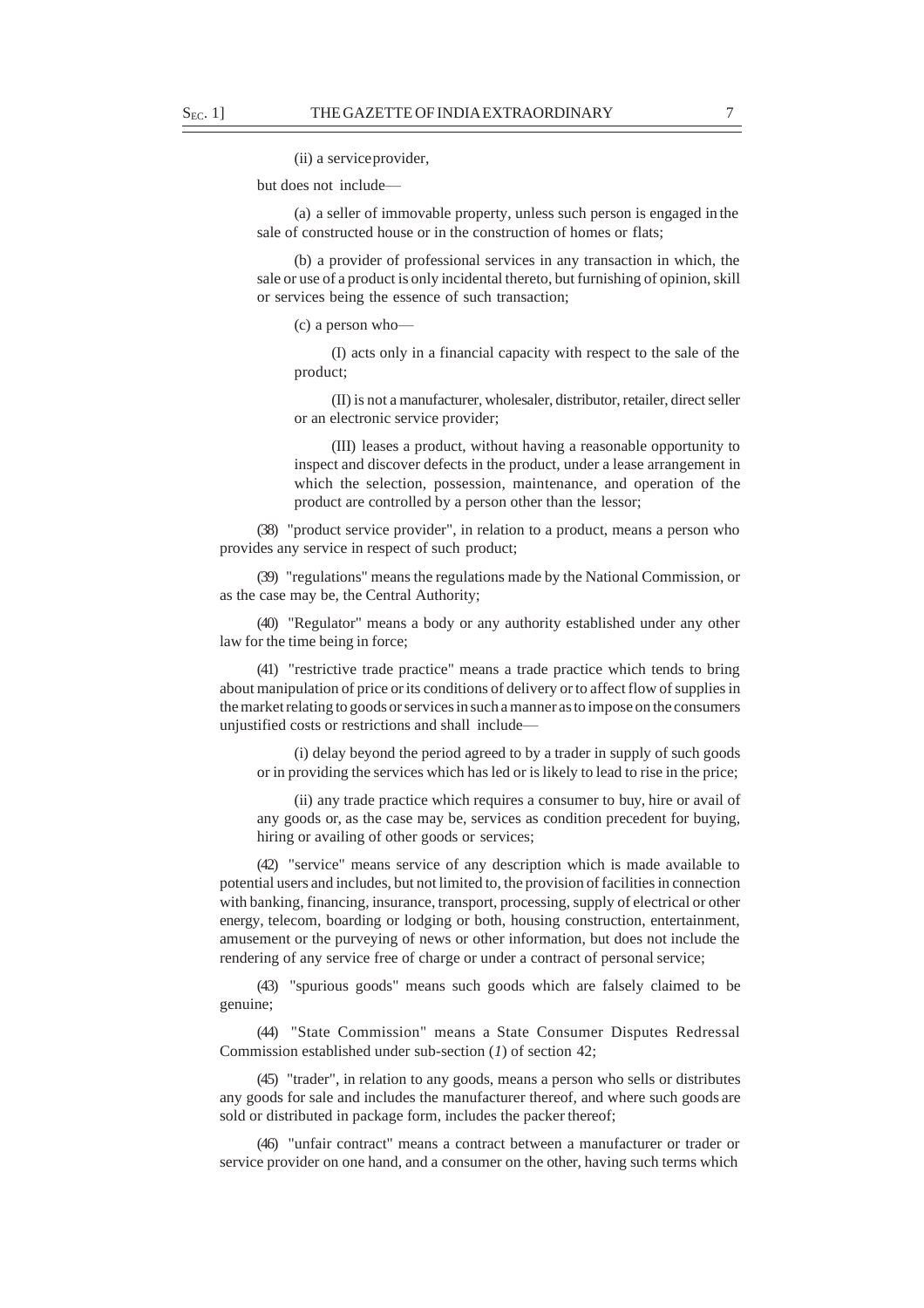cause significant change in the rights of such consumer, including the following, namely:—

(i) requiring manifestly excessive security deposits to be given by a consumer for the performance of contractual obligations; or

(ii) imposing any penalty on the consumer, for the breach of contract thereof which is wholly disproportionate to the loss occurred due to such breach to the other party to the contract; or

(iii) refusing to accept early repayment of debts on payment of applicable penalty; or

(iv) entitling a party to the contract to terminate such contract unilaterally, without reasonable cause; or

(v)permitting or hasthe effect of permitting one party to assign the contract to the detriment of the other party who is a consumer, without his consent; or

(vi) imposing on the consumer any unreasonable charge, obligation or condition which puts such consumer to disadvantage;

(47) "unfair trade practice" means a trade practice which, for the purpose of promoting the sale, use or supply of any goods or for the provision of any service, adopts any unfair method or unfair or deceptive practice including any of the following practices, namely:—

(i) making any statement, whether orally or in writing or by visible representation including by means of electronic record, which—

(a) falsely represents that the goods are of a particular standard, quality, quantity, grade, composition, style or model;

(b) falsely represents that the services are of a particular standard, quality or grade;

(c) falsely represents any re-built, second-hand, renovated, reconditioned or old goods as new goods;

(d) represents that the goods or services have sponsorship, approval, performance, characteristics, accessories, uses or benefits which such goods or services do not have;

(e) represents that the seller or the supplier has a sponsorship or approval or affiliation which such seller or supplier does not have;

(f) makes a false or misleading representation concerning the need for, or the usefulness of, any goods or services;

 $(g)$  gives to the public any warranty or guarantee of the performance, efficacy or length of life of a product or of any goods that is not based on an adequate or proper test thereof:

Provided that where a defence is raised to the effect that such warranty or guarantee is based on adequate or proper test, the burden of proof of such defence shall lie on the person raising such defence;

(h) makes to the public a representation in a form that purports to be—

(A) a warranty or guarantee of a product or of any goods or services; or

(B) a promise to replace, maintain or repair an article or any part thereof or to repeat or continue a service until it has achieved a specified result,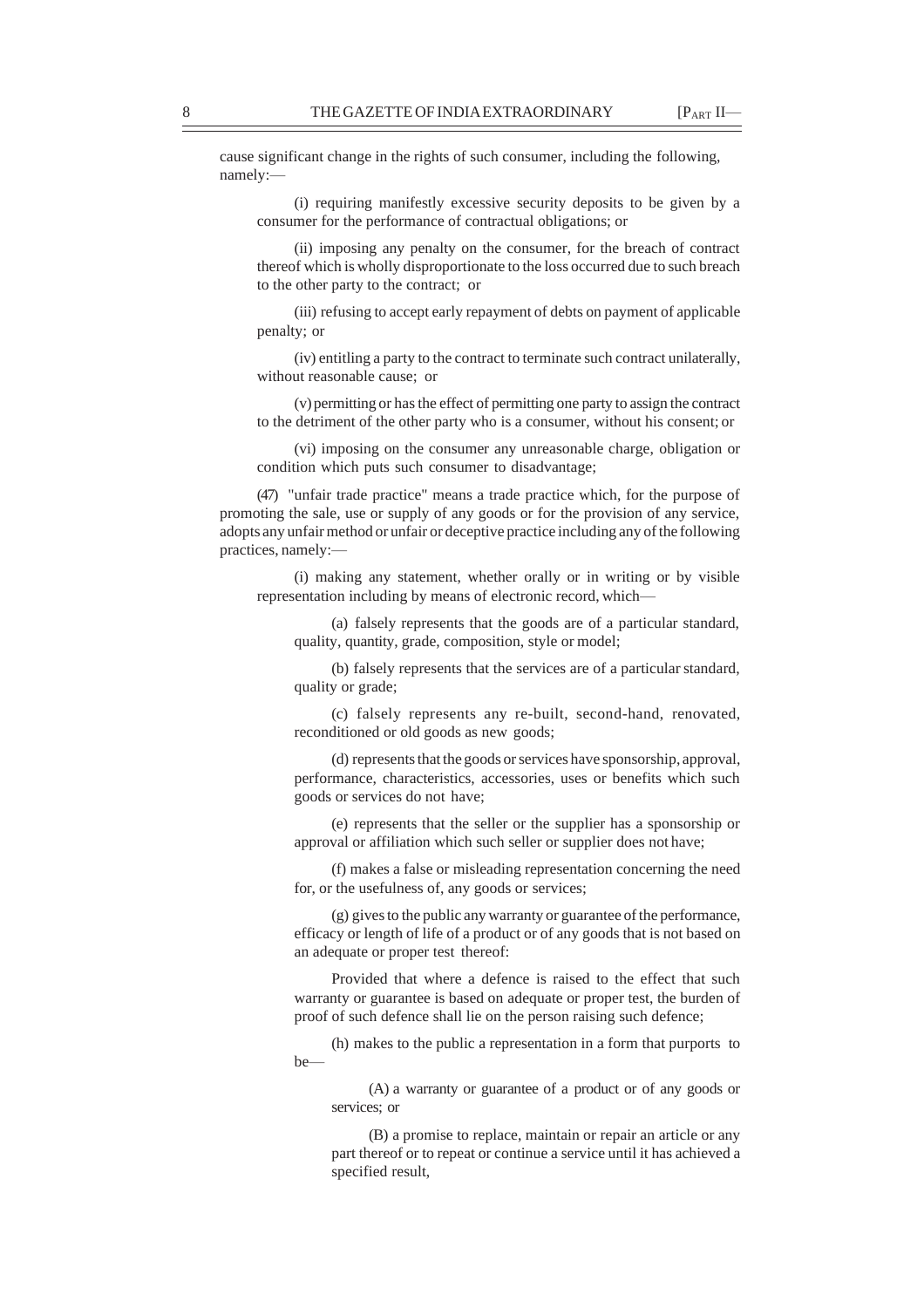if such purported warranty or guarantee or promise is materially misleading or if there is no reasonable prospect that such warranty, guarantee or promise will be carried out;

(i) materially misleadsthe public concerning the price at which a product or like products or goods or services, have been or are, ordinarily sold or provided, and, for this purpose, a representation as to price shall be deemed to refer to the price at which the product or goods or services has or have been sold by sellers or provided by suppliers generally in the relevant market unlessit is clearly specified to be the price at which the product has been sold or services have been provided by the person by whom or on whose behalf the representation is made;

(j) gives false or misleading facts disparaging the goods, services or trade of another person.

*Explanation.—*For the purposes of this sub-clause, a statement that is,—

(A) expressed on an article offered or displayed for sale, or on its wrapper or container; or

(B) expressed on anything attached to, inserted in, or accompanying, an article offered or displayed for sale, or on anything on which the article is mounted for display or sale; or

(C) contained in or on anything that is sold, sent, delivered, transmitted or in any other manner whatsoever made available to a member of the public,

shall be deemed to be a statement made to the public by, and only by, the person who had caused the statement to be so expressed, made or contained;

> (ii) permitting the publication of any advertisement, whether in any newspaper or otherwise, including by way of electronic record, for the sale or supply at a bargain price of goods or services that are not intended to be offered for sale or supply at the bargain price, or for a period that is, and in quantities that are, reasonable, having regard to the nature of the market in which the business is carried on, the nature and size of business, and the nature of the advertisement.

*Explanation.*—For the purpose of this sub-clause, "bargain price" means,—

(A) a price that is stated in any advertisement to be a bargain price, by reference to an ordinary price or otherwise; or

(B) a price that a person who reads, hears or seesthe advertisement, would reasonably understand to be a bargain price having regard to the prices at which the product advertised or like products are ordinarily sold;

(iii) permitting—

(a) the offering of gifts, prizes or other items with the intention of not providing them as offered or creating impression that something is being given or offered free of charge when it is fully or partly covered by the amount charged, in the transaction as a whole;

(b) the conduct of any contest, lottery, game of chance or skill, for the purpose of promoting, directly or indirectly, the sale, use or supply of any product or any business interest, except such contest, lottery, game of chance or skill as may be prescribed;

(c) withholding from the participants of any scheme offering gifts, prizes or other items free of charge on its closure, the information about final results of the scheme.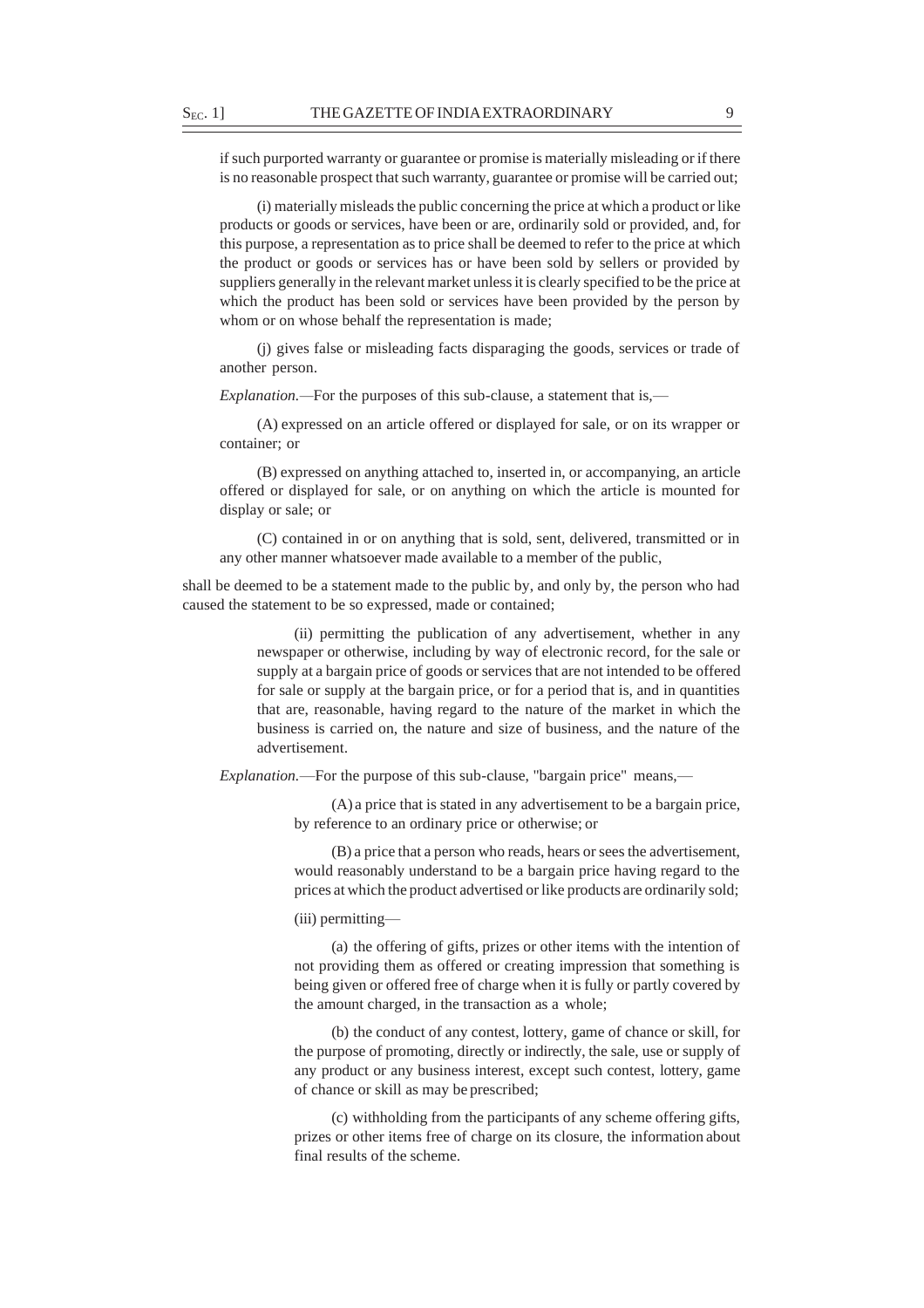*Explanation.*—For the purpose of this sub-clause, the participants of a scheme shall be deemed to have been informed of the final results of the scheme where such results are within a reasonable time published, prominently in the same newspaper in which the scheme was originally advertised;

> (iv) permitting the sale or supply of goods intended to be used, or are of a kind likely to be used by consumers, knowing or having reason to believe that the goods do not comply with the standards prescribed by the competent authority relating to performance, composition, contents, design, constructions, finishing or packaging as are necessary to prevent or reduce the risk of injury to the person using the goods;

> (v) permitting the hoarding or destruction of goods, or refusal to sell the goods or to make them available for sale or to provide any service, if such hoarding or destruction or refusal raises or tends to raise or is intended to raise, the cost of those or other similar goods or services;

> (vi) manufacturing of spurious goods or offering such goods for sale or adopting deceptive practices in the provision of services;

> (vii) not issuing bill or cash memo or receipt for the goods sold or services rendered in such manner as may be prescribed;

> (viii) refusing, after selling goods or rendering services, to take back or withdraw defective goods or to withdraw or discontinue deficient services and to refund the consideration thereof, if paid, within the period stipulated in the bill or cash memo or receipt or in the absence of such stipulation, within a period of thirty days;

> (ix) disclosing to other person any personal information given in confidence by the consumer unless such disclosure is made in accordance with the provisions of any law for the time being in force.

## CHAPTER II

## CONSUMER PROTECTION COUNCILS

**3.** (*1*) The Central Government shall, by notification, establish with effect from such date as it may specify in that notification, the Central Consumer Protection Council to be known as the CentralCouncil.

(2) The Central Council shall be an advisory council and consist of the following members, namely:—

(a) the Minister-in-charge of the Department of Consumer Affairs in the Central Government, who shall be the Chairperson; and

(b) such number of other official or non-official members representing such interests as may be prescribed.

**4.** (*1*) The Central Council shall meet as and when necessary, but at least one meeting of the Council shall be held everyyear.

(2) TheCentralCouncilshallmeet atsuch time and place astheChairperson may think fit and shall observe such procedure in regard to the transaction of its business as may be prescribed.

**5.** The objects of the Central Council shall be to render advice on promotion and protection of the consumers' rights under this Act.

Central Consumer Protection Council.

Procedure for meetings of Central Council.

Objects of Central Council.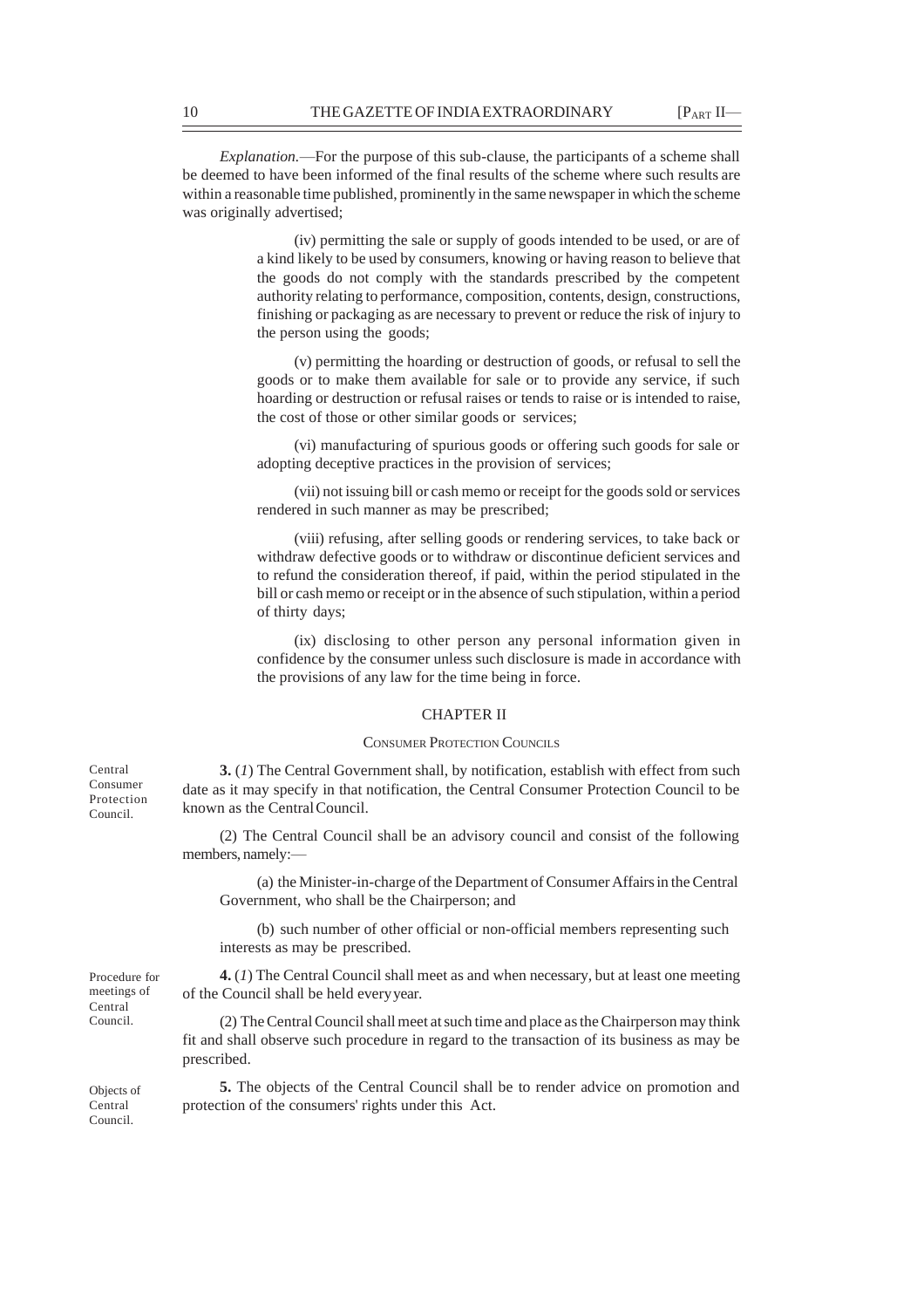**6.** (*1*) Every State Government shall, by notification, establish with effect from such date as it may specify in such notification, a State Consumer Protection Council for such State to be known as the State Council. State Consumer Protection Councils.

(2) The State Council shall be an advisory council and consist of the following members, namely:—

(a) the Minister-in-charge of Consumer Affairs in the State Government who shall be the Chairperson;

(b) such number of other official or non-official members representing such interests as may be prescribed;

(c) such number of other official or non-official members, not exceeding ten, as may be nominated by the Central Government.

(3) The State Council shall meet as and when necessary but not less than two meetings shall be held every year.

(4) The State Council shall meet at such time and place as the Chairperson may think fit and shall observe such procedure in regard to the transaction of its business, as may be prescribed.

**7.** The objects of every State Council shall be to render advice on promotion and protection of consumer rights under this Act within the State.

**8.** (*1*) The State Government shall, by notification, establish for every District with effect from such date as it may specify in such notification, a District Consumer Protection Council to be known as the District Council.

(2) The District Council shall be an advisory council and consist of the following members, namely:—

(a) the Collector of the district (by whatever name called), who shall be the Chairperson; and

(b) such number of other official and non-official members representing such interests as may be prescribed.

(3) The District Council shall meet as and when necessary but not less than two meetings shall be held every year.

(4) The District Council shall meet at such time and place within the district as the Chairperson may think fit and shall observe such procedure in regard to the transaction of its business as may be prescribed.

**9.** The objects of every District Council shall be to render advice on promotion and protection of consumer rights under this Act within the district.

## CHAPTER III

#### CENTRAL CONSUMER PROTECTION AUTHORITY

**10.** (*1*) The Central Government shall, by notification, establish with effect from such date as it may specify in that notification, a Central Consumer Protection Authority to be known as the Central Authority to regulate matters relating to violation of rights of consumers, unfair trade practices and false or misleading advertisements which are prejudicial to the interests of public and consumers and to promote, protect and enforce the rights of consumers as a class.

(2) The Central Authority shall consist of a Chief Commissioner and such number of other Commissioners as may be prescribed, to be appointed by the Central Government to exercise the powers and discharge the functions under this Act.

Establishment of Central Consumer Protection Authority.

Objects of District Council.

Objects of State Council.

District Consumer Protection Council.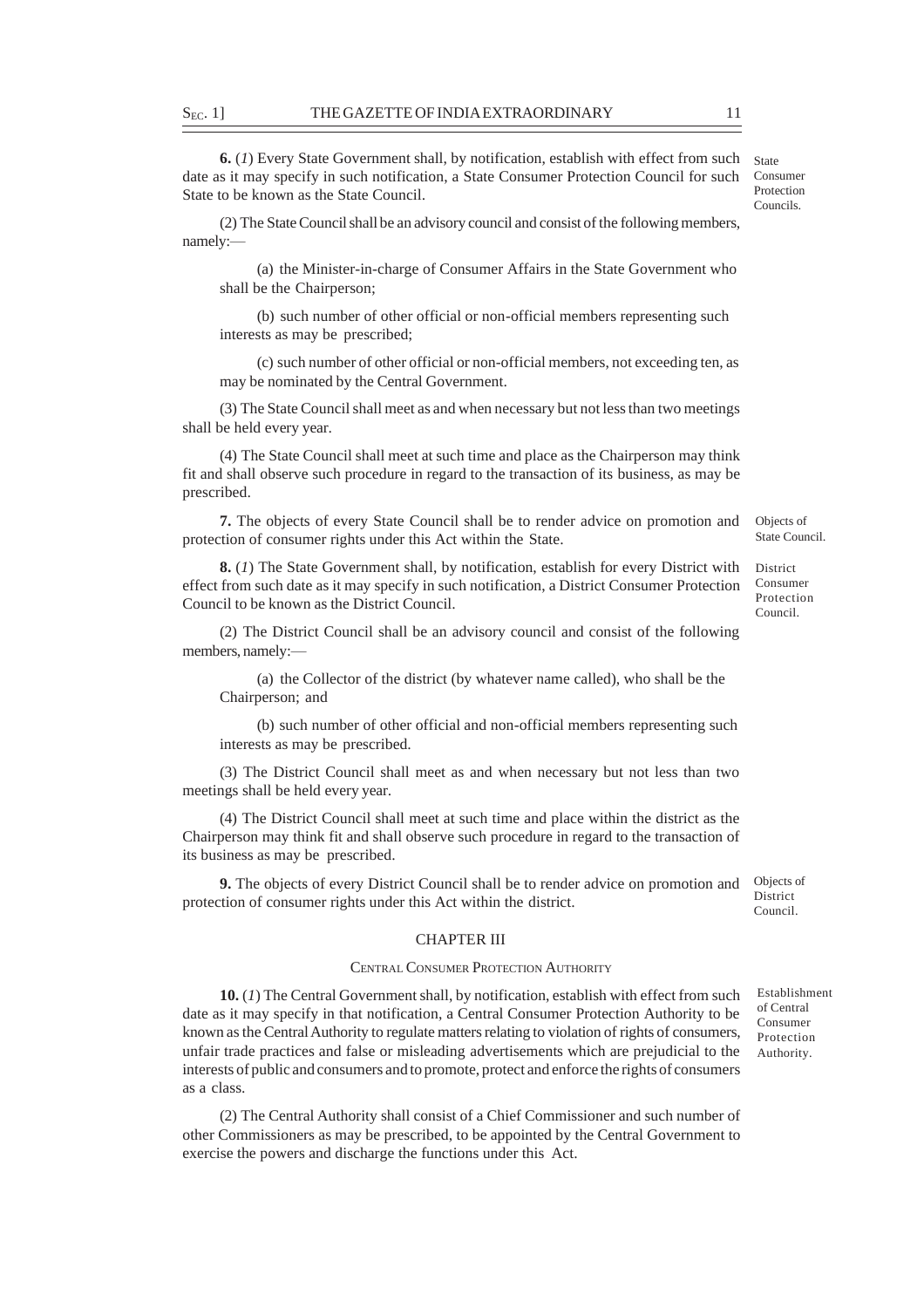(3) The headquarters of the Central Authority shall be at such place in the National Capital Region of Delhi, and it shall have regional and other offices in any other place in India as the Central Government may decide.

**11.** The Central Government may, by notification, make rules to provide for the qualifications for appointment, method of recruitment, procedure for appointment, term of office, salaries and allowances, resignation, removal and other terms and conditions of the service of the Chief Commissioner and Commissioners of the Central Authority.

Vacancy, etc., not to invalidate proceedings of Central

Authority.

Commissioners.

and

Qualifications, method of recruitment, etc., of Chief Commissioner

Appointment of officers, experts, professionals and other employees of Central Authority.

Procedure of Central Authority.

Investigation

Wing.

**12.** No act or proceeding of the Central Authority shall be invalid merely by reason of—

(a) any vacancy in, or any defect in the constitution of, the Central Authority; or

(b) any defect in the appointment of a person acting asthe Chief Commissioner or as a Commissioner;or

(c) any irregularity in the procedure of the Central Authority not affecting the merits of the case.

**13.** (*1*) The Central Government shall provide the Central Authority such number of officers and other employees as it considers necessary for the efficient performance of its functions under this Act.

*(2)* The salaries and allowances payable to, and the other terms and conditions of service of, the officers and other employees of the Central Authority appointed under this Act shall be such as may be prescribed.

*(3)* The Central Authority may engage, in accordance with the procedure specified by regulations, such number of experts and professionals of integrity and ability, who have special knowledge and experience in the areas of consumer rights and welfare, consumer policy, law, medicine, food safety, health, engineering, product safety, commerce, economics, public affairs or administration, as it deems necessary to assist it in the discharge of its functions under this Act.

14. (1) The Central Authority shall regulate the procedure for transaction of its business and allocation of its business amongst the Chief Commissioner and Commissioners as may be specified by regulations.

(2) The Chief Commissioner shall have the powers of general superintendence, direction and control in respect of all administrative matters of the Central Authority:

Provided that the Chief Commissioner may delegate such of his powers relating to administrative matters of the Central Authority, as he may think fit, to any Commissioner (including Commissioner of a regional office) or any other officer of the Central Authority.

**15.** (*1*) The Central Authority shall have an Investigation Wing headed by a Director-General for the purpose of conducting inquiry or investigation under this Act as may be directed by the Central Authority.

(2) The Central Government may appoint a Director-General and such number of Additional Director-General, Director, Joint Director, Deputy Director and Assistant Director, from amongst persons who have experience in investigation and possesssuch qualifications, in such manner, as may be prescribed.

(3) Every Additional Director-General, Director, Joint Director, Deputy Director and Assistant Director shall exercise his powers, and discharge his functions, subject to the general control, supervision and direction of the Director-General.

(4) The Director-General may delegate all or any of his powers to the Additional Director-General or Director, Joint Director or Deputy Director or Assistant Director, as the case may be, while conducting inquiries or investigations under this Act.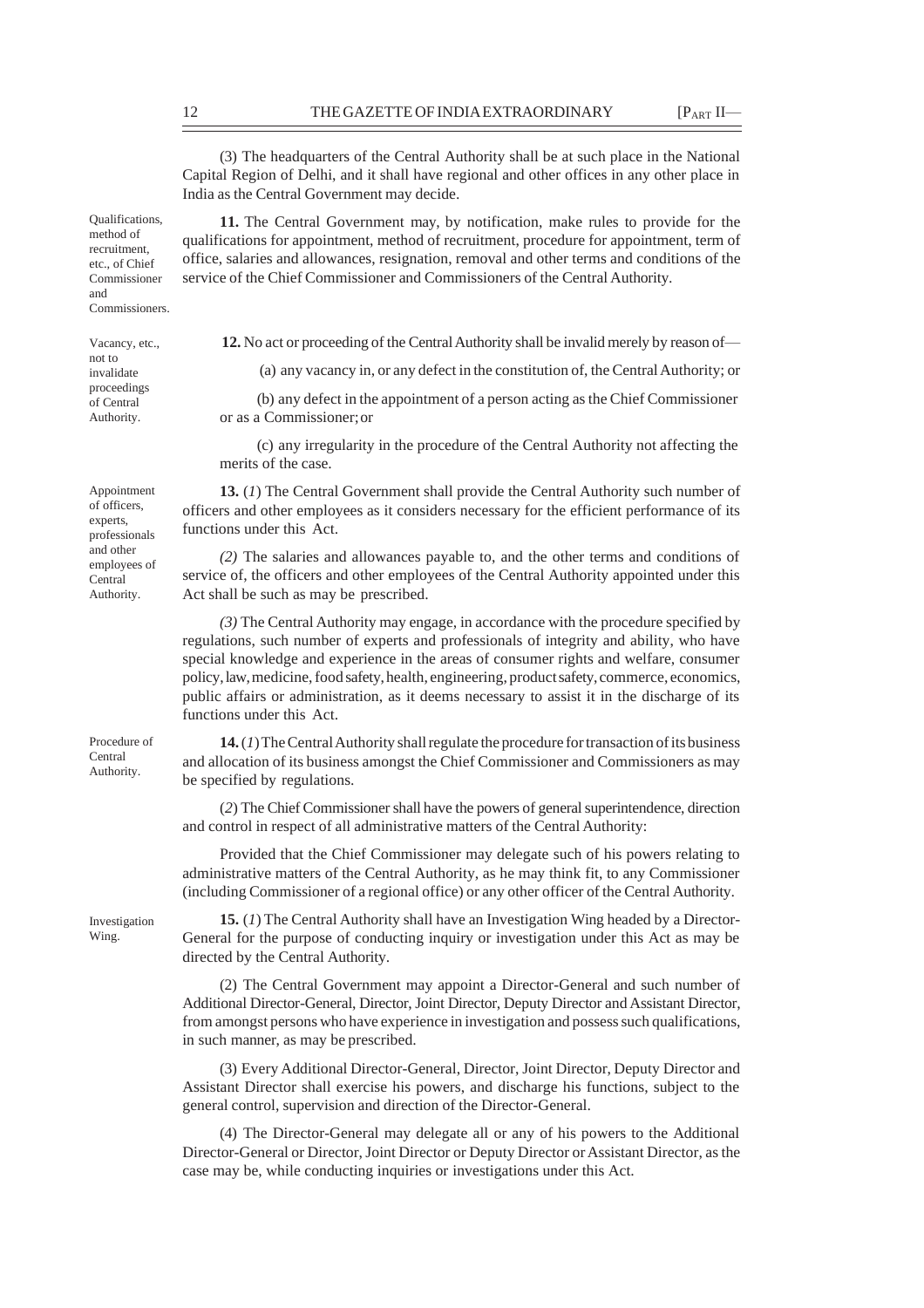(5) The inquiries orthe investigationsmade by theDirector-Generalshall be submitted to the Central Authority in such form, in such manner and within such time, as may be specified by regulations.

**16.** The District Collector (by whatever name called) may, on a complaint or on a reference made to him by the Central Authority or the Commissioner of a regional office, inquire into or investigate complaints regarding violation of rights of consumers as a class, on matters relating to violations of consumer rights, unfair trade practices and false or misleading advertisements, within his jurisdiction and submit his report to the Central Authority or to the Commissioner of a regional office, as the case may be.

**17.** A complaint relating to violation of consumer rights or unfair trade practices or false or misleading advertisements which are prejudicial to the interests of consumers as a class, may be forwarded eitherin writing or in electronic mode, to any one of the authorities, namely, the District Collector or the Commissioner of regional office or the Central Authority.

**18.** (*1*) The Central Authorityshall—

Powers and functions of Central Authority.

Complaints to authorities.

Power of **District** Collector.

(a) protect, promote and enforce the rights of consumers as a class, and prevent violation of consumers rights under this Act;

(b) prevent unfair trade practices and ensure that no person engages himself in unfair trade practices;

(c) ensure that no false or misleading advertisement is made of any goods or services which contravenes the provisions of this Act or the rules or regulations made thereunder;

(d) ensure that no person takes part in the publication of any advertisement which is false or misleading.

(2) Without prejudice to the generality of the provisions contained in sub-section (*1*), the Central Authority may, for any of the purposes aforesaid,—

(a) inquire or cause an inquiry or investigation to be made into violations of consumer rights or unfair trade practices, either *suo motu* or on a complaint received or on the directions from the Central Government;

(b) file complaints before the District Commission, the State Commission or the National Commission, as the case may be, under this Act;

(c) intervene in any proceedings before the District Commission or the State Commission or the National Commission, asthe case may be, in respect of any allegation of violation of consumer rights or unfair trade practices;

(d) review the matters relating to, and the factors inhibiting enjoyment of, consumer rights, including safeguards provided for the protection of consumers under any other law for the time being in force and recommend appropriate remedial measures for their effective implementation;

(e) recommend adoption of international covenants and best international practices on consumer rights to ensure effective enforcement of consumer rights;

(f) undertake and promote research in the field of consumer rights;

(g) spread and promote awareness on consumer rights;

(h) encourage non-Governmental organisations and other institutionsworking in the field of consumer rights to co-operate and work with consumer protection agencies;

(i) mandate the use of unique and universal goods identifiers in such goods, as may be necessary, to prevent unfair trade practices and to protect consumers' interest;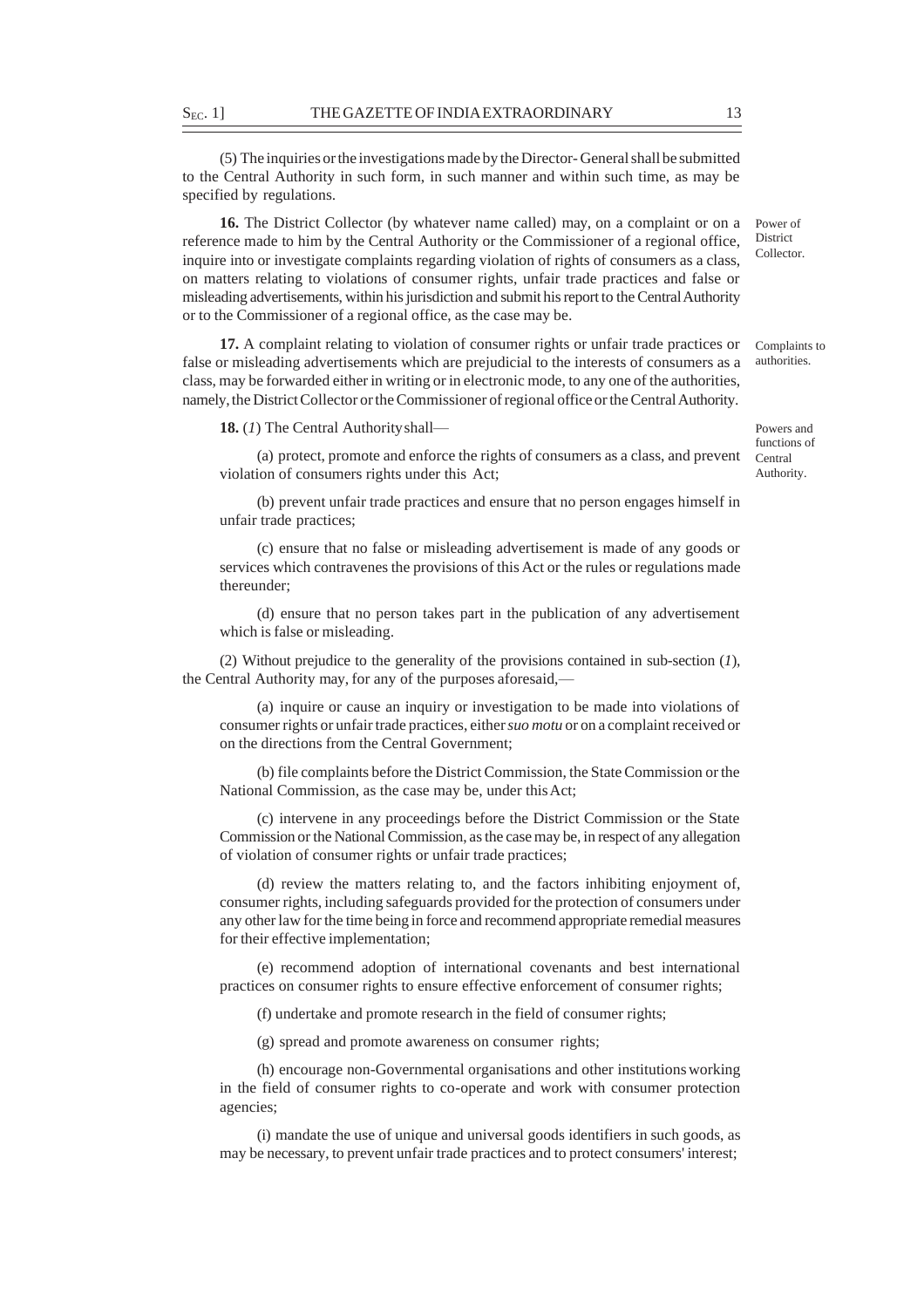(j) issue safety notices to alert consumers against dangerous or hazardous or unsafe goods or services;

(k) advise the Ministries and Departments of the Central and State Governments on consumer welfare measures;

(l) issue necessary guidelines to prevent unfair trade practices and protect consumers' interest.

**19.** (*1*) The Central Authority may, after receiving any information or complaint or directions from the Central Government or of its own motion, conduct or cause to be conducted a preliminary inquiry as to whether there exists a *prima facie* case of violation of consumer rights or any unfair trade practice or any false or misleading advertisement, by any person, which is prejudicial to the public interest or to the interests of consumers and if it is satisfied that there exists a *prima facie* case, it shall cause investigation to be made by the Director-General or by the District Collector.

(2) Where, after preliminary inquiry, the Central Authority is of the opinion that the matter is to be dealt with by a Regulator established under any other law for the time being in force, it may refer such matter to the concerned Regulator along with its report.

(3) For the purposes of investigation under sub-section (*1*), the Central Authority, the Director General or the District Collector may call upon a person referred to in subsection (*1*) and also direct him to produce any document or record in his possession.

**20.** Where the Central Authority is satisfied on the basis of investigation that there is sufficient evidence to show violation of consumer rights or unfair trade practice by a person, it may pass such order as may be necessary, including—

(a) recalling of goods or withdrawal of services which are dangerous, hazardous or unsafe;

(b) reimbursement of the prices of goods or services so recalled to purchasers of such goods or services; and

(c) discontinuation of practices which are unfair and prejudicial toconsumers' interest:

Provided that the Central Authority shall give the person an opportunity of being heard before passing an order under this section.

**21.** (*1*) Where the Central Authority is satisfied after investigation that any advertisement isfalse or misleading and is prejudicial to the interest of any consumer or isin contravention of consumer rights, it may, by order, issue directions to the concerned trader or manufacturer or endorser or advertiser or publisher, as the case may be, to discontinue such advertisement or to modify the same in such manner and within such time as may be specified in that order.

(2) Notwithstanding the order passed under sub-section (*1*), if the Central Authority is of the opinion that it is necessary to impose a penalty in respect of such false or misleading advertisement, by amanufacturer or an endorser, it may, by order, impose on manufacturer or endorser a penalty which may extend to ten lakh rupees:

Provided that the Central Authority may, for every subsequent contravention by a manufacturer or endorser, impose a penalty, which may extend to fifty lakh rupees.

(3) Notwithstanding any order under sub-sections (*1*) and (*2*), where the Central Authority deems it necessary, it may, by order, prohibit the endorser of a false or misleading advertisement from making endorsement of any product or service for a period which may extend to one year:

etc.

Power of Central Authority to issue directions and penalties against false or misleading advertisements.

recall goods,

Power of Central Authority to refer matter for investigation or to other Regulator.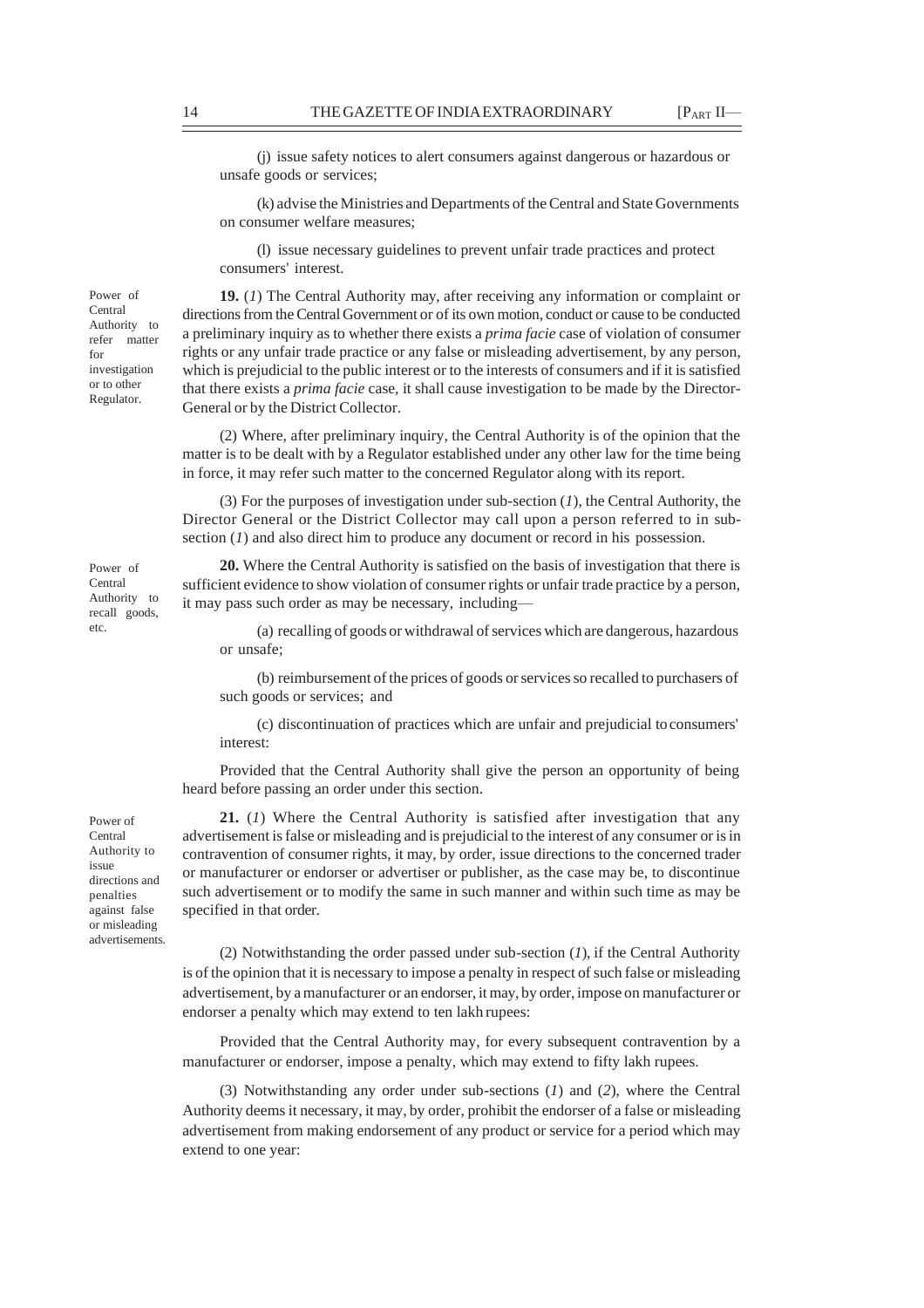Provided that the Central Authority may, for every subsequent contravention, prohibit such endorser from making endorsement in respect of any product or service for a period which may extend to three years.

(4) Where the Central Authority is satisfied after investigation that any person is found to publish, or is a party to the publication of, a misleading advertisement, it may impose on such person a penalty which may extend to ten lakh rupees.

(5) No endorser shall be liable to a penalty under sub-sections (*2*) and (*3*) if he has exercised due diligence to verify the veracity of the claimsmade in the advertisementregarding the product or service being endorsed by him.

(6) No person shall be liable to such penalty if he proves that he had published or arranged for the publication of such advertisement in the ordinary course of his business:

Provided that no such defence shall be available to such person if he had previous knowledge of the order passed by the Central Authority for withdrawal or modification of such advertisement.

(7) While determining the penalty under this section, regard shall be had to the following, namely:—

(a) the population and the area impacted or affected by such offence;

(b) the frequency and duration of such offence;

(c) the vulnerability of the class of persons likely to be adversely affected by such offence; and

(d) the gross revenue from the sales effected by virtue of such offence.

(8) The Central Authority shall give the person an opportunity of being heard before an order under this section is passed.

**22.** (*1*) For the purpose of conducting an investigation after preliminary inquiry under sub-section (*1*) of section 19, the Director-General or any other officer authorised by him in this behalf, or the District Collector, asthe case may be, may, if he has any reason to believe that any person has violated any consumer rights or committed unfair trade practice or causes any false or misleading advertisement to be made, shall,-

Search and seizure.

(a) enter at any reasonable time into any such premises and search for any document or record or article or any other form of evidence and seize such document, record, article or such evidence;

(b) make a note or an inventory of such record or article; or

(c) require any person to produce any record, register or other document or article.

2 of 1974.

(2) The provisions of the Code of Criminal Procedure, 1973, relating to search and seizure shall apply, as far as may be, for search and seizure under this Act.

(3) Every document, record or article seized under clause (*a*) of sub-section (*1*) or produced under clause (*c*) of that sub-section shall be returned to the person, from whom they were seized or who produced the same, within a period of twenty days of the date of such seizure or production, as the case may be, after copies thereof or extracts therefrom certified by that person, in such manner as may be prescribed, have been taken.

(4) Where any article seized under sub-section (*1*) are subject to speedy or natural decay, the Director-General or such other officer may dispose of the article in such manner as may be prescribed.

(5) In the case of articles other than the articles referred to in sub-section  $(4)$ , provisions contained in clause (*c*) of sub-section (*2*) of section 38 shall *mutatis mutandis* apply in relation to analysis or tests.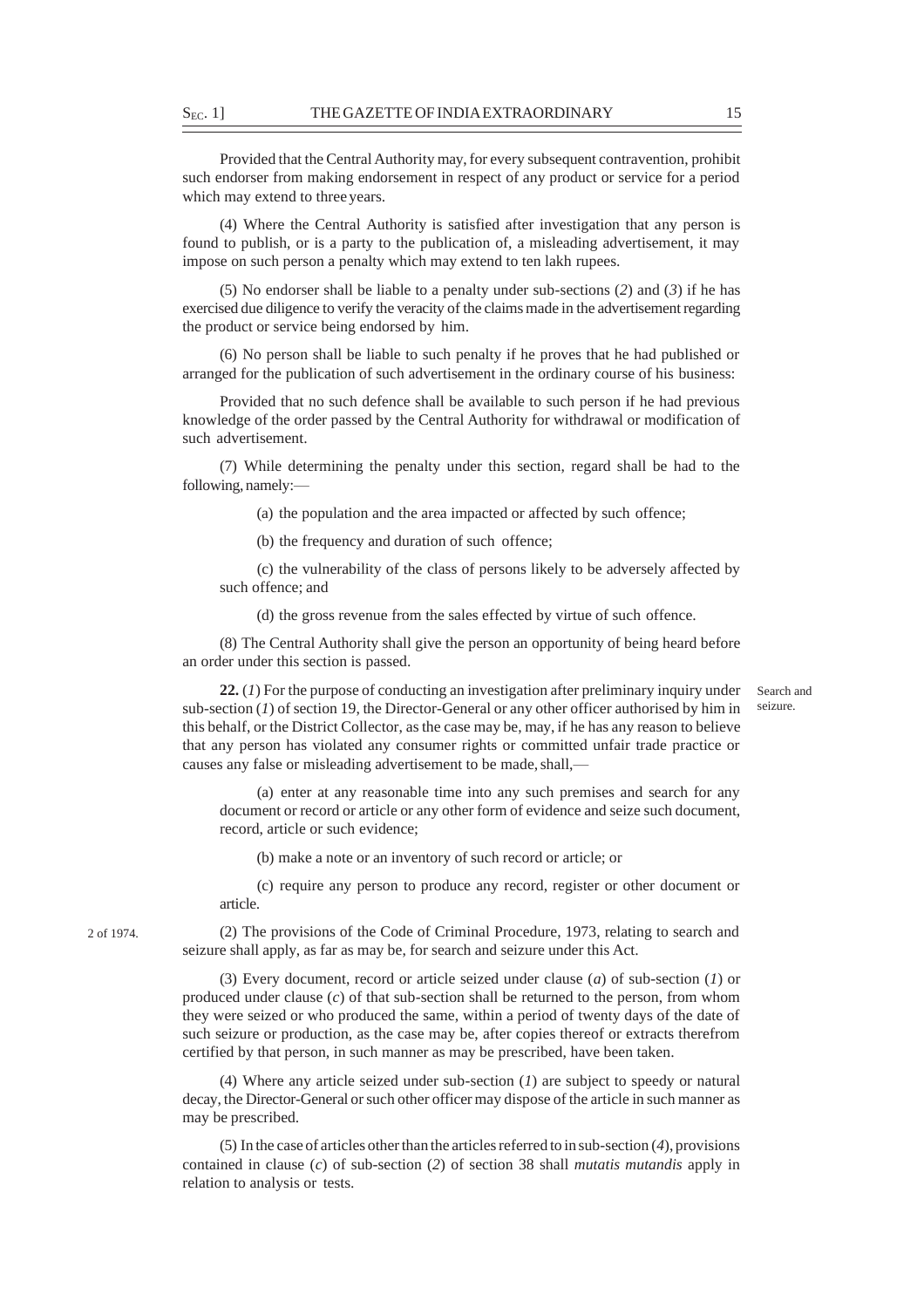**23.** The Central Government may, if it considers necessary, by notification, designate any statutory authority or body to exercise the powers and perform the functions of the

Designation of any statutory authority or body to function as Central Authority.

Appeal.

Grants by Central Government.

Accounts and audit.

**24.** A person aggrieved by any order passed by the Central Authority under sections 20 and 21 may file an appeal to the National Commission within a period of thirty days from the date of receipt of such order.

**25.**The Central Government may, after due appropriation made by Parliament by law in this behalf, make to the Central Authority grants of such sums of money as that Government may think fit for being utilised for the purposes of thisAct.

26. (1) The Central Authority shall maintain proper accounts and other relevant records and prepare an annual statement of accounts in such form and manner as may be prescribed in consultation with the Comptroller and Auditor-General of India.

(2) The accounts of the Central Authority shall be audited by the Comptroller and Auditor-General of India at such intervals as may be specified by him and any expenditure incurred in connection with such audit shall be payable by the Central Authority to the Comptroller and Auditor-General of India.

(3) The Comptroller and Auditor-General of India or any other person appointed by him in connection with the audit of the accounts of the Central Authority shall have the same rights, privileges and authority in connection with such audit as the Comptroller and Auditor-General of India generally has, in connection with the audit of the Government accounts and, in particular, shall have the right to demand the production of books, accounts, connected vouchers and other documents and papers and to inspect any of the offices of the Central Authority.

(4) The accounts of the Central Authority as certified by the Comptroller and Auditor-General of India or any other person appointed by him in this behalf together with the audit report thereon shall be forwarded annually to the Central Government which shall cause the same to be laid before each House ofParliament.

**27.** (*1*) The Central Authority shall prepare once in every year, in such form, manner and at such time as may be prescribed, an annual report giving full account of its activities during the previous year and such other reports and returns, as may be directed, and copies of such report and returns shall be forwarded to the Central Government.

(2) A copy of the annual report received under sub-section  $(I)$  shall be laid, as soon as may be after it is received, before each House of Parliament.

## CHAPTER IV

#### CONSUMER DISPUTES REDRESSAL COMMISSION

**28.** (*1*) The State Government shall, by notification, establish a District Consumer Disputes Redressal Commission, to be known asthe District Commission, in each district of the State:

Provided that the State Government may, if it deems fit, establish more than one District Commission in a district.

(2) Each District Commission shall consist of—

(a) a President; and

(b) not less than two and not more than such number of members as may be prescribed, in consultation with the CentralGovernment.

annual reports, etc.

Establishment of District Consumer **Disputes** Redressal Commission.

Furnishing of

Central Authority referred to in section 10.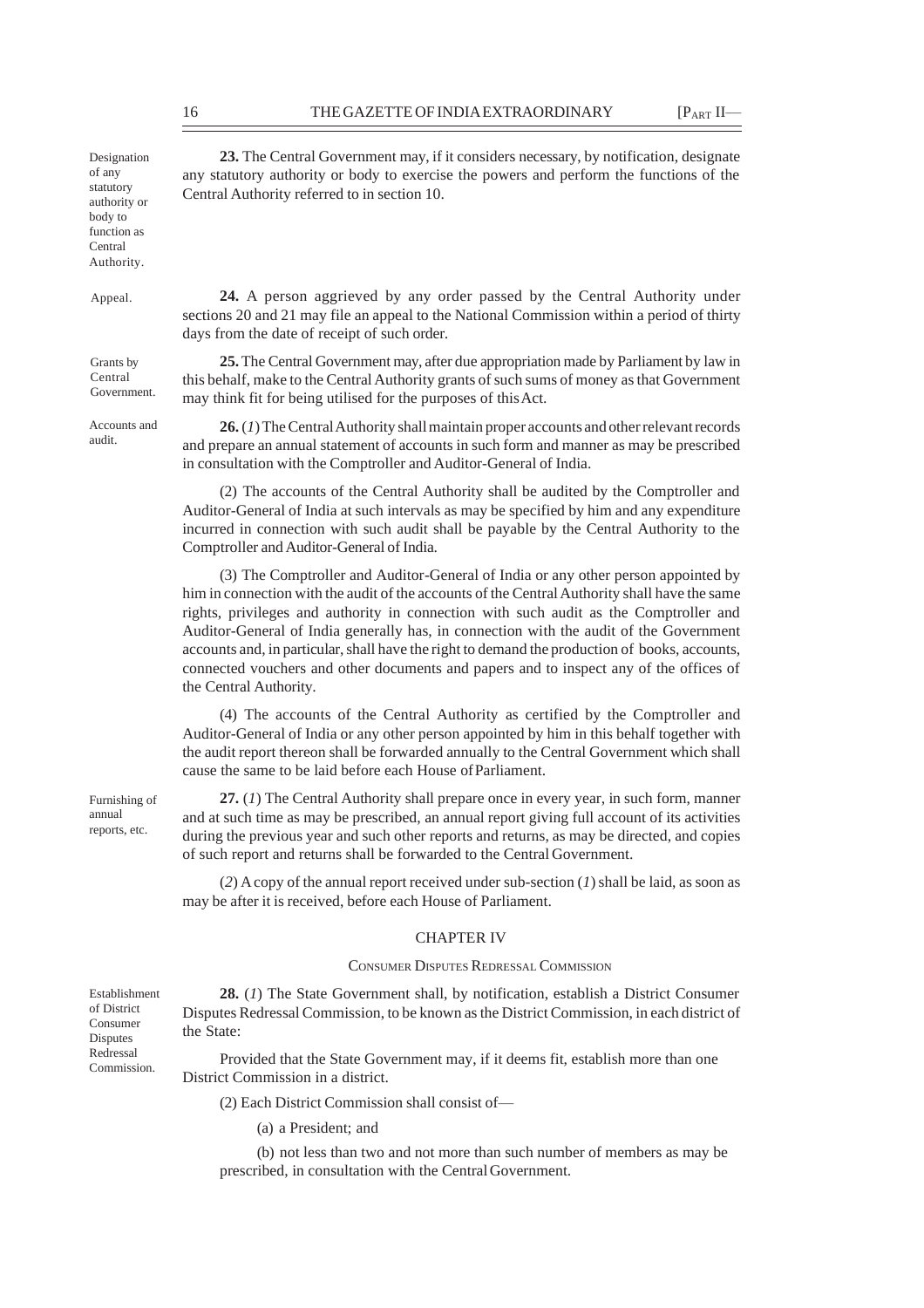**29.** The Central Government may, by notification, make rules to provide for the qualifications, method of recruitment, procedure for appointment, term of office, resignation and removal of the President and members of the District Commission.

**30.** The State Government may, by notification, make rules to provide for salaries and allowances and other terms and conditions of service of the President, and members of the District Commission.

**31.** Any person appointed as President or, asthe case may be, a member of the District Commission immediately before the commencement of thisAct shall hold office as such as President or, as the case may be, as member till the completion of his term for which he has been appointed.

**32.** If, at any time, there is a vacancy in the office of the President or member of a District Commission, the State Government may, by notification, direct—

(a) any other District Commission specified in that notification to exercise the jurisdiction in respect of that district also; or

(b) the President or a member of any other District Commission specified in that notification to exercise the powers and discharge the functions of the President or member of that District Commission also.

**33.**(*1*)The State Governmentshall provide theDistrictCommission with such officers and other employees as may be required to assist the District Commission in the discharge of its functions. Officers and other

(2) The officers and other employees of the District Commission shall discharge their functions under the general superintendence of the President of the DistrictCommission.

(3) The salaries and allowances payable to, and the other terms and conditions of service of, the officers and other employees of the District Commission shall be such as may be prescribed.

**34. (***1*) Subject to the other provisions of this Act, the District Commission shall have jurisdiction to entertain complaints where the value of the goods or services paid as consideration does not exceed one crore rupees:

Provided that where the Central Government deems it necessary so to do, it may prescribe such other value, as it deems fit.

(2) A complaint shall be instituted in a District Commission within the local limits of whose jurisdiction,-

(a) the opposite party or each of the opposite parties, where there are more than one, at the time of the institution of the complaint, ordinarily resides or carries on business or has a branch office or personally works for gain; or

(b) any of the opposite parties, where there are more than one, at the time of the institution of the complaint, actually and voluntarily resides, or carries on business or has a branch office, or personally works for gain, provided that in such case the permission of the District Commission is given; or

(c) the cause of action, wholly or in part, arises;or

(d) the complainant resides or personally works forgain.

Jurisdiction of District Commission.

Commission. Salaries, allowances and other terms and conditions of service of President and members of

Qualifications, etc., of President and members of District

Transitional provision.

Vacancy in office of member of District Commission.

**District** Commission.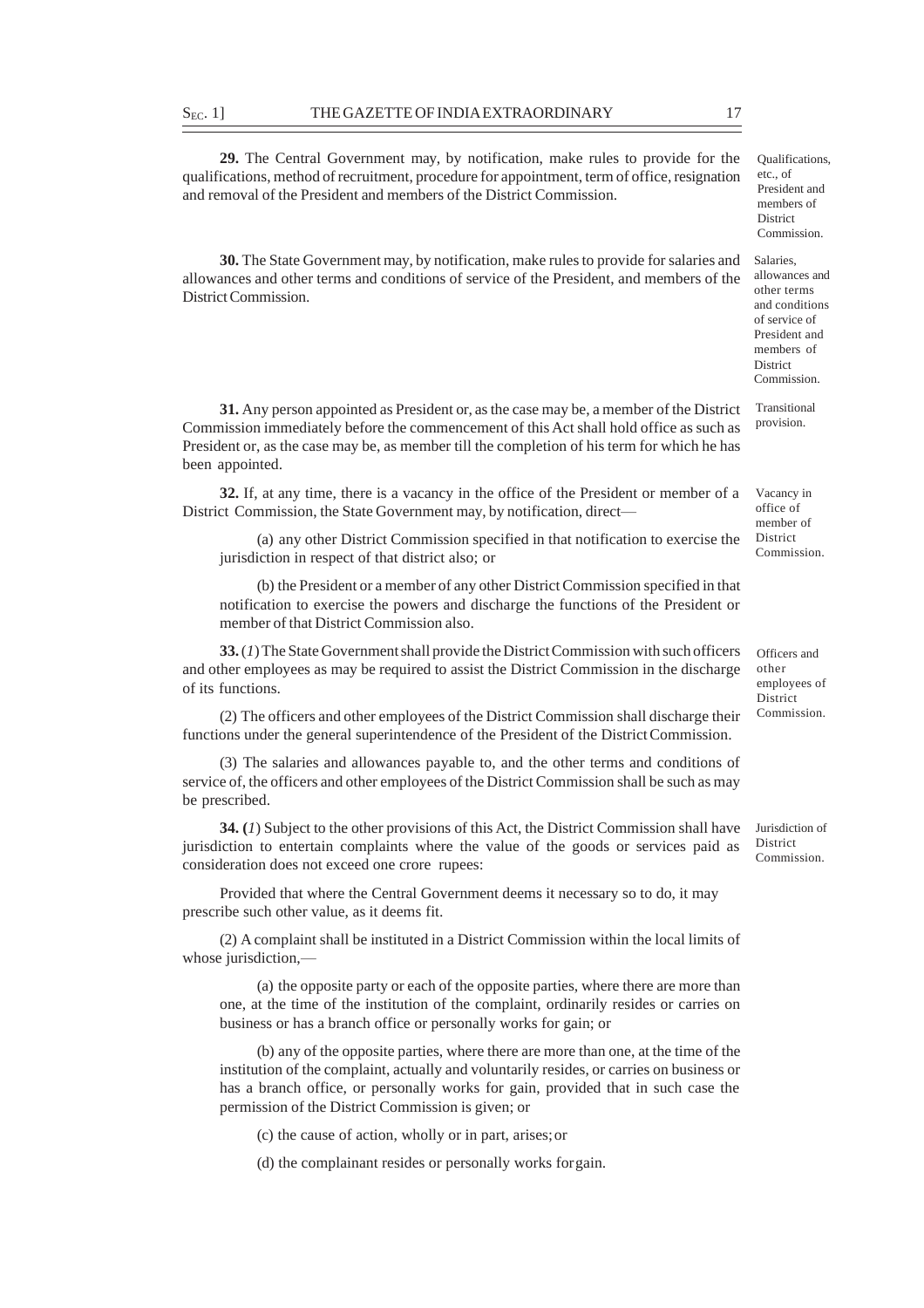(3) The District Commission shall ordinarily function in the district headquarters and may perform its functions at such other place in the district, as the State Government may, in consultation with the State Commission, notify in the Official Gazette from time to time.

**35.** (*1*) A complaint, in relation to any goods sold or delivered or agreed to be sold or delivered or any service provided or agreed to be provided, may be filed with a District Commission by—

(a) the consumer,—

(i) to whom such goods are sold or delivered or agreed to be sold or delivered or such service is provided or agreed to be provided; or

(ii) who alleges unfair trade practice in respect of such goods orservice;

(b) any recognised consumer association, whether the consumer to whom such goods are sold or delivered or agreed to be sold or delivered orsuch service is provided or agreed to be provided, or who alleges unfair trade practice in respect of such goods or service, is a member of such association or not;

(c) one or more consumers, where there are numerous consumers having the same interest, with the permission of the District Commission, on behalf of, or for the benefit of, all consumers so interested; or

(d) the Central Government, the Central Authority or the State Government, as the case may be:

Provided that the complaint under this sub-section may be filed electronically in such manner as may be prescribed.

*Explanation.*—For the purposes of this sub-section, "recognised consumer association" means any voluntary consumer association registered under any law for the time being in force.

(*2*) Every complaint filed under sub-section (*1*) shall be accompanied with such fee and payable in such manner, including electronic form, as may be prescribed.

**36.** (*1*) Every proceeding before the District Commission shall be conducted by the President of that Commission and atleast one member thereof, sitting together:

Provided that where a member, for any reason, is unable to conduct a proceeding till it is completed, the President and the other member shall continue the proceeding from the stage at which it was last heard by the previous member.

(2) On receipt of a complaint made under section 35, the District Commission may, by order, admit the complaint for being proceeded with or reject the same:

Provided that a complaint shall not be rejected under this section unless an opportunity of being heard has been given to the complainant:

Provided further that the admissibility of the complaint shall ordinarily be decided within twenty-one days from the date on which the complaint was filed.

(3) Where the District Commission does not decide the issue of admissibility of the complaint within the period so specified, it shall be deemed to have been admitted.

**37.** (*1*) At the first hearing of the complaint after its admission, or at any later stage, if it appears to the District Commission that there exists elements of a settlement which may be acceptable to the parties, except in such cases as may be prescribed, it may direct the parties to give in writing, within five days, consent to have their dispute settled by mediation in accordance with the provisions of Chapter V.

(2) Where the parties agree for settlement by mediation and give their consent in writing, the District Commission shall, within five days of receipt of such consent, refer the

Proceedings before District Commission.

Reference to mediation.

Manner in which complaint shall be made.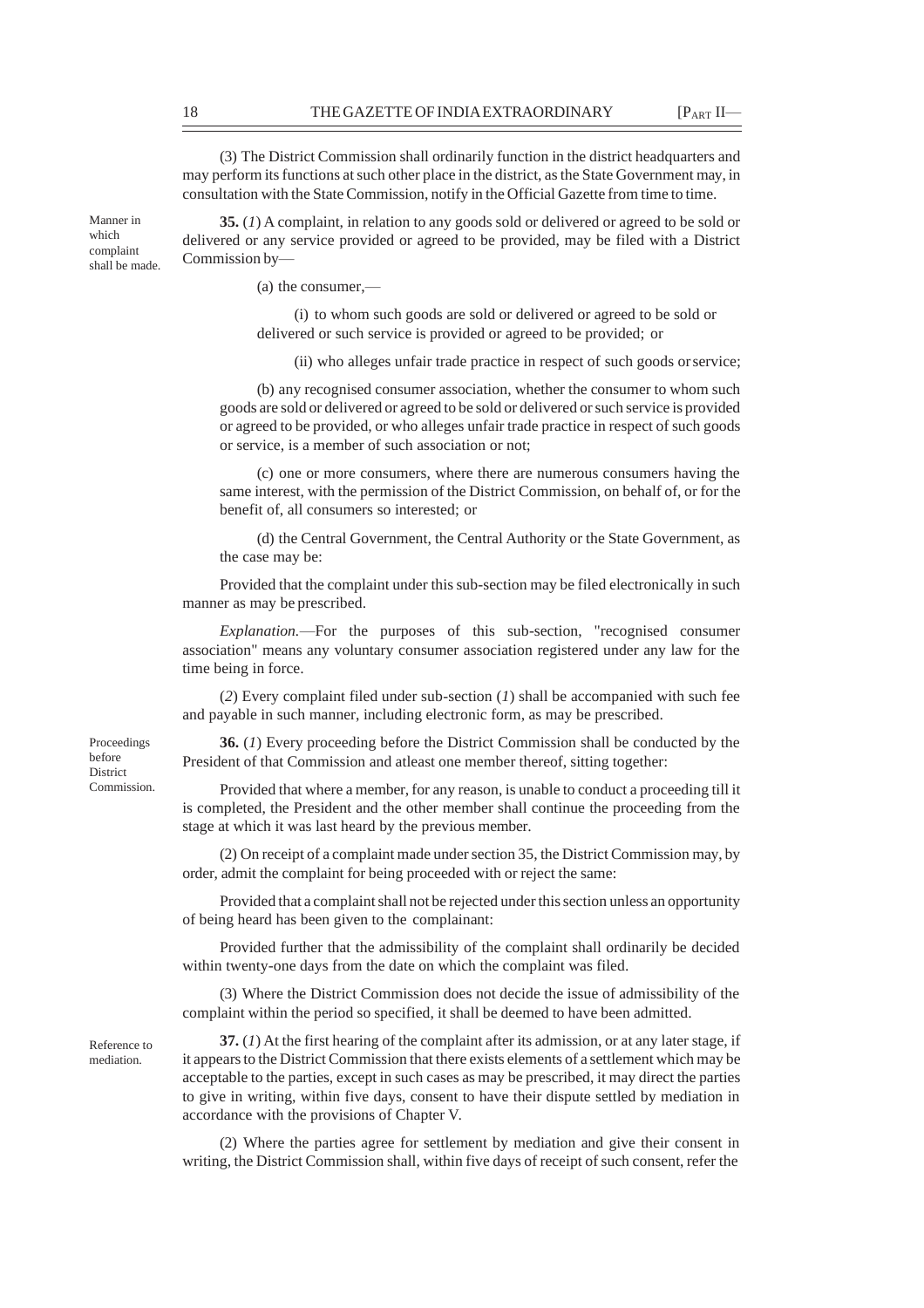matter for mediation, and in such case, the provisions of Chapter V, relating to mediation, shall apply.

**38.** (*1*) The District Commission shall, on admission of a complaint, or in respect of cases referred for mediation on failure of settlement by mediation, proceed with such complaint.

Procedure on admission of complaint.

(2) Where the complaint relates to any goods, the District Commission shall,—

(a) refer a copy of the admitted complaint, within twenty-one daysfrom the date of its admission to the opposite party mentioned in the complaint directing him to give his version of the case within a period of thirty days or such extended period not exceeding fifteen days as may be granted by it;

(b) if the opposite party on receipt of a complaint referred to him under clause  $(a)$ denies or disputes the allegations contained in the complaint, or omits or fails to take any action to represent his case within the time given by the District Commission, proceed to settle the consumer dispute in the manner specified in clauses  $(c)$  to $(g)$ ;

(c) if the complaint alleges a defect in the goods which cannot be determined without proper analysis or test of the goods, obtain a sample of the goods from the complainant, seal it and authenticate it in the manner as may be prescribed and refer the sample so sealed to the appropriate laboratory along with a direction that such laboratory to make an analysis or test, whichever may be necessary, with a view to finding out whether such goods suffer from any defect alleged in the complaint or from any other defect and to report its findings thereon to the District Commission within a period of forty-five days of the receipt of the reference or within such extended period as may be granted by it;

(d) before any sample of the goods is referred to any appropriate laboratory under clause (*c*), require the complainant to deposit to the credit of the Commission such fees as may be specified, for payment to the appropriate laboratory for carrying out the necessary analysis or test in relation to the goods in question;

(e) remit the amount deposited to its credit under clause (*d*) to the appropriate laboratory to enable it to carry out the analysis or test mentioned in clause (*c*) and on receipt of the report from the appropriate laboratory, it shall forward a copy of the report along with such remarks as it may feel appropriate to the opposite party;

 $(f)$  if any of the parties disputes the correctness of the findings of the appropriate laboratory, or disputes the correctness of the methods of analysis or test adopted by the appropriate laboratory, require the opposite party or the complainant to submit in writing his objections with regard to the report made by the appropriate laboratory;

(g) give a reasonable opportunity to the complainant as well as the opposite party of being heard as to the correctness or otherwise of the report made by the appropriate laboratory and also as to the objection made in relation thereto under clause (*f*) and issue an appropriate order under section 39.

(3) TheDistrictCommission shall,ifthe complaint admitted by it undersub-section (*2*) of section 36 relates to goods in respect of which the procedure specified in sub-section (*2*) cannot be followed, or if the complaint relates to any services,—

(a) refer a copy of such complaint to the opposite party directing him to give his version of the case within a period of thirty days or such extended period not exceeding fifteen days as may be granted by the District Commission;

(b) if the opposite party, on receipt of a copy of the complaint, referred to him under clause (*a*) denies or disputes the allegations contained in the complaint, or omits or fails to take any action to represent his case within the time given by the District Commission, it shall proceed to settle the consumer dispute—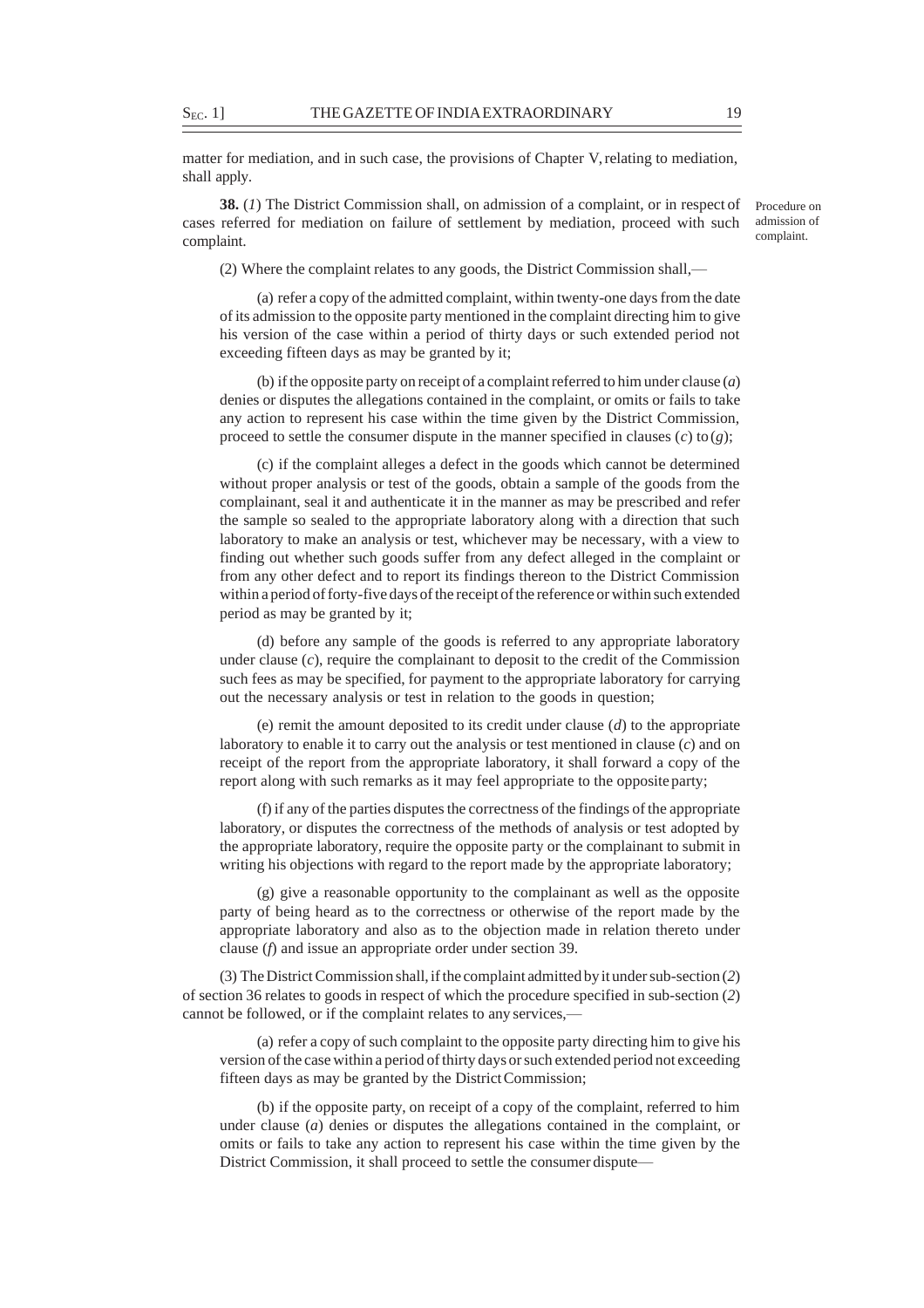(i) on the basis of evidence brought to its notice by the complainant and the opposite party, if the opposite party denies or disputes the allegations contained in the complaint, or

(ii) *ex parte* on the basis of evidence brought to its notice by the complainant, where the opposite party omits or fails to take any action to represent his case within the time given by the Commission;

(c) decide the complaint on merits if the complainant fails to appear on the date of hearing.

(4) For the purposes of sub-sections (*2*) and (*3*), the District Commission may, by order, require an electronic service provider to provide such information, documents or records, as may be specified in that order.

(5) No proceedings complying with the procedure laid down in sub-sections (*1*) and (2) shall be called in question in any court on the ground that the principles of natural justice have not been complied with.

(6) Every complaintshall be heard by the DistrictCommission on the basis of affidavit and documentary evidence placed on record:

Provided that where an application is made for hearing or for examination of partiesin person or through video conferencing, the District Commission may, on sufficient cause being shown, and after recording its reasons in writing, allow the same.

(7) Every complaint shall be disposed of as expeditiously as possible and endeavour shall be made to decide the complaint within a period of three months from the date of receipt of notice by opposite party where the complaint does not require analysis or testing of commodities and within five months if it requires analysis or testing of commodities:

Provided that no adjournment shall ordinarily be granted by the District Commission unlesssufficient cause isshown and the reasonsfor grant of adjournment have been recorded in writing by the Commission:

Provided further that the District Commission shall make such orders as to the costs occasioned by the adjournment as may be specified by regulations:

Provided also that in the event of a complaint being disposed of after the period so specified, the District Commission shall record in writing, the reasons for the same at the time of disposing of the said complaint.

(8) Where during the pendency of any proceeding before the District Commission, if it appears necessary, it may pass such interim order as is just and proper in the facts and circumstances of the case.

(9) For the purposes of this section, the District Commission shall have the same powers as are vested in a civil court under the Code of Civil Procedure, 1908 while trying a 5 of 1908. suit in respect of the following matters, namely:-

(a) the summoning and enforcing the attendance of any defendant or witness and examining the witness on oath;

(b) requiring the discovery and production of any document or other material object as evidence;

(c) receiving of evidence on affidavits;

(d) the requisitioning of the report of the concerned analysis or test from the appropriate laboratory or from any other relevant source;

(e) issuing of commissions for the examination of any witness, or document; and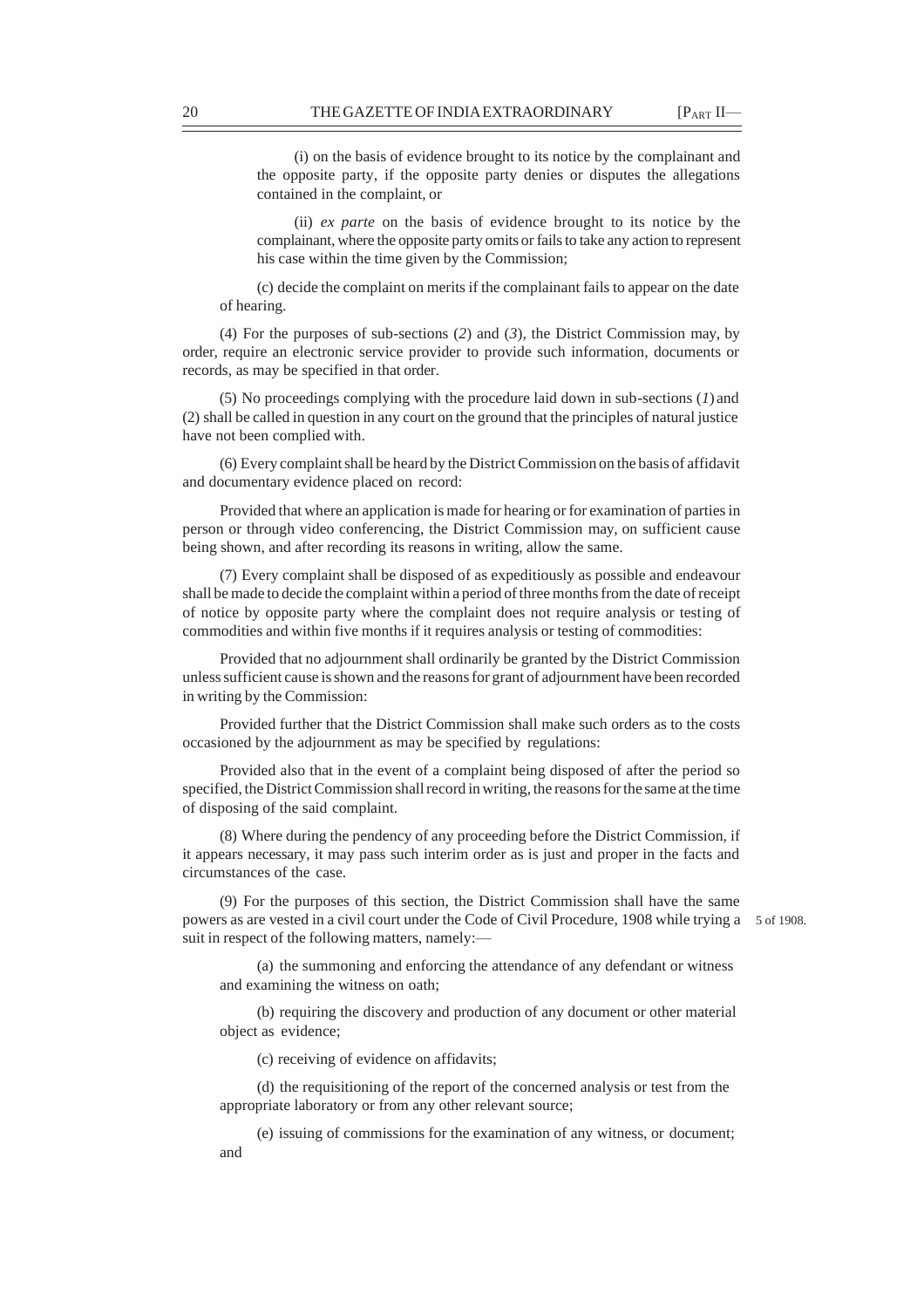5 of 1908.

5 of 1908.

(f) any other matter which may be prescribed by the Central Government.

45 of 1860. 2 of 1974. (10) Every proceeding before the District Commission shall be deemed to be a judicial proceeding within the meaning of sections 193 and 228 of the Indian Penal Code, and the District Commission shall be deemed to be a criminal court for the purposes of section 195 and Chapter XXVI of theCode of Criminal Procedure, 1973.

> (11) Where the complainant is a consumer referred to in sub-clause  $(v)$  of clause  $(5)$  of section 2, the provisions of Order I Rule 8 of the First Schedule to the Code of Civil Procedure, 1908 shall apply subject to the modification that every reference therein to a suit or decree shall be construed as a reference to a complaint or the order of the District Commission thereon.

(12) In the event of death of a complainant who is a consumer or of the opposite party against whom the complaint has been filed, the provisions of Order XXII of the First Schedule to the Code of Civil Procedure, 1908 shall apply subject to the modification that every reference therein to the plaintiff and the defendant shall be construed as reference to a complainant or the opposite party, as the case may be.

**39.** (1) Where the District Commission is satisfied that the goods complained against Findings of suffer from any of the defects specified in the complaint or that any of the allegations contained in the complaint about the services or any unfair trade practices, or claims for compensation under product liability are proved, it shall issue an order to the opposite party directing him to do one or more of the following, namely:—

District Commission.

(a) to remove the defect pointed out by the appropriate laboratory from the goods in question;

(b) to replace the goods with new goods of similar description which shall be free from any defect;

(c) to return to the complainant the price, or, asthe case may be, the charges paid by the complainant along with such interest on such price or charges as may be decided;

(d) to pay such amount asmay be awarded by it as compensation to the consumer for any loss or injury suffered by the consumer due to the negligence of the opposite party:

Provided that the District Commission shall have the power to grant punitive damages in such circumstances as it deems fit;

(e) to pay such amount as may be awarded by it as compensation in a product liability action under Chapter VI;

(f) to remove the defects in goods or deficiencies in the services in question;

(g) to discontinue the unfair trade practice or restrictive trade practice and not to repeat them;

(h) not to offer the hazardous or unsafe goods for sale;

(i) to withdraw the hazardous goods from being offered forsale;

(j) to cease manufacture of hazardous goods and to desist from offering services which are hazardous in nature;

(k) to pay such sum as may be determined by it, if it is of the opinion that loss or injury has been suffered by a large number of consumers who are not identifiable conveniently:

Provided that the minimum amount of sum so payable shall not be less than twenty-five per cent. of the value of such defective goods sold or service provided, as the case may be, to such consumers;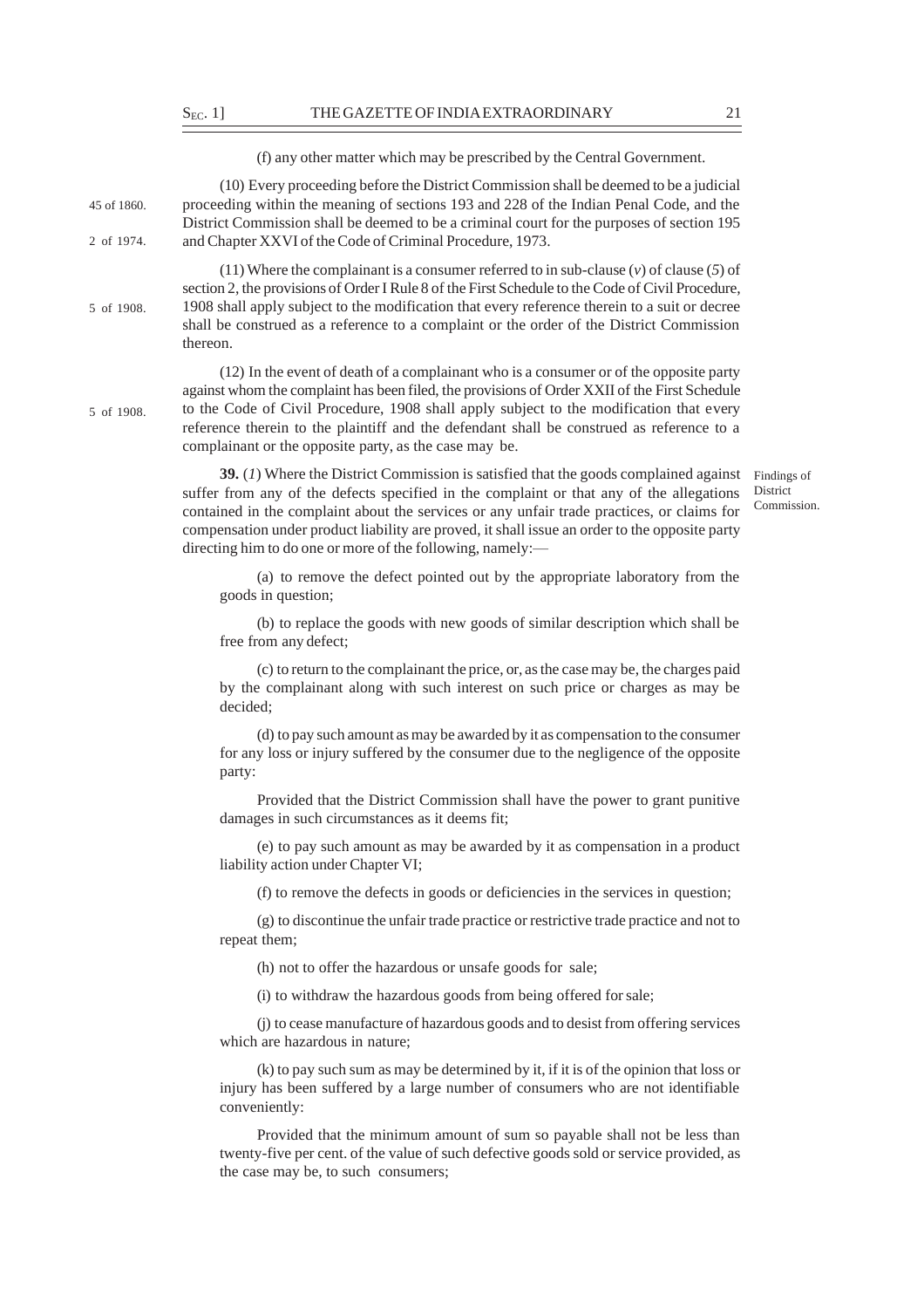(l) to issue corrective advertisement to neutralise the effect of misleading advertisement at the cost of the opposite party responsible for issuing such misleading advertisement;

(m) to provide for adequate costs to parties; and

(n) to cease and desist from issuing any misleading advertisement.

(2) Any amount obtained under sub-section (*1*) shall be credited to such fund and utilised in such manner as may be prescribed.

(3) In any proceeding conducted by the President and a member and if they differ on any point or points, they shall state the point or points on which they differ and refer the same to another member for hearing on such point or points and the opinion of the majority shall be the order of the District Commission:

Provided that the other member shall give his opinion on such point or pointsreferred to him within a period of one month from the date of such reference.

(4) Every order made by the District Commission under sub-section  $(I)$  shall be signed by the President and the member who conducted the proceeding:

Provided that where the order is made as per majority opinion under sub-section (*3*), such order shall also be signed by the other member.

**40.** The District Commission shall have the power to review any of the order passed by it if there is an error apparent on the face of the record, either of its own motion or on an application made by any of the parties within thirty days of such order.

against order of District **Commission 41.** Any person aggrieved by an order made by the District Commission may prefer an appeal against such order to the State Commission on the grounds of facts or law within a period of forty-five days from the date of the order, in such form and manner, as may be prescribed:

> Provided that the State Commission may entertain an appeal after the expiry of the said period of forty-five days, if it is satisfied that there was sufficient cause for not filing it within that period:

> Provided further that no appeal by a person, who is required to pay any amount in terms of an order of the District Commission, shall be entertained by the State Commission unless the appellant has deposited fifty per cent. of that amount in the manner as may be prescribed:

> Provided also that no appeal shall lie from any order passed under sub-section (*1*) of section 81 by the District Commission pursuant to a settlement by mediation under section 80.

> **42.** (*1*) The State Government shall, by notification, establish a State Consumer Disputes Redressal Commission, to be known as the State Commission, in the State.

> (2) The State Commission shall ordinarily function at the State capital and perform its functions at such other places as the State Government may in consultation with the State Commission notify in the OfficialGazette:

> Provided that the State Government may, by notification, establish regionalbenches of the State Commission, at such places, as it deems fit.

(3) Each State Commission shall consistof—

(a) a President; and

(b) not less than four or not more than such number of members as may be prescribed in consultation with the Central Government.

Establishment of State Consumer Disputes Redressal Commission.

Review by District Commission in certain cases.

Appeal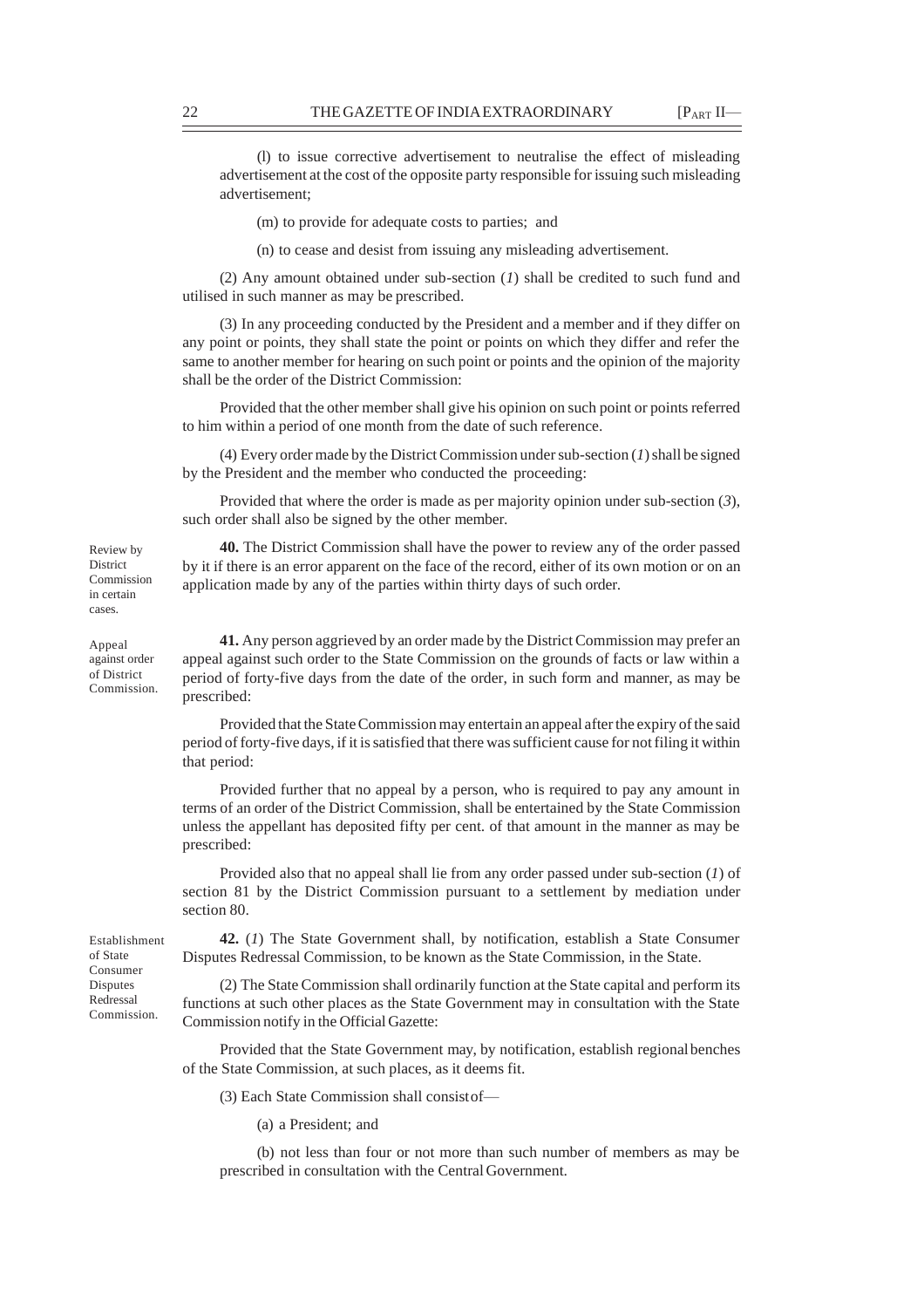**43.** The Central Government may, by notification, make rules to provide for the qualification for appointment, method of recruitment, procedure of appointment, term of office, resignation and removal of the President and members of the State Commission.

**44.** The State Government may, by notification, make rulesto provide for salaries and allowances and other terms and conditions of service of the President and members of the State Commission.

**45.** Any person appointed as President or, as the case may be, a member of the State Commission immediately before the commencement of this Act shall hold office as such, as President or member, as the case may be, till the completion of his term.

**46.** (1) The State Government shall determine the nature and categories of the officers and other employees required to assist the State Commission in the discharge of its functions and provide the Commission with such officers and other employees as it may think fit.

(2) The officers and other employees of the State Commission shall discharge their functions under the general superintendence of the President.

(3) The salaries and allowances payable to and the other terms and conditions of service of, the officers and other employees of the State Commission shall be such as may be prescribed.

**47.** (*1*) Subject to the other provisions of this Act, the State Commission shall have jurisdiction-

(a) to entertain—

(i) complaints where the value of the goods or services paid as consideration, exceeds rupees one crore, but does not exceed rupees ten crore:

Provided that where the Central Government deemsit necessary so to do, it may prescribe such other value, as it deemsfit;

(ii) complaints against unfair contracts, where the value of goods or services paid as consideration does not exceed ten crore rupees;

(iii) appeals against the orders of any District Commission within the State; and

(b) to call for the records and pass appropriate orders in any consumer dispute which is pending before or has been decided by any District Commission within the State, where it appears to the State Commission that such District Commission has exercised a jurisdiction not vested in it by law, or has failed to exercise a jurisdiction so vested or has acted in exercise of itsjurisdiction illegally or with material irregularity.

(2) The jurisdiction, powers and authority of the State Commission may be exercised by Benches thereof, and a Bench may be constituted by the President with one or more members asthe President may deem fit:

Provided that the senior-most member shall preside over the Bench.

(3) Where the members of a Bench differ in opinion on any point, the points shall be decided according to the opinion of the majority, if there is a majority, but if the members are equally divided, they shallstate the point or points on which they differ, and make a reference to the President who shall either hear the point or points himself or refer the case for hearing on such point or points by one or more of the other members and such point or points shall

Jurisdiction of State Commission.

members of State Commission. Transitional provision.

Officers and employees of State Commission.

Qualifications, etc., of President and members of State Commission. Salaries, allowances and other terms and conditions of service of President and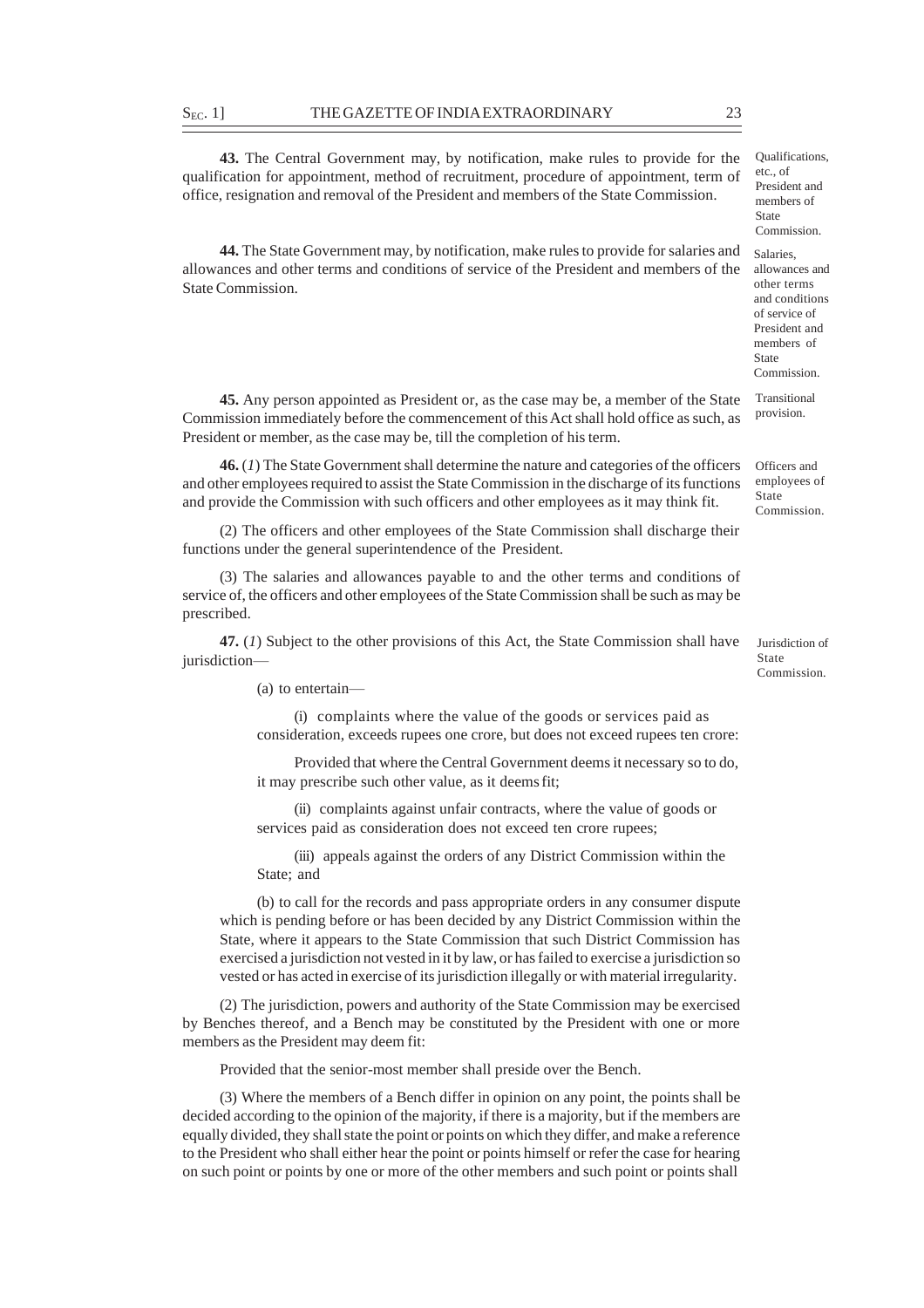be decided according to the opinion of the majority of the members who have heard the case, including those who first heard it:

Provided that the President or the other members, as the case may be, shall give opinion on the point or points so referred within a period of one month from the date of such reference.

(4) A complaint shall be instituted in a State Commission within the limits of whose jurisdiction,—

(a) the opposite party or each of the opposite parties, where there are more than one, at the time of the institution of the complaint, ordinarily resides or carries on business or has a branch office or personally works for gain; or

(b) any of the opposite parties, where there are more than one, at the time of the institution of the complaint, actually and voluntarily resides, or carries on business or has a branch office or personally works for gain, provided in such case, the permission of the State Commission is given;or

(c) the cause of action, wholly or in part, arises;or

(d) the complainant resides or personally works forgain.

**48.** On the application of the complainant or of its own motion, the State Commission may, at any stage of the proceeding, transfer any complaint pending before a District Commission to another District Commission within the State if the interest of justice so requires.

**49.** (1) The provisions relating to complaints under sections 35, 36, 37, 38 and 39 shall, with such modifications as may be necessary, be applicable to the disposal of complaints by the StateCommission.

(*2*) Without prejudice to the provisions of sub-section (*1*), the State Commission may also declare any terms of contract, which is unfair to any consumer, to be null and void.

**50.** The State Commission shall have the power to review any of the order passed by it if there is an error apparent on the face of the record, either of its own motion or on an application made by any of the parties within thirty days of such order.

**51.** (*1*) Any person aggrieved by an order made by the State Commission in exercise of its powers conferred by sub-clause (*i*) or (*ii*) of clause (*a*) of sub-section (*1*) of section 47 may prefer an appeal against such order to the National Commission within a period of thirty days from the date of the order in such form and manner as may be prescribed:

Provided that the National Commission shall not entertain the appeal after the expiry of the said period of thirty days unless it is satisfied that there was sufficient cause for not filing it within that period:

Provided further that no appeal by a person, who is required to pay any amount in terms of an order of the State Commission, shall be entertained by the National Commission unless the appellant has deposited fifty per cent. of that amount in the manner as may be prescribed.

(2) Save as otherwise expressly provided under this Act or by any other law for the time being in force, an appealshall lie to the National Commission from any order passed in appeal by any State Commission, if the National Commission is satisfied that the case involves a substantial question of law.

(3) In an appeal involving a question oflaw,the memorandum of appealshall precisely state the substantial question of law involved in the appeal.

(4) Where the National Commission is satisfied that a substantial question of law is involved in any case, it shall formulate that question and hear the appeal on that question:

Transfer of cases.

Procedure applicable to State Commission.

Review by State Commission in certain cases.

Appeal to National Commission.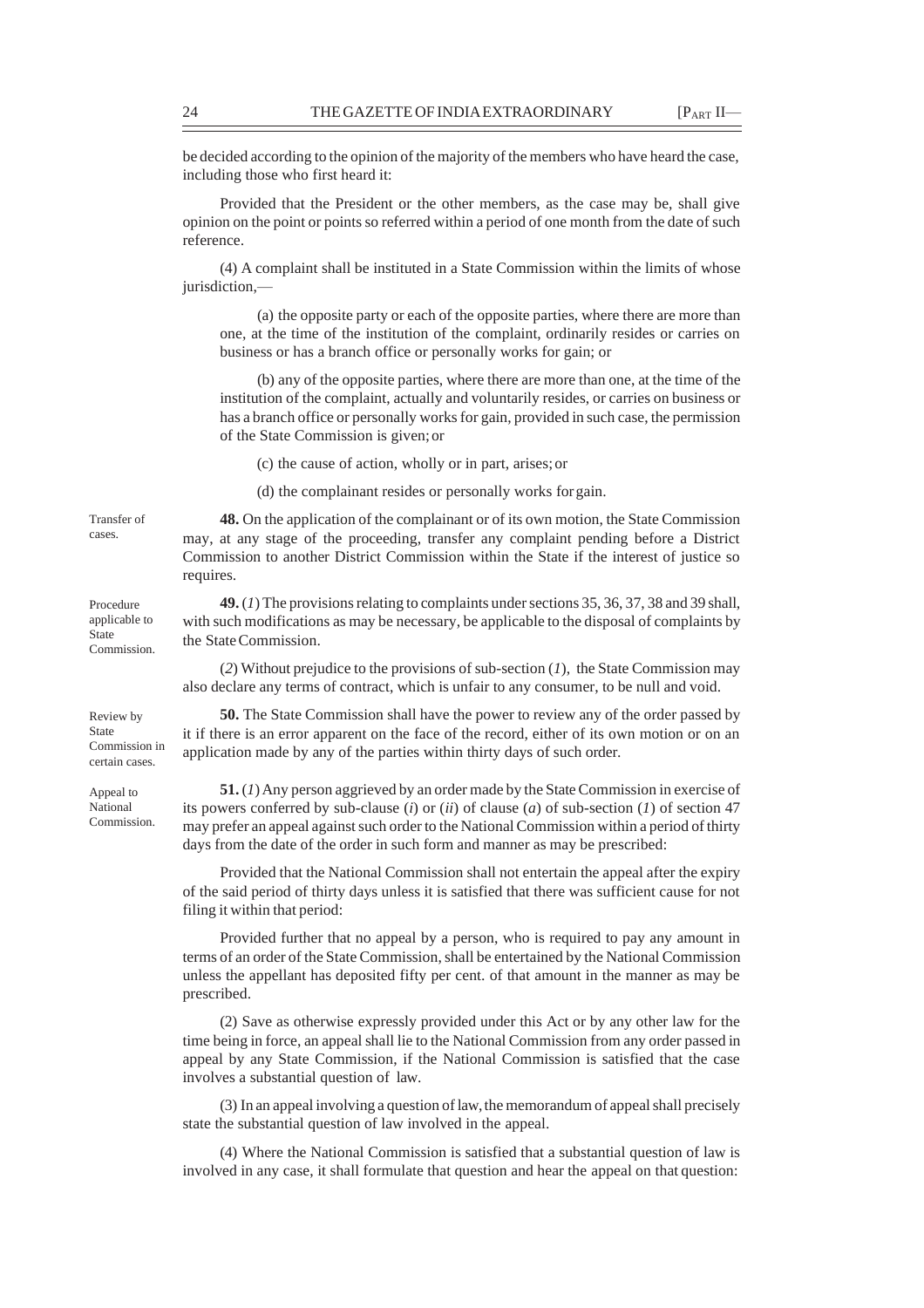## S<sub>EC</sub>. 1] THE GAZETTE OF INDIA EXTRAORDINARY 25

Provided that nothing in this sub-section shall be deemed to take away or abridge the power of the National Commission to hear, for reasons to be recorded in writing, the appeal on any other substantial question of law, if it is satisfied that the case involves such question oflaw.

(5) An appeal may lie to the National Commission under this section from an order passed *ex parte* by the State Commission.

**52.** An appeal filed before the State Commission or the National Commission, as the case may be, shall be heard as expeditiously as possible and every endeavour shall be made to dispose of the appeal within a period of ninety days from the date of its admission: Hearing of appeal.

Provided that no adjournment shall ordinarily be granted by the State Commission or the National Commission, as the case may be, unless sufficient cause is shown and the reasons for grant of adjournment have been recorded in writing by such Commission:

Provided further that the State Commission or the National Commission, as the case may be, shall make such orders as to the costs occasioned by the adjournment, as may be specified by regulations:

Provided also that in the event of an appeal being disposed of after the period so specified, the State Commission or the National Commission, as the case may be, shall record in writing the reasons for the same at the time of disposing of the said appeal.

**53.** (*1*) The Central Government shall, by notification, establish a National Consumer Disputes Redressal Commission, to be known as the National Commission.

(*2*) The National Commission shall ordinarily function at the National Capital Region and perform itsfunctions atsuch other places astheCentral Government may in consultation with the National Commission notify in the Official Gazette:

Provided that the Central Government may, by notification, establish regional Benches of the National Commission, at such places, as it deems fit.

**54.** The National Commission shall consistof—

(a) a President; and

(b) not less than four and not more than such number of members as may be prescribed.

**55.** (*1*) The Central Government may, by notification, make rules to provide for qualifications, appointment, term of office, salaries and allowances, resignation, removal and other terms and conditions of service of the President and members of the National Commission:

Provided that the President and members of the National Commission shall hold office for such term as specified in the rules made by the Central Government but not exceeding five years from the date on which he enters upon his office and shall be eligible for reappointment:

Provided further that no President or members shall hold office as such after he has attained such age as specified in the rules made by the Central Government which shall not exceed,—

- (a) in the case of the President, the age of seventy years;
- (b) in the case of any other member, the age of sixty-seven years.

(*2*) Neither the salary and allowances nor the other terms and conditions of service of President and members of the National Commission shall be varied to his disadvantage after his appointment.

Composition of National Commission.

Establishment of National Consumer **Disputes** Redressal Commission.

Qualifications, etc., of President and members of National Commission.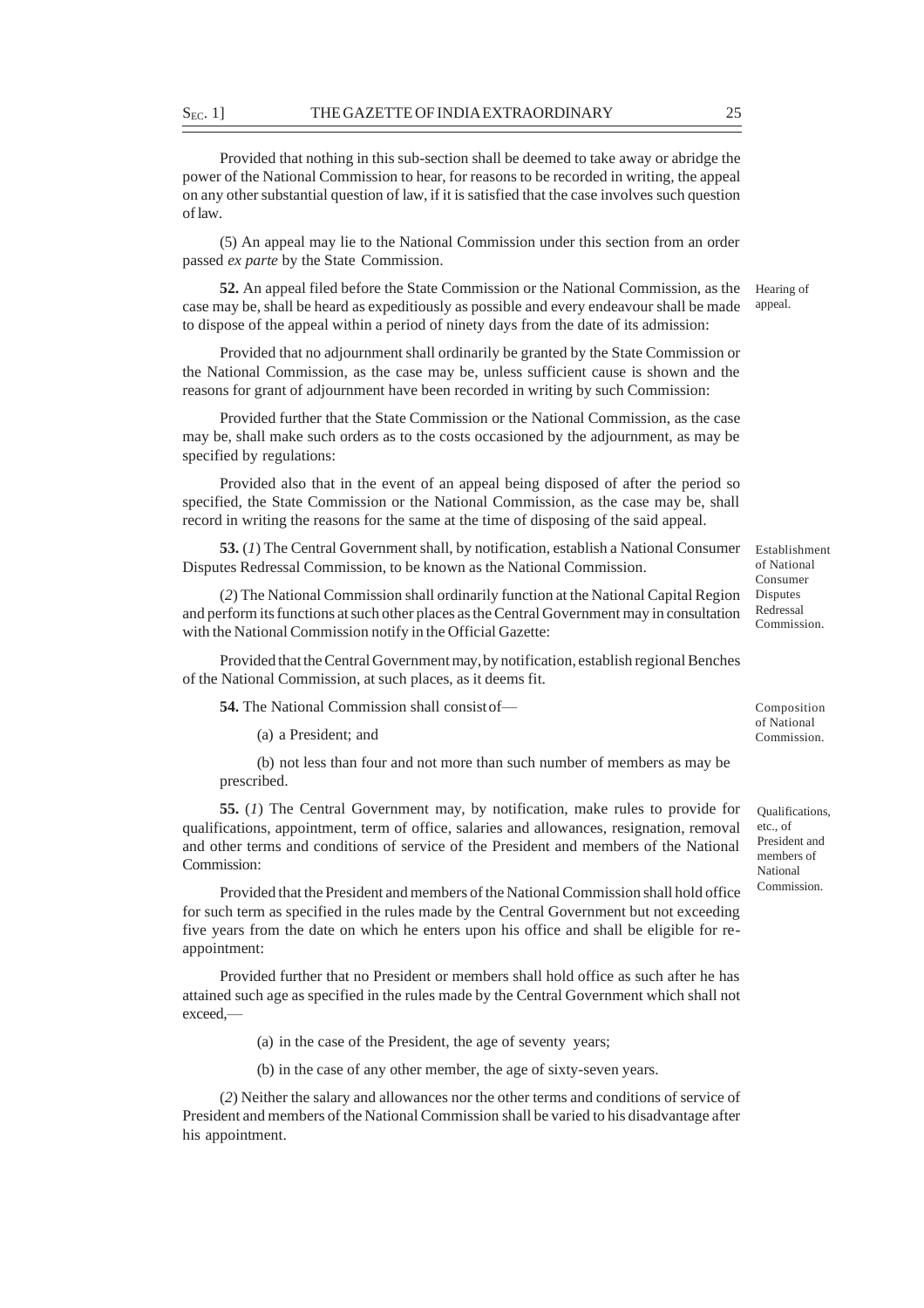**56.** The President and every other member appointed immediately before the commencement ofsection 177 of the FinanceAct, 2017 shall continue to be governed by the provisions of the Consumer Protection Act, 1986 and the rules made thereunder as if this Act had not come into force.

7 of 2017. 68 of 1986.

**57.** (1) The Central Government shall provide, in consultation with the President of the National Commission, such number of officers and other employees to assist the National Commission in the discharge of its functions as it may think fit.

(2) The officers and other employees of the National Commission shall discharge their functions under the general superintendence of the President of the National Commission.

(3) The salaries and allowances payable to, and the other terms and conditions of service of, the officers and other employees of the National Commission shall be such as may be prescribed.

**58.** (*1*) Subject to the other provisions of thisAct, the National Commission shall have jurisdiction—

(a) to entertain—

(i) complaints where the value of the goods or services paid as consideration exceeds rupees ten crore:

Provided that where the Central Government deemsit necessary so to do, it may prescribe such other value, as it deemsfit;

(ii) complaints against unfair contracts, where the value of goods or services paid as consideration exceeds ten crore rupees;

(iii) appeals against the orders of any State Commission;

(iv) appeals against the orders of the Central Authority; and

(b) to call for the records and pass appropriate orders in any consumer dispute which is pending before or has been decided by any State Commission where it appears to the National Commission that such State Commission has exercised a jurisdiction not vested in it by law, or has failed to exercise a jurisdiction so vested, or has acted in the exercise of its jurisdiction illegally or with material irregularity.

(2) The jurisdiction, powers and authority of the NationalCommissionmay be exercised by Benches thereof and a Bench may be constituted by the President with one or more members as he may deem fit:

Provided that the senior-most member of the Bench shall preside over the Bench.

(3) Where the members of a Bench differ in opinion on any point, the points shall be decided according to the opinion of the majority, if there is a majority, but if the members are equally divided, they shall state the point or points on which they differ, and make a reference to the President who shall either hear the point or points himself or refer the case for hearing on such point or points by one or more of the other members and such point or points shall be decided according to the opinion of the majority of the members who have heard the case, including those who first heard it:

Provided that the President or the other member, as the case may be, shall give opinion on the point or points so referred within a period of two months from the date of such reference.

**59.** (1) The provisions relating to complaints under sections 35, 36, 37, 38 and 39 shall, with such modifications as may be considered necessary, be applicable to the disposal of complaints by the National Commission.

(2) Without prejudice to sub-section (*1*), the National Commission may also declare any terms of contract, which is unfair to any consumer to be null and void.

Jurisdiction of National **Commission** 

Transitional provision.

Other officers

and employees of National Commission.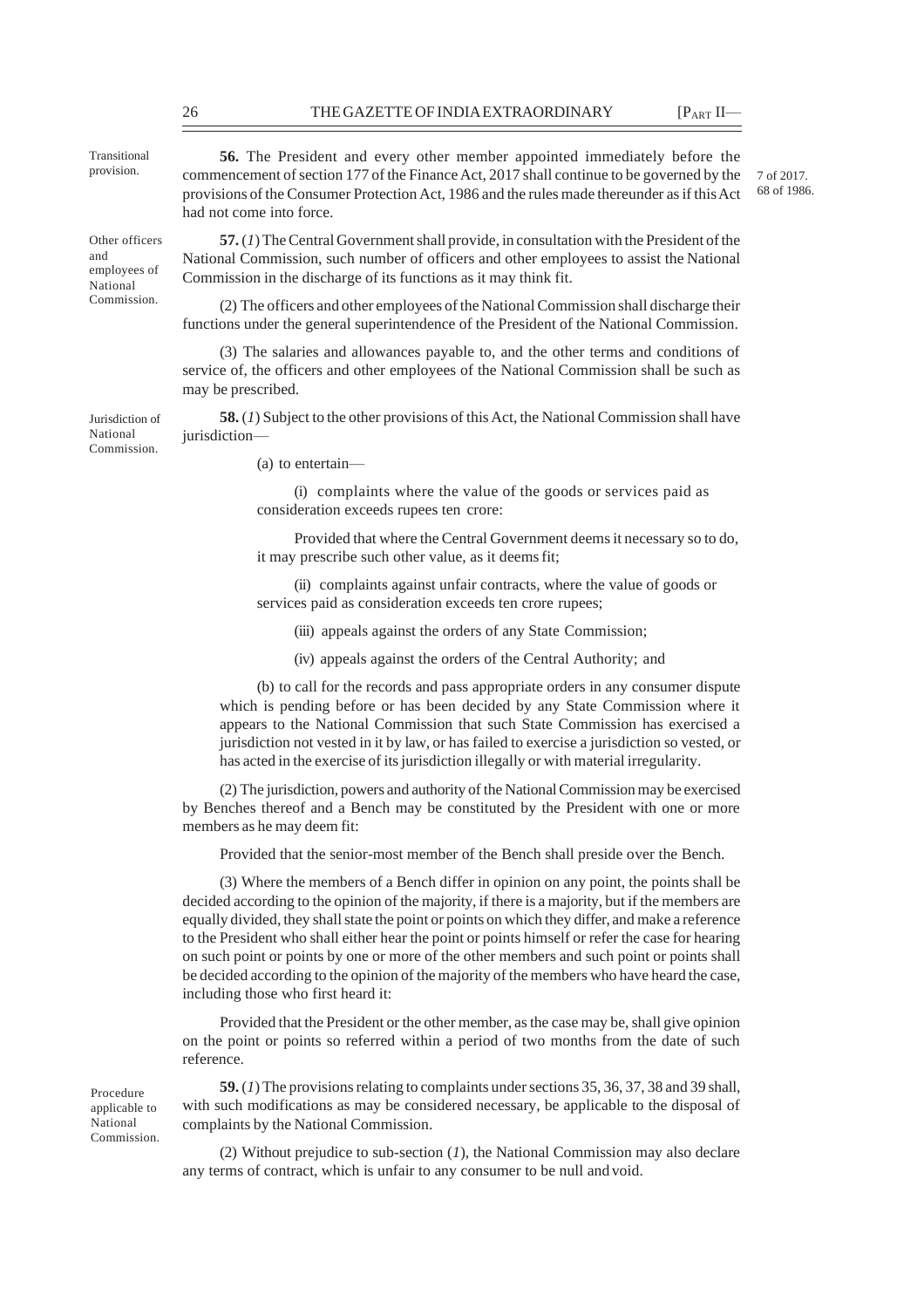**60.** The National Commission shall have the power to review any of the order passed by it if there is an error apparent on the face of the record, either of its own motion or on an application made by any of the parties within thirty days of such order.

**61.** Where an order is passed by the National Commission *ex parte*, the aggrieved party may make an application to the Commission for setting aside such order.

**62.** On the application of the complainant or of its own motion, the National Commission may, at any stage of the proceeding, in the interest of justice, transfer any complaint pending before the District Commission of one State to a District Commission of another State or before one State Commission to another State Commission.

**63.** When the office of President of the National Commission is vacant or a person occupying such office is, by reason of absence or otherwise, unable to perform the duties of his office, these shall be performed by the senior-most member of the National Commission:

Provided that where a retired Judge of a High Court or a person who has been a Judicial Member is a member of the National Commission, such member or where the number of such members is more than one, the senior-most person amongst such members, shall preside over the National Commission in the absence of President of that Commission.

**64.** No act or proceeding of the District Commission, the State Commission or the National Commission shall be invalid by reason only of the existence of any vacancy amongst its members or any defect in the constitution thereof.

**65.** (*1*) All notices, required by this Act to be served, shall be served by delivering or transmitting a copy thereof by registered post acknowledgment due addressed to opposite party against whom complaint is made or to the complainant by speed post or by such courier service, approved by the District Commission, the State Commission or the National Commission, as the case may be, or by any other mode of transmission of documents including electronic means.

(2) Without prejudice to the provisions contained in sub-section  $(1)$ , the notice required by this Act may be served on an electronic service provider at the address provided by it on the electronic platform from where it provides its services as such and for this purpose, the electronic service provider shall designate a nodal officer to accept and process such notices.

(3) When an acknowledgment or any other receipt purporting to be signed by the opposite party or his agent or, as the case may be, by the complainant is received by the District Commission, the State Commission or the National Commission, as the case may be, or postal article containing the notice is received back by such District Commission,State Commission or the National Commission, with an endorsement purporting to have been made by a postal employee or by any person authorised by the courier service to the effect that the opposite party or his agent or complainant had refused to take delivery of the postal article containing the notice or had refused to accept the notice by any other meansspecified in sub-section (*1*) when tendered or transmitted to him, the District Commission or the State Commission or the National Commission, as the case may be, shall declare that the notice has been duly served on the opposite party or to the complainant, as the case may be:

Provided that where the notice was properly addressed, pre-paid and duly sent by registered post acknowledgment due, a declaration referred to in this sub-section shall be made notwithstanding the fact that the acknowledgment has been lost or misplaced, orfor any other reason, has not been received by the District Commission, the State Commission or the National Commission, as the case may be, within thirty days from the date of issue of notice.

Review by National Commission in certain cases.

Power to set aside *ex parte*  orders.

Transfer of cases.

Vacancy in office of President of National Commission.

Vacancies or defects in appointment not to invalidate orders.

Service of notice, etc.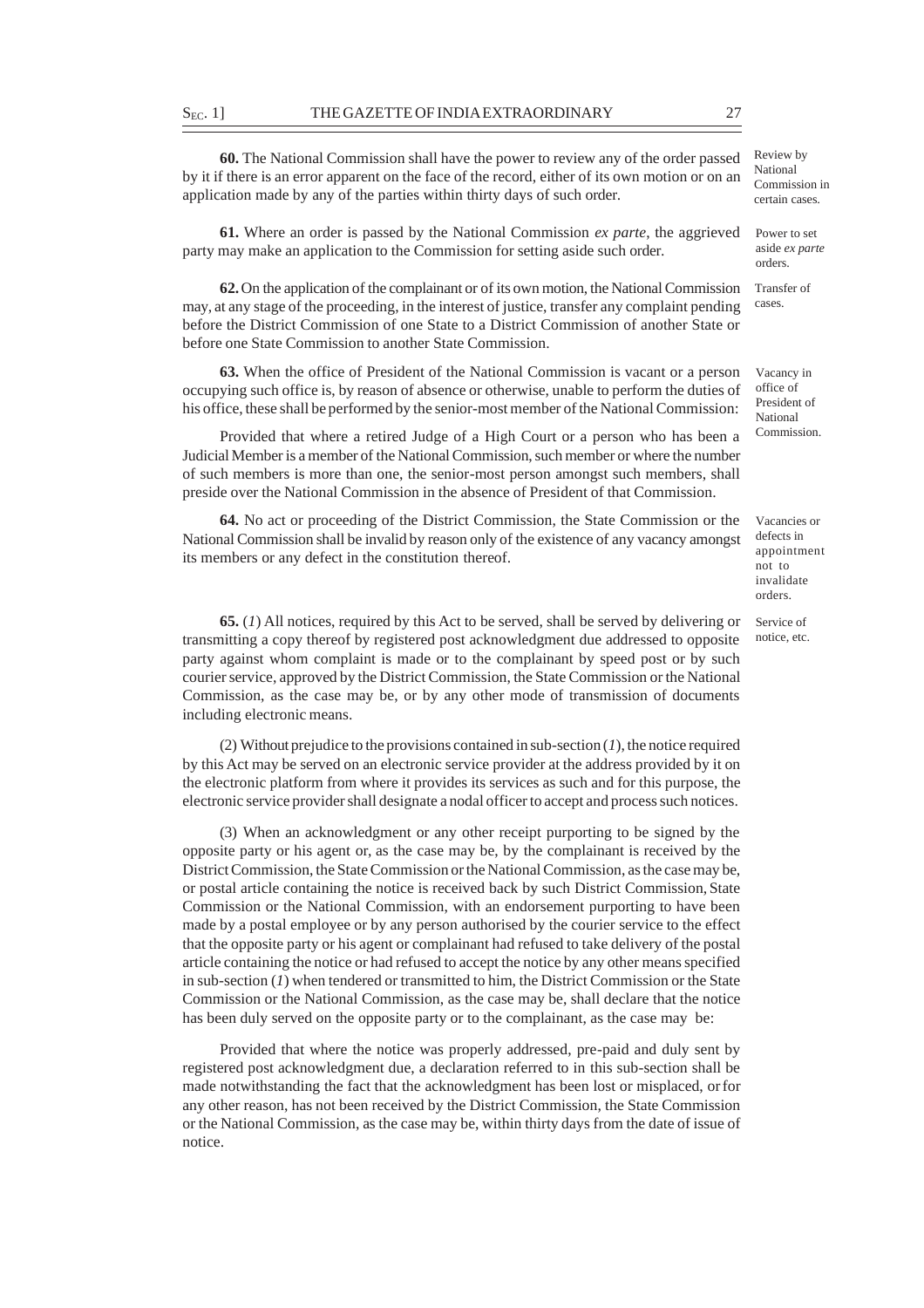(4) All notices required to be served on an opposite party or to complainant, as the case may be, shall be deemed to be sufficiently served, if addressed in the case of the opposite party, to the place where business or profession is carried on, and in case of the complainant, the place where such person actually and voluntarily resides.

**66.** Where the National Commission or the State Commission, as the case may be, on an application by a complainant or otherwise, is of the opinion that it involves the larger interest of consumers, it may direct any individual or organisation or expert to assist the National Commission or the State Commission, as the case may be.

**67.** Any person, aggrieved by an order made by the National Commission in exercise of its powers conferred by sub-clause (*i*) or (*ii*) of clause (*a*) of sub-section (*1*) of section 58, may prefer an appeal against such order to the Supreme Court within a period of thirty days from the date of the order:

Provided that the Supreme Court may entertain an appeal after the expiry of the said period of thirty daysif it issatisfied that there wassufficient cause for not filing it within that period:

Provided further that no appeal by a person who is required to pay any amount in terms of an order of the National Commission shall be entertained by the Supreme Court unless that person has deposited fifty per cent. of that amount in the manner as may be prescribed.

**68.** Every order of a District Commission or the State Commission or the National Commission, as the case may be, shall, if no appeal has been preferred against such order under the provisions of this Act, be final.

**69.** (*1*) The District Commission, the State Commission or the National Commission shall not admit a complaint unless it is filed within two years from the date on which the cause of action has arisen.

(*2*) Notwithstanding anything contained in sub-section (*1*), a complaint may be entertained after the period specified in sub-section (*1*), if the complainant satisfies the District Commission, the State Commission or the National Commission, as the case may be, that he had sufficient cause for not filing the complaint within such period:

Provided that no such complaint shall be entertained unless the District Commission or the State Commission or the National Commission, as the case may be, records its reasons for condoning such delay.

Administrative control.

**70.** (*1*) The National Commission shall have the authority to lay down such adequate standardsin consultation with the Central Governmentfrom time to time, for better protection of the interests of consumers and for that purpose, shall have administrative control over all the State Commissions in the following matters, namely:—

(a) monitoring performance of the State Commissionsin terms of their disposal by calling for periodical returns regarding the institution, disposal and pendency of cases;

(b) investigating into any allegations against the President and members of a State Commission and submitting inquiry report to the State Government concerned along with copy endorsed to the Central Government for necessary action;

(c) issuance of instructions regarding adoption of uniform procedure in the hearing of matters, prior service of copies of documents produced by one party to the opposite parties, furnishing of english translation of judgments written in any language, speedy grant of copies of documents;

Experts to assist National Commission or State Commission.

Appeal against order of National Commission.

Finality of orders.

Limitation period.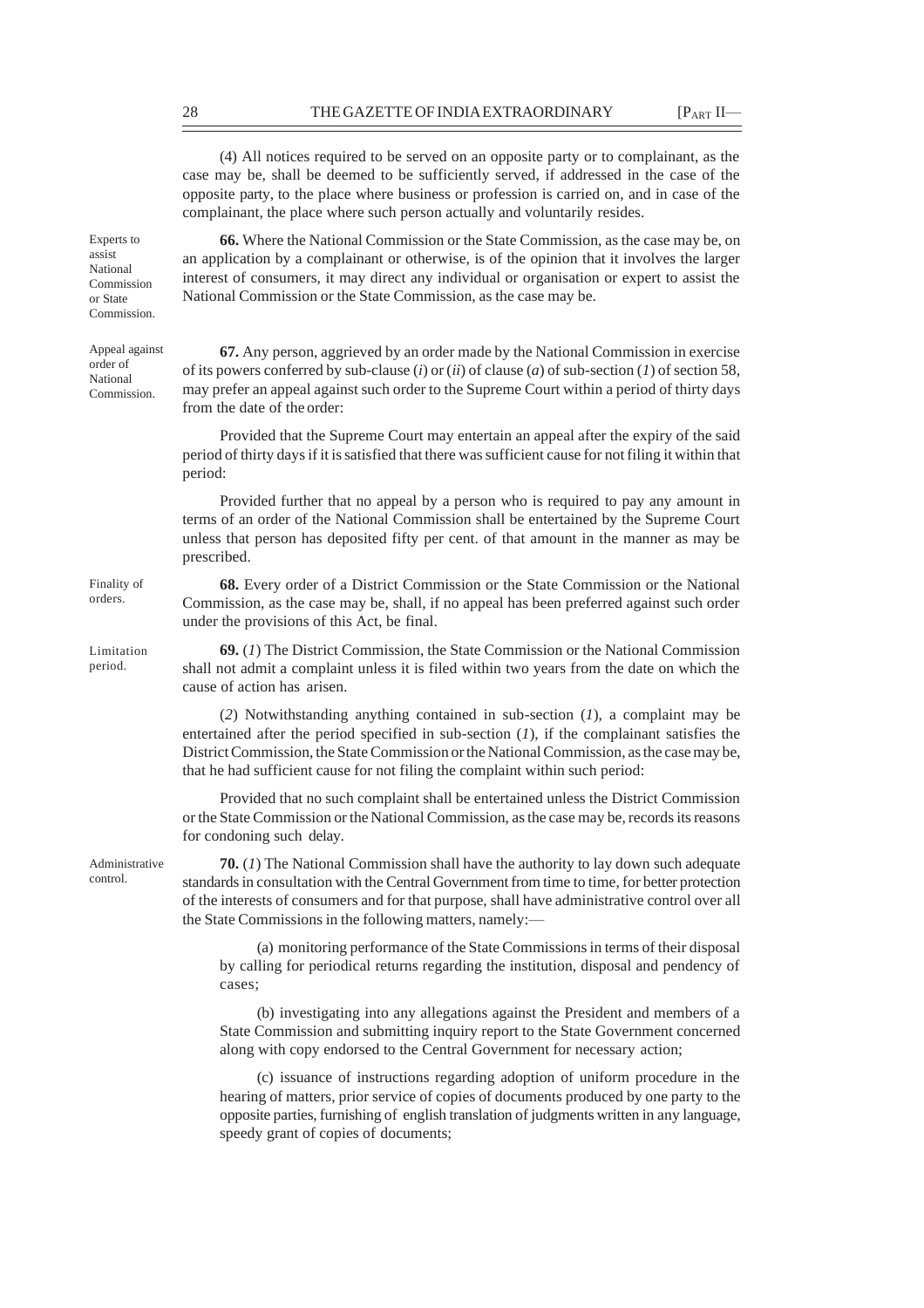(d) overseeing the functioning of the State Commission or the District Commission either by way of inspection or by any other means, as the National Commission may like to order from time to time, to ensure that the objects and purposes of the Act are best served and the standards set by the National Commission are implemented without interfering with their quasi-judicial freedom.

(2) There shall be a monitoring cell to be constituted by the President of the National Commission to oversee the functioning of the State Commissions from the administrative point of view.

(3) The State Commission shall have administrative control over all the District Commissions within its jurisdiction in all matters referred to in sub-section (*1*).

(4) The National Commission and the State Commissions shall furnish to the Central Government periodically or as and when required, any information including the pendency of cases in such form and manner as may be prescribed.

(5) The State Commission shall furnish, periodically or as and when required to the State Government any information including pendency of casesin such form and manner as may be prescribed.

**71.** Every order made by a District Commission, State Commission or the National Commission shall be enforced by it in the same manner asifit were a decree made by aCourt in a suit before it and the provisions of Order XXI of the First Schedule to the Code of Civil Procedure, 1908 shall, as far as may be, applicable, subject to the modification that every reference therein to the decree shall be construed as reference to the order made under this Act.

Enforcement of orders of District Commission, State Commission and National Commission.

Penalty for noncompliance of order.

Appeal against order passed under section 72.

**72.** (1) Whoever fails to comply with any order made by the District Commission or the State Commission or the National Commission, as the case may be, shall be punishable with imprisonment for a term which shall not be less than one month, but which may extend to three years, or with fine, which shall not be less than twenty-five thousand rupees, but which may extend to one lakh rupees, or with both.

(2) Notwithstanding anything contained in the Code of Criminal Procedure, 1973, the DistrictCommission, the StateCommission orthe NationalCommission, asthe casemay be, shall have the power of a Judicial Magistrate of first class for the trial of offences under sub-section (*1*), and on conferment of such powers, the District Commission or the State Commission or the National Commission, as the case may be, shall be deemed to be a Judicial Magistrate of first class for the purposes of the Code of Criminal Procedure, 1973.

(3) Save as otherwise provided, the offences under sub-section (*1*) shall be tried summarily by the District Commission or the State Commission or the National Commission, as the case may be.

2 of 1974.

5 of 1908.

2 of 1974.

**73.** (*1*) Notwithstanding anything contained in the Code of Criminal Procedure, 1973, where an order is passed under sub-section  $(1)$  of section 72, an appeal shall lie, both on facts and on lawfrom—

(a) the order made by the District Commission to the State Commission;

(b) the order made by the State Commission to the National Commission; and

(c) the order made by the National Commission to the Supreme Court.

(2) Except as provided in sub-section (*1*), no appeal shall lie before any court, from any order of a District Commission or a State Commission or the National Commission, asthe case may be.

(3) Every appeal under this section shall be preferred within a period of thirty days from the date of order of a District Commission or a State Commission or the National Commission, as the case maybe: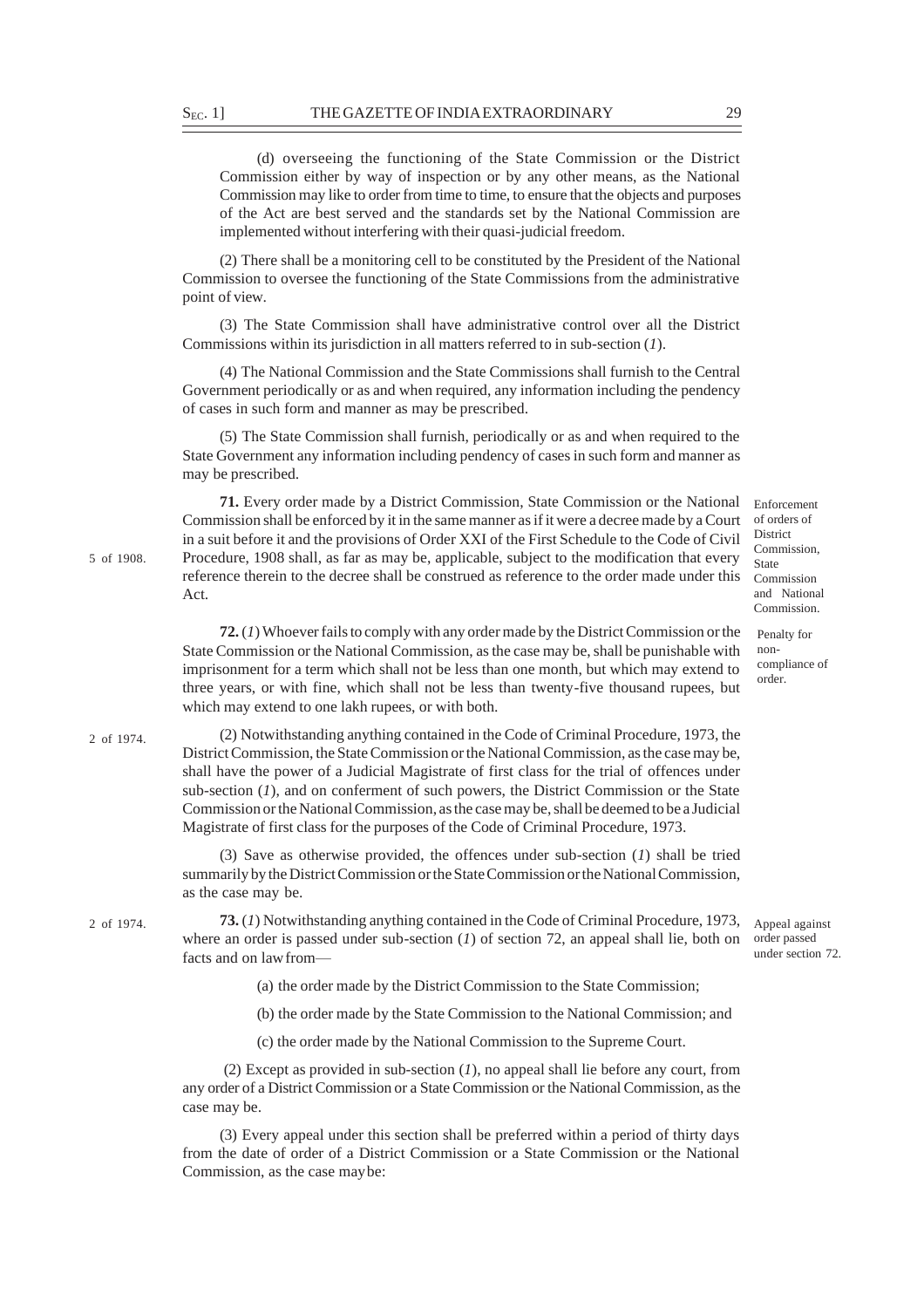Provided that the State Commission or the National Commission or the Supreme Court, asthe case may be, may entertain an appeal after the expiry of the said period of thirty days, if it issatisfied that the appellant had sufficient cause for not preferring the appeal within the said period of thirty days.

## CHAPTER V

#### **MEDIATION**

Establishment of consumer mediation cell.

**74.** (*1*) The State Government shall establish, by notification, a consumer mediation cell to be attached to each of the District Commissions and the State Commissions of that State.

(2) TheCentral Governmentshall establish, by notification, a consumer mediation cell to be attached to the National Commission and each of the regional Benches.

(3) A consumer mediation cell shall consist of such persons as may be prescribed.

(4) Every consumer mediation cellshall maintain—

(a) a list of empanelled mediators;

(b) a list of cases handled by the cell;

(c) record of proceeding; and

(d) any other information as may be specified by regulations.

(5) Every consumer mediation cell shall submit a quarterly report to the District Commission, State Commission or the National Commission to which it is attached, in the manner specified by regulations.

Empanelment of mediators.

**75.** (1) For the purpose of mediation, the National Commission or the State Commission or the District Commission, as the case may be, shall prepare a panel of the mediators to be maintained by the consumer mediation cell attached to it, on the recommendation of a selection committee consisting of the President and a member of that Commission.

(2) The qualifications and experience required for empanelment as mediator, the procedure for empanelment, themanner oftraining empanelled mediators, the fee payable to empanelled mediator, the terms and conditions for empanelment, the code of conduct for empanelled mediators, the grounds on which, and the manner in which, empanelled mediators shall be removed or empanelment shall be cancelled and other matters relating thereto, shall be such as may be specified by regulations.

(3) The panel of mediators prepared under sub-section  $(I)$  shall be valid for a period of five years, and the empanelled mediators shall be eligible to be considered for re-empanelment for another term, subject to such conditions as may be specified by regulations.

Nomination of mediators from panel.

Duty of mediator to disclose certain facts.

**76.** The District Commission, the State Commission or the National Commission shall, while nominating any person from the panel of mediators referred to in section 75, consider his suitability for resolving the consumer dispute involved.

**77.** It shall be the duty of the mediator to disclose—

(a) any personal, professional orfinancial interest in the outcome ofthe consumer dispute;

(b) the circumstances which may give rise to a justifiable doubt as to his independence or impartiality; and

(c) such other facts as may be specified by regulations.

Replacement of mediator in certain cases.

**78.** Where the District Commission or the State Commission or the National Commission, asthe case may be, issatisfied, on the information furnished by the mediator or on the information received from any other person including parties to the complaint and after hearing the mediator, it shall replace such mediator by another mediator.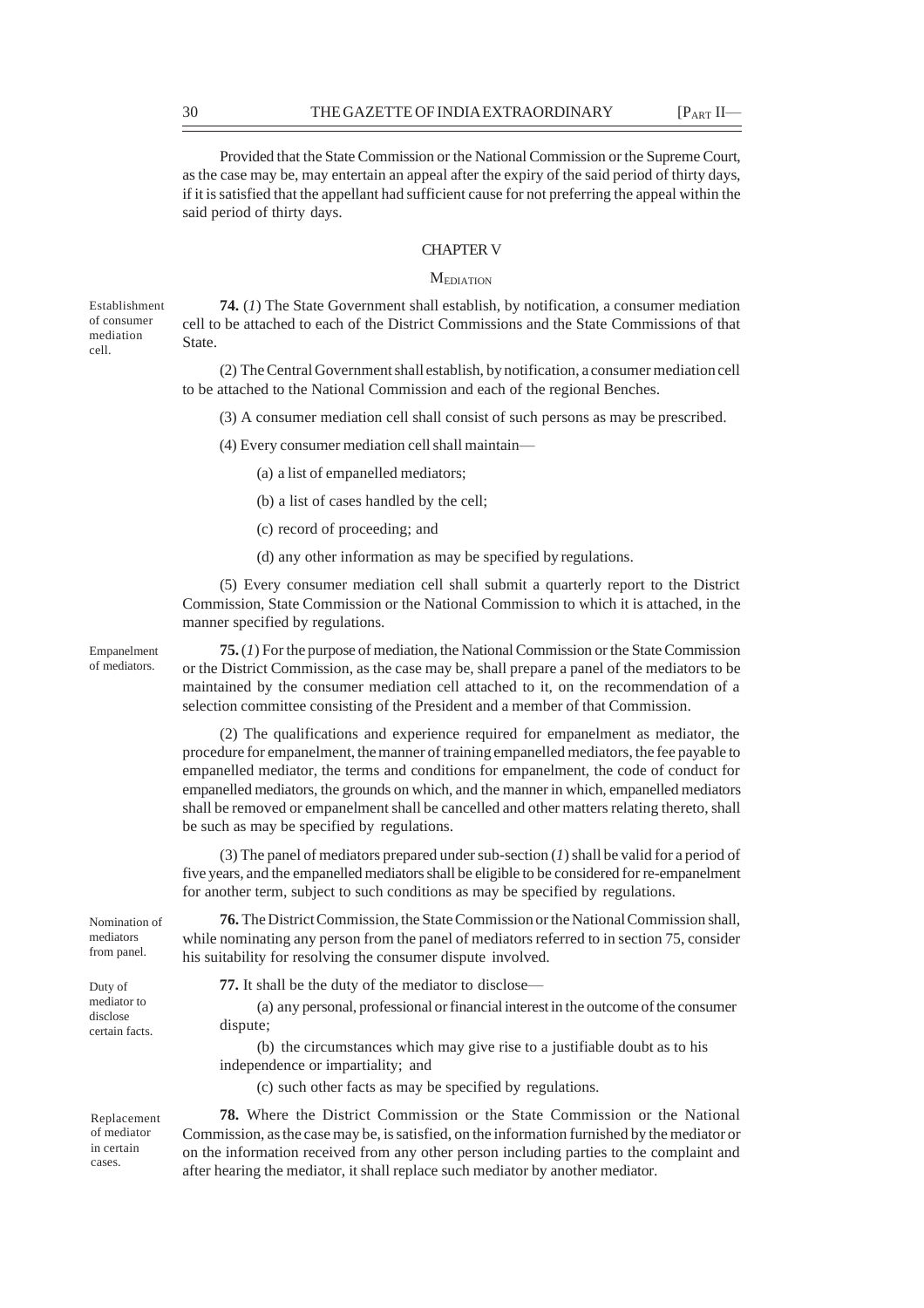**79.** (*1*) The mediation shall be held in the consumer mediation cell attached to the District Commission, the State Commission or the National Commission, as the case may be.

(2) Where a consumer dispute isreferred for mediation by the District Commission or the State Commission or the National Commission, asthe case may be, the mediator nominated by such Commission shall have regard to the rights and obligations of the parties, the usages of trade, if any, the circumstances giving rise to the consumer dispute and such other relevant factors, as he may deem necessary and shall be guided by the principles of natural justice while carrying out mediation.

(3) The mediator so nominated shall conduct mediation within such time and in such manner as may be specified by regulations.

**80.** (*1*) Pursuant to mediation, if an agreement is reached between the parties with respect to all of the issues involved in the consumer dispute or with respect to only some of the issues, the terms of such agreement shall be reduced to writing accordingly, and signed by the parties to such dispute or their authorised representatives. Settlement through mediation.

(2) The mediator shall prepare a settlement report of the settlement and forward the signed agreement along with such report to the concerned Commission.

(3) Where no agreement isreached between the parties within the specified time or the mediator is of the opinion that settlement is not possible, he shall prepare his report accordingly and submit the same to the concerned Commission.

81. (1) The District Commission or the State Commission or the National Commission, as the case may be, shall, within seven days of the receipt of the settlement report, pass suitable order recording such settlement of consumer dispute and dispose of the matter accordingly.

(2) Where the consumer dispute is settled only in part, the District Commission or the StateCommission orthe NationalCommission, asthe casemay be,shallrecord settlement of the issues which have been so settled and continue to hear other issues involved in such consumer dispute.

(3) Where the consumer dispute could not be settled by mediation, the District Commission or the State Commission or the National Commission, as the case may be, shall continue to hear all the issues involved in such consumer dispute.

# CHAPTER VI

#### PRODUCT LIABILITY

82. This Chapter shall apply to every claim for compensation under a product liability action by a complainant for any harm caused by a defective product manufactured by a product manufacturer or serviced by a product service provider or sold by a product seller.

**83.** A product liability action may be brought by a complainant against a product manufacturer or a product service provider or a product seller, as the case may be, for any harm caused to him on account of a defective product.

**84.** (*1*) Aproduct manufacturer shall be liable in a product liability action, if—

- (a) the product contains a manufacturing defect; or
- (b) the product is defective in design; or
- (c) there is a deviation from manufacturing specifications; or

(d) the product does not conform to the express warranty; or

(e) the product fails to contain adequate instructions of correct usage to prevent any harm or any warning regarding improper or incorrect usage.

Recording settlement and passing of order.

Procedure for mediation.

Application of Chapter.

Product liability action.

Liability of product manufacturer.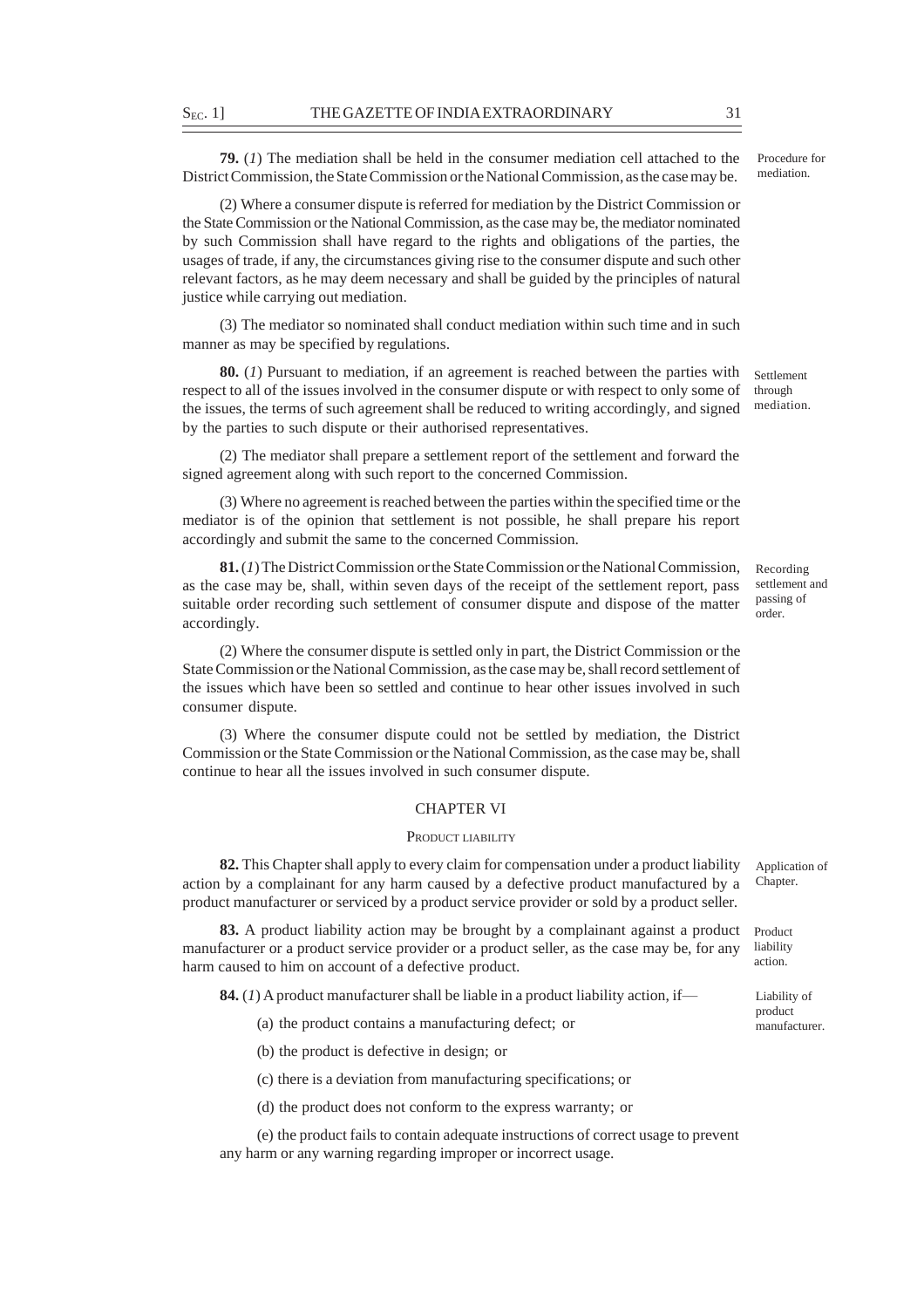(*2*)Aproductmanufacturershall be liable in a product liability action even if he proves that he was not negligent or fraudulent in making the express warranty of a product.

**85.** A product service provider shall be liable in a product liability action, if—

(a) the service provided by himwasfaulty orimperfect or deficient orinadequate in quality, nature or manner of performance which is required to be provided by or under any law for the time being in force, or pursuant to any contract or otherwise; or

(b) there was an act of omission or commission or negligence or conscious withholding any information which caused harm;or

(c) the service provider did not issue adequate instructions or warnings to prevent any harm; or

(d) the service did not conform to express warranty or the terms and conditions of the contract.

Liability of product sellers.

Liability of product service provider.

> **86.** A product seller who is not a product manufacturer shall be liable in a product liability action,if—

(a) he has exercised substantial control over the designing, testing, manufacturing, packaging or labelling of a product that caused harm; or

(b) he has altered or modified the product and such alteration or modification was the substantial factor in causing the harm; or

(c) he has made an express warranty of a product independent of any express warranty made by a manufacturer and such product failed to conform to the express warranty made by the product seller which caused the harm; or

(d) the product has been sold by him and the identity of product manufacturer of such product is not known, or if known, the service of notice or process or warrant cannot be effected on him or he is not subject to the law which is in force in India or the order, if any, passed or to be passed cannot be enforced against him; or

(e) he failed to exercise reasonable care in assembling, inspecting ormaintaining such product or he did not pass on the warnings or instructions of the product manufacturer regarding the dangers involved or proper usage of the product while selling such product and such failure was the proximate cause of theharm.

**87.** (*1*) A product liability action cannot be brought against the product seller if, at the time of harm, the product was misused, altered, or modified.

(2) In any product liability action based on the failure to provide adequate warnings or instructions, the product manufacturer shall not be liable, if—

(a) the product was purchased by an employer for use at the workplace and the product manufacturer had provided warnings or instructions to such employer;

(b) the product was sold as a component or material to be used in another product and necessary warnings or instructions were given by the product manufacturer to the purchaser of such component or material, but the harm was caused to the complainant by use of the end product in which such component or material was used;

(c) the product was one which was legally meant to be used or dispensed only by or under the supervision of an expert or a class of experts and the product manufacturer had employed reasonable meansto give the warnings or instructionsfor usage of such product to such expert or class of experts; or

(d) the complainant, while using such product,was underthe influence of alcohol or any prescription drug which had not been prescribed by a medical practitioner.

Exceptions to product liability action.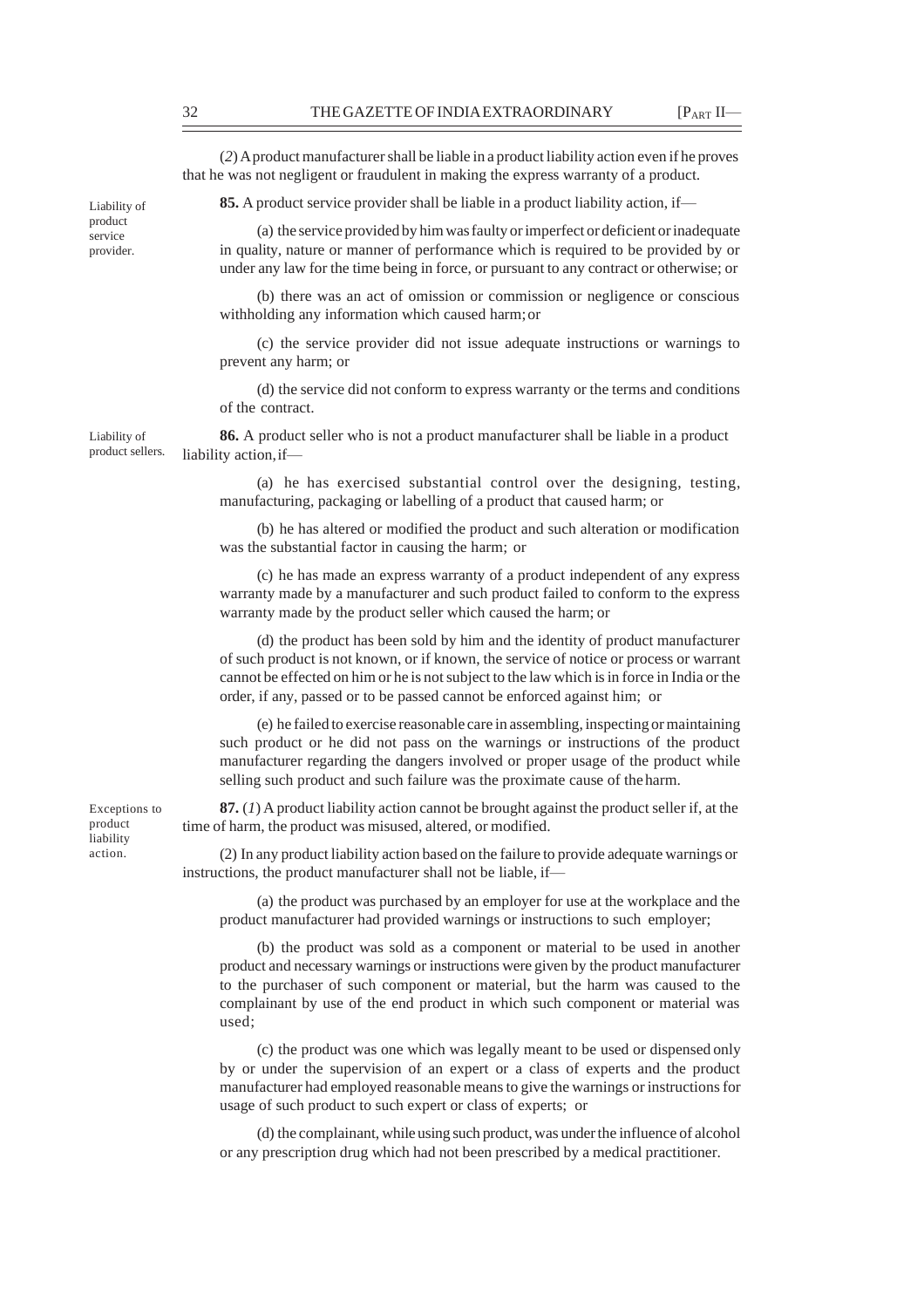45 of 1860.

(3) A product manufacturer shall not be liable for failure to instruct or warn about a danger which is obvious or commonly known to the user or consumer of such product or which, such user or consumer, ought to have known, taking into account the characteristics of such product.

# CHAPTER VII

### OFFENCES AND PENALTIES

**88.** Whoever, fails to comply with any direction of the Central Authority under sections 20 and 21, shall be punished with imprisonment for a term which may extend to six months or with fine which may extend to twenty lakh rupees, or with both.

**89.** Any manufacturer or service provider who causes a false or misleading advertisement to be made which is prejudicial to the interest of consumers shall be punished with imprisonment for a term which may extend to two years and with fine which may extend to ten lakh rupees; and for every subsequent offence, be punished with imprisonment for a term which may extend to five years and with fine which may extend to fifty lakh rupees.

**90.** (*1*) Whoever, by himself or by any other person on his behalf, manufactures for sale or stores or sells or distributes or imports any product containing an adulterant shall be punished, if such act—

(a) does not result in any injury to the consumer, with imprisonment for a term which may extend to six months and with fine which may extend to one lakh rupees;

(b) causing injury not amounting to grievous hurt to the consumer, with imprisonment for a term which may extend to one year and with fine which may extend to three lakh rupees;

(c) causing injury resulting in grievous hurt to the consumer, with imprisonment for a term which may extend to seven years and with fine which may extend to five lakh rupees; and

(d) results in the death of a consumer, with imprisonment for a term which shall not be less than seven years, but which may extend to imprisonment for life and with fine which shall not be less than ten lakh rupees.

(2) The offences under clauses (*c*) and (*d*) of sub-section (*1*) shall be cognizable and non-bailable.

(3) Notwithstanding the punishment under sub-section (*1*), the court may, in case of first conviction, suspend any licence issued to the person referred to in that sub-section, under any law for the time being in force, for a period up to two years, and in case of second or subsequent conviction, cancel the licence.

*Explanation*.—For the purposes of this section,—

(a) "adulterant" means any material including extraneous matter which is employed or used for making a product unsafe;

(b) "grievous hurt" shall have the same meaning as assigned to it in section 320 of the Indian PenalCode.

**91.** (*1*) Whoever, by himself or by any other person on his behalf, manufactures for sale or stores or sells or distributes or imports any spurious goods shall be punished, if such act—

manufacturing for sale or for storing or selling or distributing or importing spurious goods.

Punishment for

(a) causing injury not amounting to grievous hurt to the consumer, with imprisonment for a term which may extend to one year and with fine which may extend to three lakh rupees;

compliance of direction of Central Authority. Punishment

Penalty for non-

for false or misleading advertisement.

Punishment for manufacturing for sale or storing, selling or distributing or importing products containing adulterant.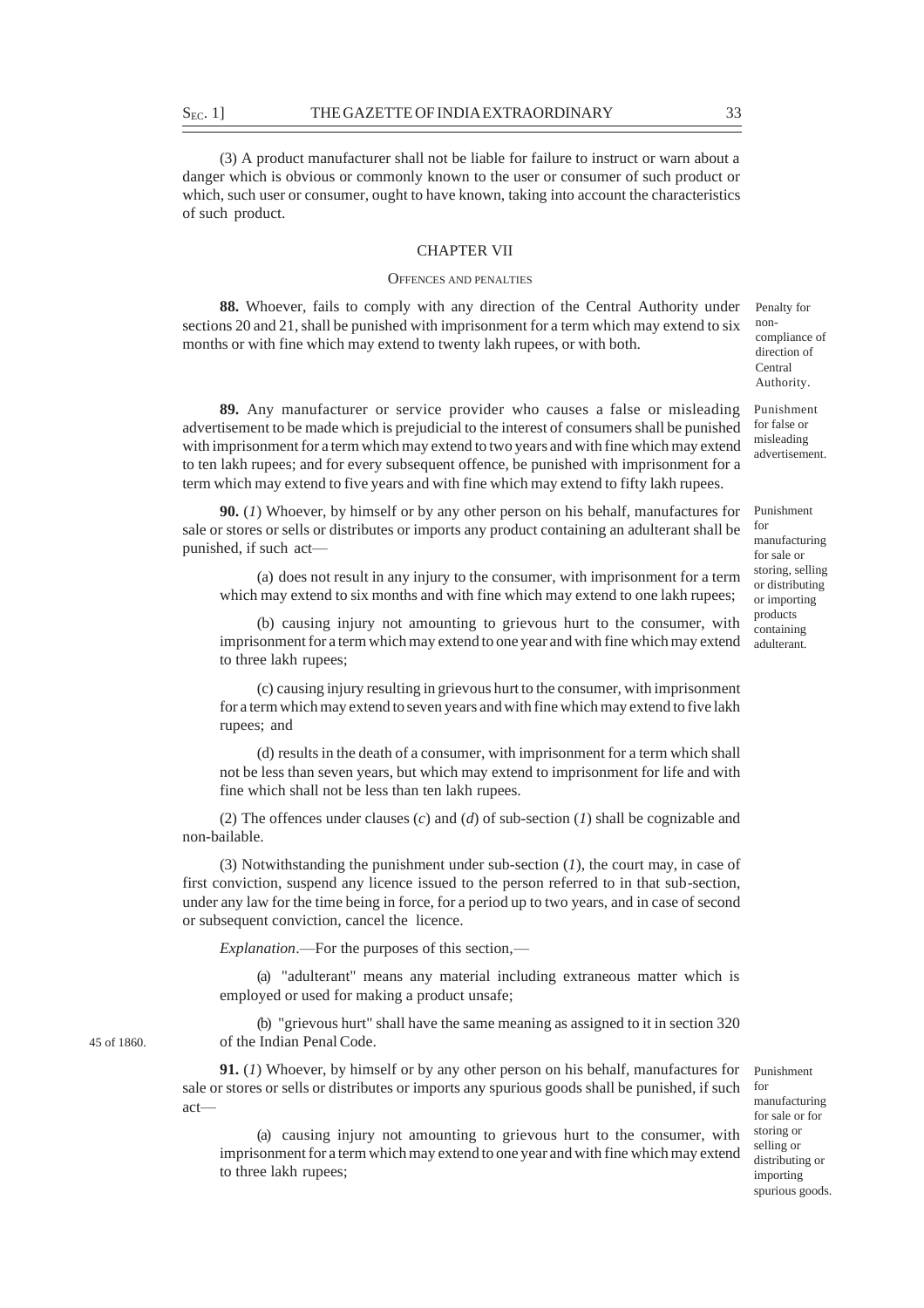(b) causing injury resulting in grievous hurt to the consumer, with imprisonment for a term which may extend to seven years and with fine which may extend to five lakh rupees;

(c) resultsin the death of a consumer, with imprisonment for a term which shall not be less than seven years, but may extend to imprisonment for life and with fine which shall not be less than ten lakh rupees.

(2) The offences under clauses (*b*) and (*c*) of sub-section (*1*) shall be cognizable and non-bailable.

(3) Notwithstanding the punishment under sub-section (*1*), the court may, in case of first conviction, suspend any licence issued to the person referred to in that sub-section, under any law for the time being in force, for a period up to two years, and in case of second or subsequent conviction, cancel the licence.

Cognizance of **92.** No cognizance shall be taken by a competent court of any offence under sections 88 and 89 except on a complaint filed by the Central Authority or any officer authorised by it in this behalf.

> **93.** The Director General or any other officer, exercising powers under section 22, who knows that there are no reasonable grounds for so doing, and yet—

> > (a) searches, or causes to be searched any premises; or

(b) seizes any record, register or other document or article,

shall, for every such offence, be punished with imprisonment for a term which may extend to one year, or with fine which may extend to ten thousand rupees or with both.

#### CHAPTER VIII

#### **MISCELLANEOUS**

**94.** For the purposes of preventing unfair trade practices in e-commerce, direct selling and also to protect the interest and rights of consumers, the Central Government may take such measures in the manner as may be prescribed.

**95.** The Presidents and members of the District Commission, the State Commission and the National Commission, and officers and other employees thereof, the Chief Commissioner and the Commissioner of the Central Authority, the Director General, the Additional Director General, the Director, the Joint Director, the Deputy Director and the Assistant Director and all other officers and employees of the Central Authority and other persons performing any duty under this Act, while acting or purporting to act in pursuance of any of the provisions of this Act, shall be deemed to be public servants within the meaning of section 21 of the Indian Penal Code.

45 of 1860.

**96.** (*1*) Any offence punishable under sections 88 and 89, may, either before or after the institution of the prosecution, be compounded, on payment of such amount as may be prescribed:

Provided that no compounding of such offence shall be made without the leave of the court before which a complaint has been filed under section 92:

Provided further that such sum shall not, in any case, exceed the maximum amount of the fine, which may be imposed under this Act for the offence so compounded.

(2) The Central Authority or any officer as may be specially authorised by him in this behalf, may compound offences under sub-section (*1*).

Measures to prevent unfair trade practices in e-commerce, direct selling, etc.

offence by court.

Vexatious search.

Presidents, members, Chief Commissioner, Commissioner and certain officers to be public servants.

Compounding of offences.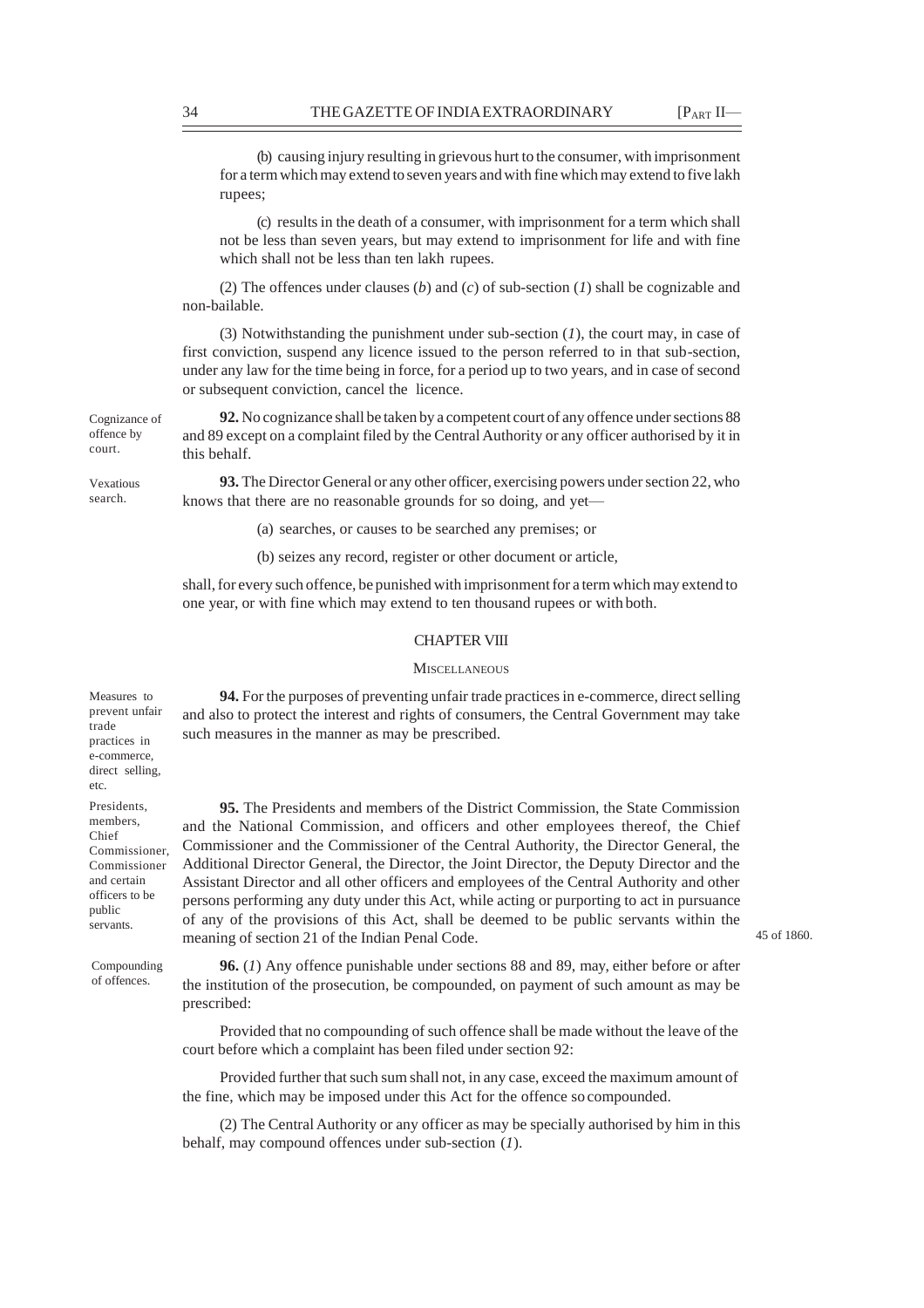(3) Nothing in sub-section (*1*) shall apply to person who commits the same or similar offence, within a period of three years from the date on which the first offence, committed by him, was compounded.

*Explanation*.—For the purposes of this sub-section, any second or subsequent offence committed after the expiry of a period of three years from the date on which the offence was previously compounded, shall be deemed to be a first offence.

(4) Where an offence has been compounded under sub-section (*1*), no proceeding or further proceeding, as the case may be, shall be taken against the offender in respect of the offence so compounded.

(5) The acceptance of the sum of money for compounding an offence in accordance with sub-section (1) by the Central Authority or an officer of the Central Authority empowered in this behalf shall be deemed to amount to an acquittal within the meaning of the Code of Criminal Procedure,1973.

**97.** The penalty collected under section 21 and the amount collected under section 96 shall be credited to such fund as may be prescribed.

**98.** No suit, prosecution or other legal proceeding shall lie against the Presidents and members of the District Commission, the State Commission and the National Commission, the Chief Commissioner, the Commissioner, any officer or employee and other person performing any duty under thisAct, for any act which isin good faith done or intended to be done in pursuance of this Act or under any rule or order made thereunder.

**99.** (1) Without prejudice to the foregoing provisions of this Act, the Central Authority, shall, in exercise of its powers or the performance of its functions under this Act, be bound by such directions on questions of policy, as the Central Government may give in writing to itfromtime to time:

Provided that the Central Authority shall, as far as practicable, be given an opportunity to express its views before any direction is given under this sub-section.

(*2*) The decision of the Central Government whether a question is one of policy or not shall be final.

**100.** The provisions of this Act shall be in addition to and not in derogation of the provisions of any other law for the time being in force.

101. (1) The Central Government may, by notification, make rules for carrying out any of the provisions contained in this Act.

(2) Without prejudice to the generality of the foregoing power, such rules may provide  $for,$ 

(a) the other class or classes of persons including public utility entities under clause (*19*) of section 2;

(b) the contest, lottery, game of chance or skill which are to be exempted under item (*b*) of sub-clause (*iii*) of clause (*47*) of section2;

(c) the manner of issuing bill or cash memo or receipt for goods sold orservices rendered under sub-clause (*vii*) of clause (*47*) of section 2;

(d) the number of other official or non-official members of the Central Council under clause (*b*) of sub-section (*2*) of section 3;

(e) the time and place of meeting of Central Council and the procedure for the transaction of its business under sub-section (*2*) of section 4;

(f) the number of Commissionersin the CentralAuthority undersub-section (*2*) of section 10;

Manner of crediting penalty. Protection of action taken in good faith.

Power to give directions by Central Government.

Act not in derogation of any other law.

Power of Central Government to make rules.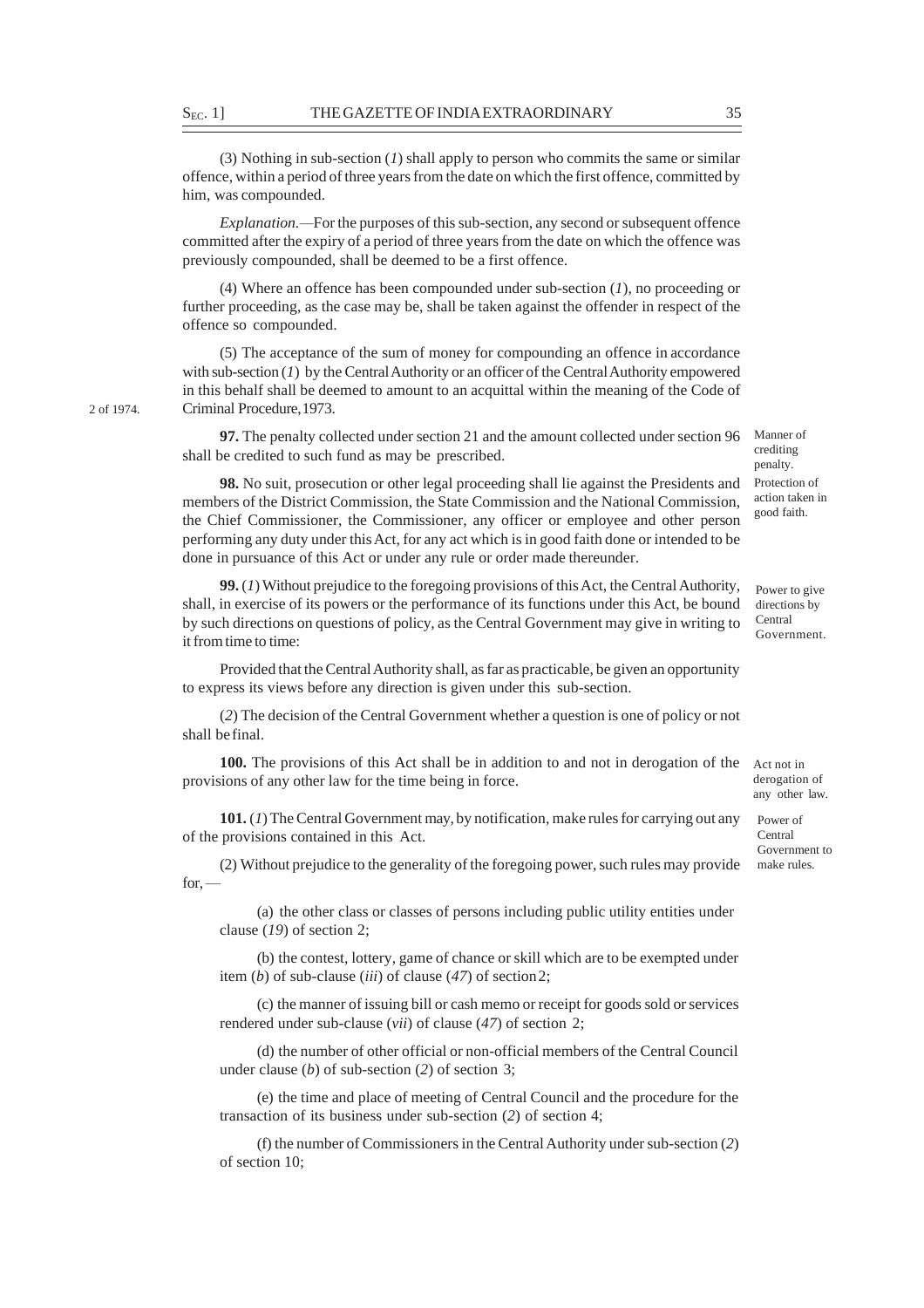(g) the qualifications for appointment, method of recruitment, procedure of appointment, term of office, salaries and allowances, resignation, removal and other terms and conditions of service of the Chief Commissioner and other Commissioners of the Central Authority under section 11;

(h) the salaries and allowances payable to, and the other terms and conditions of service of, the officers and other employees of the Central Authority under subsection (*2*) of section 13;

(i) the qualifications for appointment of Director General, Additional Director General, Director,Joint Director, Deputy Director and Assistant Director and the manner of appointment under sub-section (*2*) of section 15;

(j) themanner oftaking copies or extracts of document,record or article seized or produced before returning to the person under sub-section (*3*) of section 22;

(k) the officer and the manner of disposing of articles which are subject to speedy or natural decay under sub-section (*4*) of section 22;

(l) the form and manner for preparing annual statement of accounts by the Central Authority in consultation with the Comptroller and Auditor-General of India under sub-section (*1*) of section 26;

(m) the form in which, and the time within which, an annual report, other reports and returns may be prepared by the Central Authority under sub-section (*1*) of section 27;

(n) the qualifications for appointment, method of recruitment, procedure for appointment, term of office, resignation and removal of President and members of the District Commission under section 29;

(o) the other value of goods and services in respect of which the District Commission shall have jurisdiction to entertain complaints under proviso to sub-section (*1*) of section 34;

(p) the manner of electronically filing complaint under the proviso to sub-section  $(1)$ of section 35;

(q) the fee, electronic formand themanner of payment offee forfiling complaint under sub-section (*2*) of section 35;

(r) the cases which may not be referred for settlement by mediation under sub-section (*1*) of section 37;

(s) the manner of authentication of goods sampled in case of the National Commission under clause (*c*) of sub-section (2) of section 38;

(t) any other matter which may be prescribed under clause (*f*) of sub-section (*9*) of section 38;

(u) the fund where the amount obtained may be credited and the manner of utilisation of such amount under sub-section (*2*) of section 39;

(v) the form and the manner in which appeal may be preferred to the State Commission under section 41;

(w) the qualifications for appointment, method of recruitment, procedure for appointment, term of office, resignation and removal of the President and members of the State Commission under section 43;

(x)the other value of goods and servicesin respect of which the StateCommission shall have jurisdiction under the proviso to sub-clause  $(i)$  of clause  $(a)$  of sub-section  $(1)$ of section 47;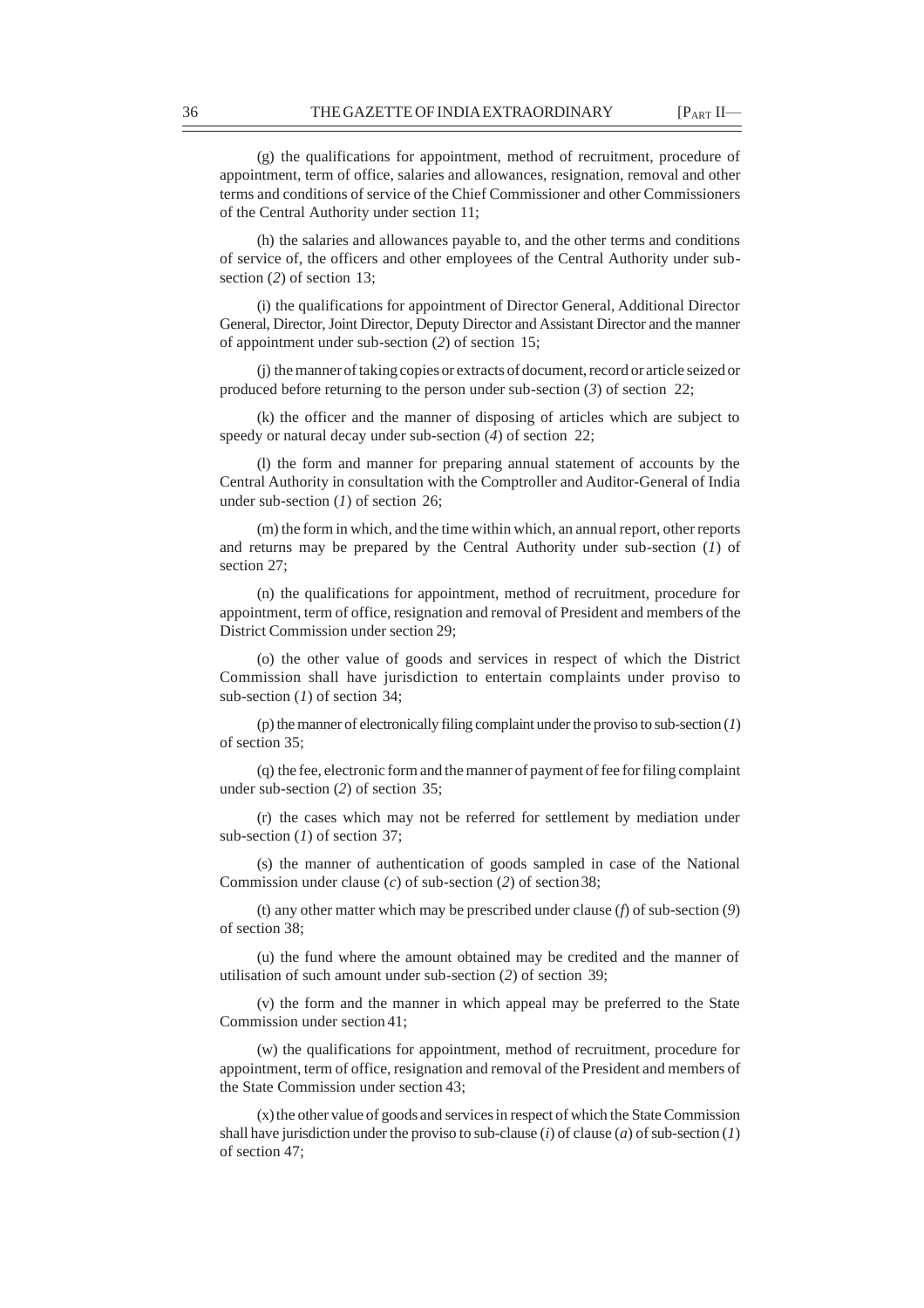(y) the form and manner of filing appeal to the National Commission, and the manner of depositing fifty per cent. of the amount before filing appeal, under subsection (*1*) of section 51;

(z) the number of members of the National Commission under clause (*b*) of section 54;

(*za*) the qualifications, appointment, term of office, salaries and allowances, resignation, removal and other terms and conditions of service of the President and members of the National Commission under sub-section (*1*) of section 55;

(*zb*) the salaries and allowances payable to, and other terms and conditions of service of, the officers and other employees of the National Commission under subsection (*3*) of section 57;

(*zc*) the other value of goods and services in respect of which the National Commission shall have jurisdiction under the proviso to sub-clause (*i*) of clause (*a*) of sub-section (*1*) of section 58;

(*zd*) the manner of depositing fifty per cent. of the amount under the second proviso to section 67;

(*ze*) the form in which the National Commission and the State Commission shall furnish information to the Central Government under sub-section (*4*) of section 70;

(*zf*) the persons in the consumer mediation cell under sub-section (*3*) of section 74;

(*zg*) the measures to be taken by the Central Government to prevent unfair trade practices in e-commerce, direct selling under section 94;

(*zh*) the amount for compounding offences under sub-section (*1*) of section 96;

(*zi*) the fund to which the penalty and amount collected shall be credited under section 97; and

(*zj)* any other matter which isto be, or may be, prescribed, or in respect of which provisions are to be, or may be, made by rules.

**102.** (*1*) The State Governments may, by notification, make rules for carrying out the provisions of this Act:

Power of State Government to make rules.

Provided that the Central Government may, frame model rules in respect of all or any of the matters with respect to which the State Government may make rules under this section, and where any such model rules have been framed in respect of any such matter, they shall apply to the State until the rules in respect of that matter is made by the State Government and while making any such rules, so far as is practicable, they shall conform to such model rules.

(2) In particular, and without prejudice to the generality of the foregoing power, such rules may provide for all or any of the following matters, namely:—

(a) the other class or classes of persons including public utility entities under clause (*19*) of section 2;

(b) the contest, lottery, game of chance or skill which are to be exempted under item (*b*) of sub-clause (*iii*) of clause (*47*) of section2;

(c) the number of other official or non-official members of the State Council under clause (*b*) of sub-section (*2*) of section 6;

(d) the time and place of meeting of the State Council and the procedure for the transaction of its business under sub-section (*4*) of section 6;

(e) the number of other official and non-official members of District Council under clause (*b*) of sub-section (*2*) of section 8;

(f) the time and place of meeting of the District Council and procedure for the transaction of its business under sub-section (*4*) of section 8;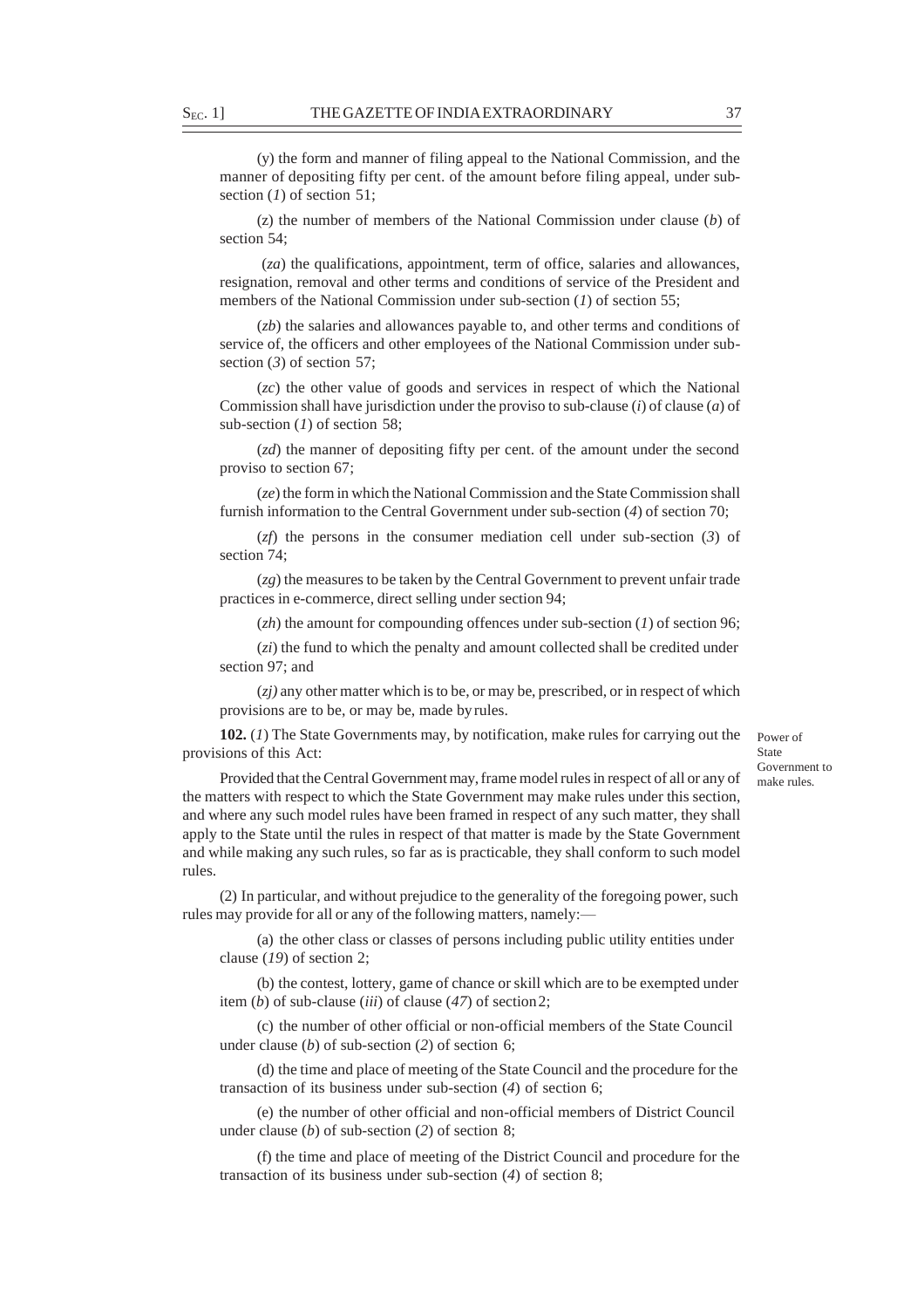(g) the number of members of the District Commission under clause (*b*) of sub-section (*2*) of section 28;

(h) the salaries and allowances payable to, and other terms and conditions of service of, the President and members of the District Commission under section 30;

(i) the salaries and allowances payable to, and other terms and conditions of service of, the officers and other employees of the District Commission under subsection (*3*) of section 33;

(j) the manner of authentication of goodssampled by the State Commission and the District Commission under clause (*c*) of sub-section (*2*) of section 38;

(k) the manner of depositing fifty per cent. of the amount before filing appeal under second proviso to section 41;

(l) the number of members of the State Commission under sub-section (*3*) of section 42;

(m) the salaries and allowances payable to, and other terms and conditions of service of, the President and members of the State Commission under section 44;

(n) the salaries and allowances payable to, and other terms and conditions of service of, the officers and other employees of the State Commission under subsection (*3*) of section 46;

(o) the forminwhich theStateCommission shallfurnish information to theState Government under sub-section (*5*) of section 70;

(p) the persons in the consumer mediation cell under sub-section (*3*) of section 74;

(q) any other matter which is to be, or may be prescribed, or in respect of which provisions are to be, or may be, made by rules.

**103.** (*1*) The National Commission may, with the previous approval of the Central Government, by notification, make regulations not inconsistent with this Act to provide for all matters for which provision is necessary or expedient for the purpose of giving effect to the provisions of this Act.

(2) In particular, and without prejudice to the generality of the foregoing power, such regulations may make provisions for-

(a) the costs for adjournment to be imposed by the District Commission under the second proviso to sub-section (*7*) of section 38;

(b) the costs for adjournment to be imposed by the State Commission or the National Commission, as the case may be, under the second proviso to section 52;

(c) the maintenance of any other information by the consumer mediation cell under sub-section (*4*) of section 74;

(d) the manner of submission of quarterly report by consumer mediation cell to the District Commission, the State Commission or the National Commission under sub-section (*5*) of section 74;

(e) the qualifications and experience required for empanelment as mediator, the procedure for empanelment, the manner of training empanelled mediators, the fee payable to empanelled mediator, the terms and conditions for empanelment, the code of conduct for empanelled mediators, the grounds on which, and the manner in which, empanelled mediators shall be removed or empanelment shall be cancelled and the other matters relating thereto under sub-section (*2*) of section 75;

Power of National Commission to make regulations.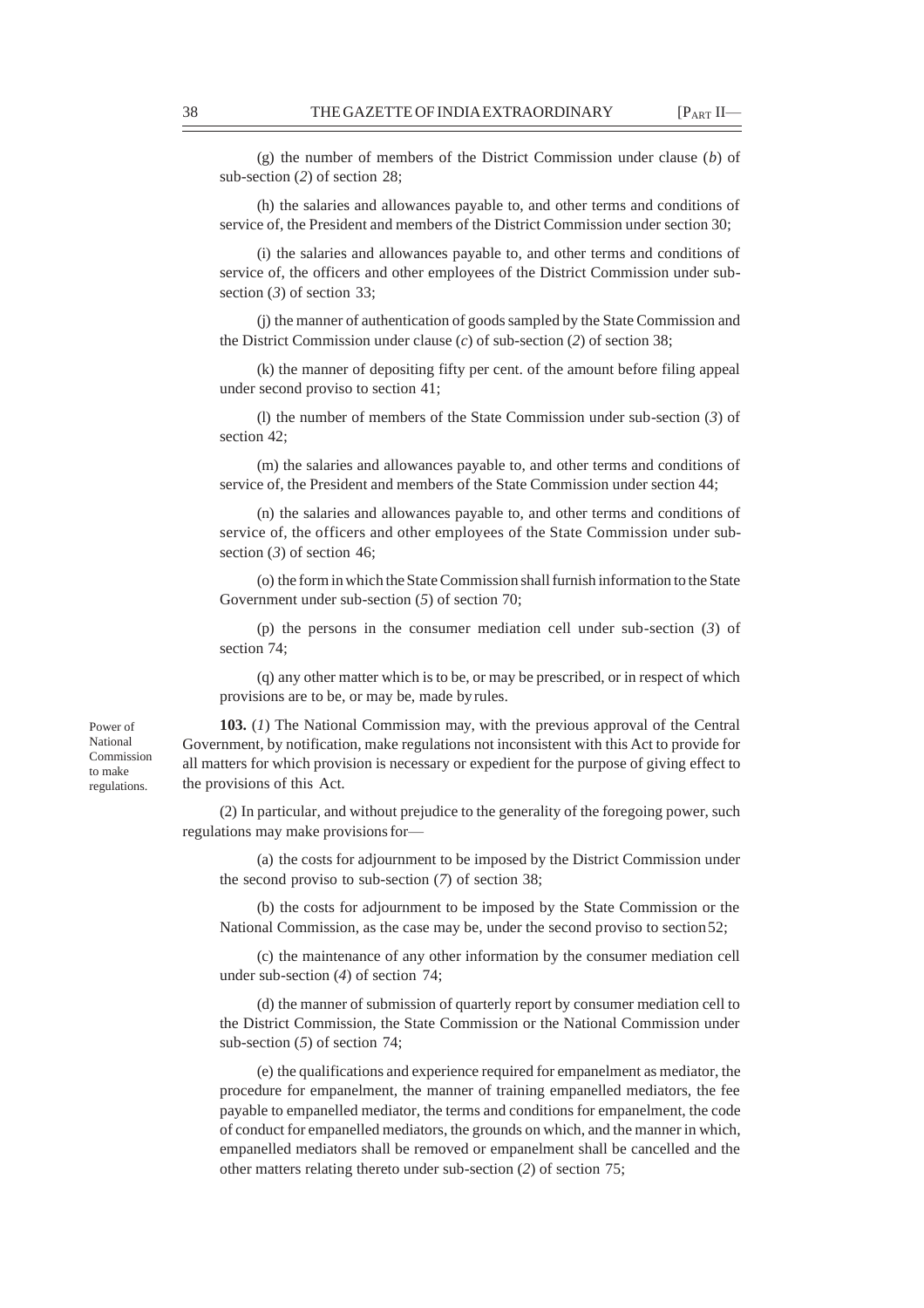(f) the conditions for re-empanelment of mediators for another term under sub-section (*3*) of section 75;

(g) the other facts to be disclosed by mediators under clause (*c*) of section 77;

(h) the time within which, and the manner in which, mediation may be conducted under sub-section (*3*) of section 79; and

(i) such other matter for which provision is to be, or may be, made by regulation.

**104.** (*1*) The Central Authority may, with the previous approval of the Central Government, by notification, make regulations not inconsistent with this Act, for the purpose of giving effect to the provisions of this Act.

Central Authority to make regulations.

Rules and regulations to be laid before each House of Parliament.

Power of

(2) In particular, and without prejudice to the generality of the foregoing power, such regulations may provide for all or any of the following matters, namely:—

(a) the procedure for engaging experts and professionals and the number of such experts and professionals under sub-section (*3*) of section 13;

(b) the procedure for transaction of business and the allocation of business of the Chief Commissioner and Commissioner under sub-section (*1*) of section 14;

(c) the form, manner and time within which, inquiries or investigation made by the Director-General shall be submitted to the Central Authority under sub-section (5) of section 15; and

(d) such other matter for which provision is to be, or may be, made by regulation.

**105.** (*1*) Every rule and every regulation made under this Act shall be laid, as soon as may be after it is made, before each House of Parliament, while it is in session, for a total period of thirty days which may be comprised in one session or in two or more successive sessions, and if, before the expiry of the session immediately following the session or the successive sessions aforesaid, both Houses agree in making any modification in the rule or regulation or both Houses agree that the rule or regulation shall thereafter have effect only in such modified form or be of no effect, as the case may be; so, however, that any such modification or annulment shall be without prejudice to the validity of anything previously done under that rule or regulation.

(*2*) Every rule made by a State Government under thisActshall be laid assoon as may be after it is made, before the State Legislature.

**106.** If any difficulty arises in giving effect to the provisions of this Act, the Central Government may, by order in the Official Gazette, make such provisions not inconsistent with the provisions of this Act as appear to it to be necessary or expedient for removing the difficulty: Power to remove difficulties.

Provided that no such order shall be made after the expiry of a period of two years from the commencement of this Act.

68 of 1986.

**107.** (*1*) The Consumer Protection Act, 1986 is hereby repealed.

Repeal and savings.

(2) Notwithstanding such repeal, anything done or any action taken or purported to have been done or taken under the Act hereby repealed shall, in so far asit is not inconsistent with the provisions of this Act, be deemed to have been done or taken under the corresponding provisions of this Act.